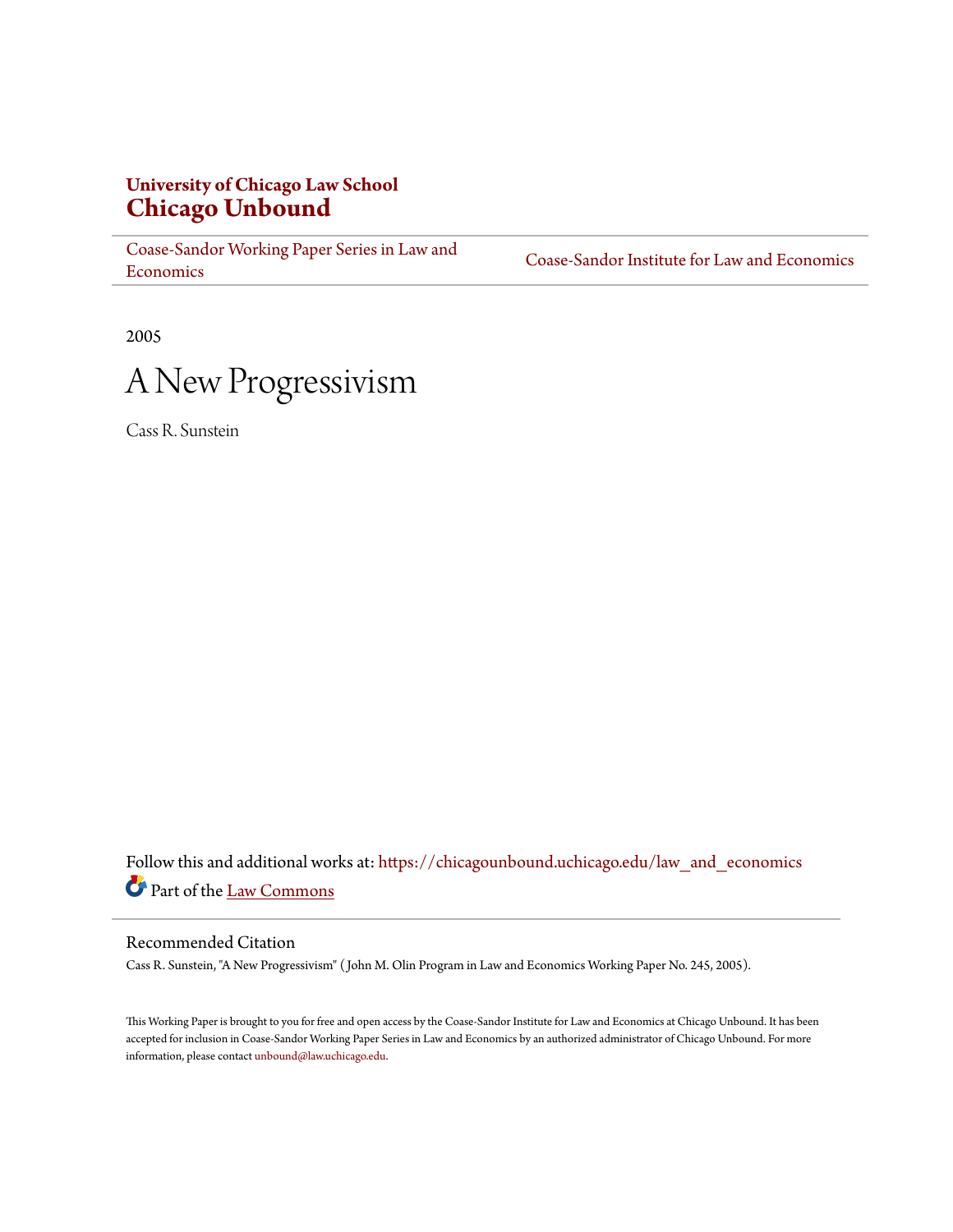

**JOHN M. OLIN LAW & ECONOMICS WORKING PAPER NO. 245 (2D SERIES)**



A New Progressivism

*Cass R. Sunstein*

## **THE LAW SCHOOL THE UNIVERSITY OF CHICAGO**

May 2005

This paper can be downloaded without charge at: The Chicago Working Paper Series Index: http://www.law.uchicago.edu/Lawecon/index.html and at the Social Science Research Network Electronic Paper Collection: http://ssrn.com/abstract\_id=726443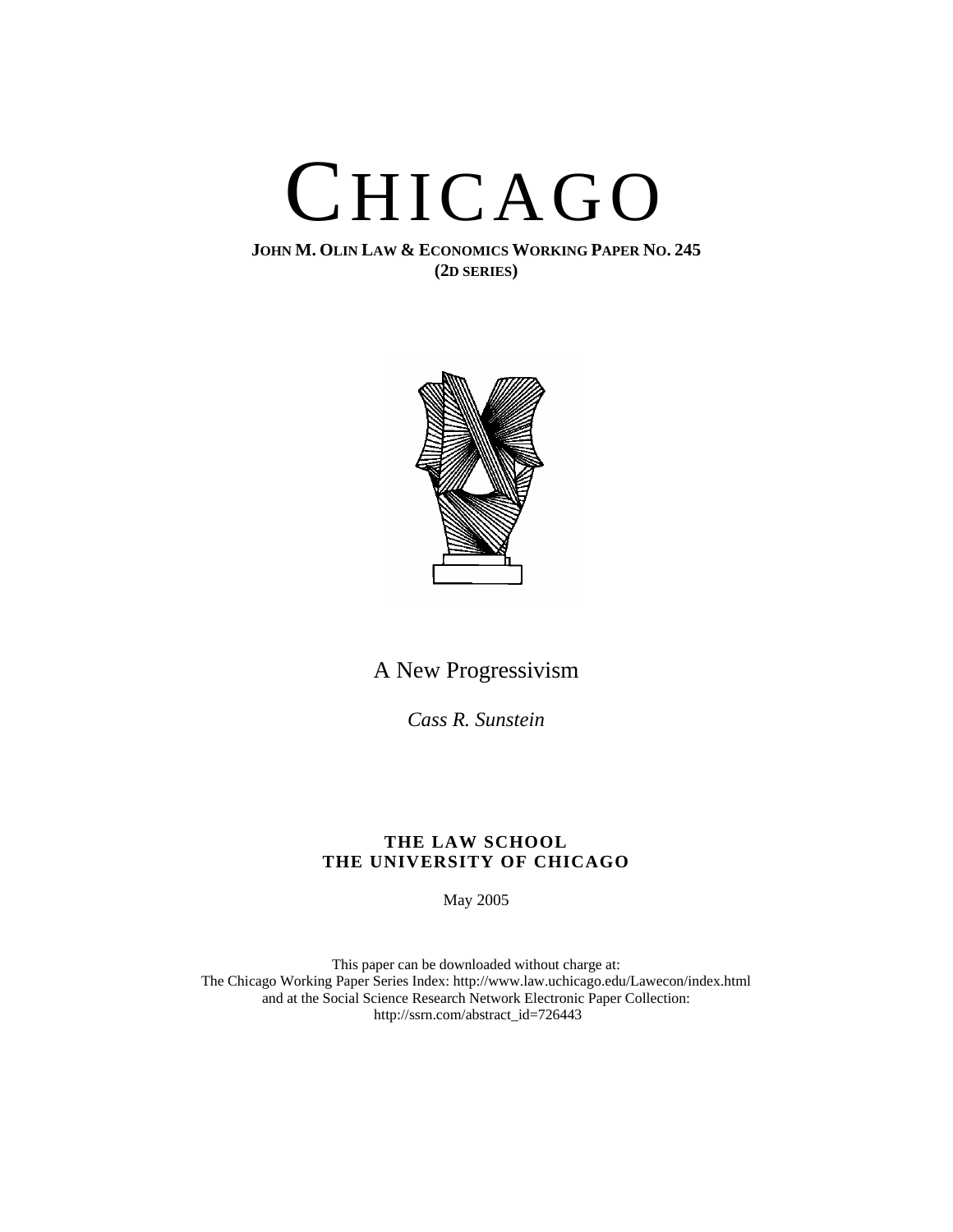# **A New Progressivism**

Cass R. Sunstein**\***

#### **Abstract**

Based on an address for a conference on Law and Transformation in South Africa, this paper explores problems with two twentieth-century approaches to government: the way of markets and the way of planning. It urge that the New Progressivism simultaneously offers (1) a distinctive conception of government's appropriate *means*, an outgrowth of the late-twentieth-century critique of economic planning, and (2) a distinctive understanding of government's appropriate *ends*, an outgrowth of evident failures with market arrangements and largely a product of the mid-twentieth-century critique of *laissez faire*. It emphasizes the need to replace bans and commands with appropriate incentives, and to attend to social norms and social meanings in leading human behavior in welfare-promoting directions. The ultimate goal is to promote some of the goals associated with America's New Deal and Europe's social democracy, but without using the crude, inflexible, and often counterproductive methods associated with those approaches. Some attention is devoted to the effects of globalization, the AIDS crisis, crime prevention, and the role of economic growth.

### **Introduction: Means and Ends**

The German psychologist Dietrich Dorner has done some fascinating experiments designed to see whether people can engage in successful social engineering.<sup>1</sup> Dorner's experiments are run via computer. Participants are asked to solve problems faced by the inhabitants of some region of the world; the problems may involve poverty, poor medical care, inadequate fertilization of crops, sick cattle, insufficient water, or excessive hunting and fishing. Through the magic of the computer, many policy initiatives are available (improved care of cattle, childhood immunization, drilling more wells), and participants can choose among them. Once particular initiatives are chosen, the computer projects, over short periods and then over decades, what is likely to happen in the region.

In these experiments, success is entirely possible; some initiatives will actually make for effective and enduring improvements. But most of the participants—even the most educated and professional ones—produce calamities. They do so because

<sup>\*</sup> This paper is based on a keynote address on a conference on Law and Transformation in South Africa; readers are asked to make allowances for a paper originally intended for oral presentation. I am grateful to Lesley Wexler for superb research assistance and to Martha Nussbaum and Theunis Roux for many helpful comments and discussions.

<sup>1</sup> Dietrich Dorner, *The Logic of Failure* (1997).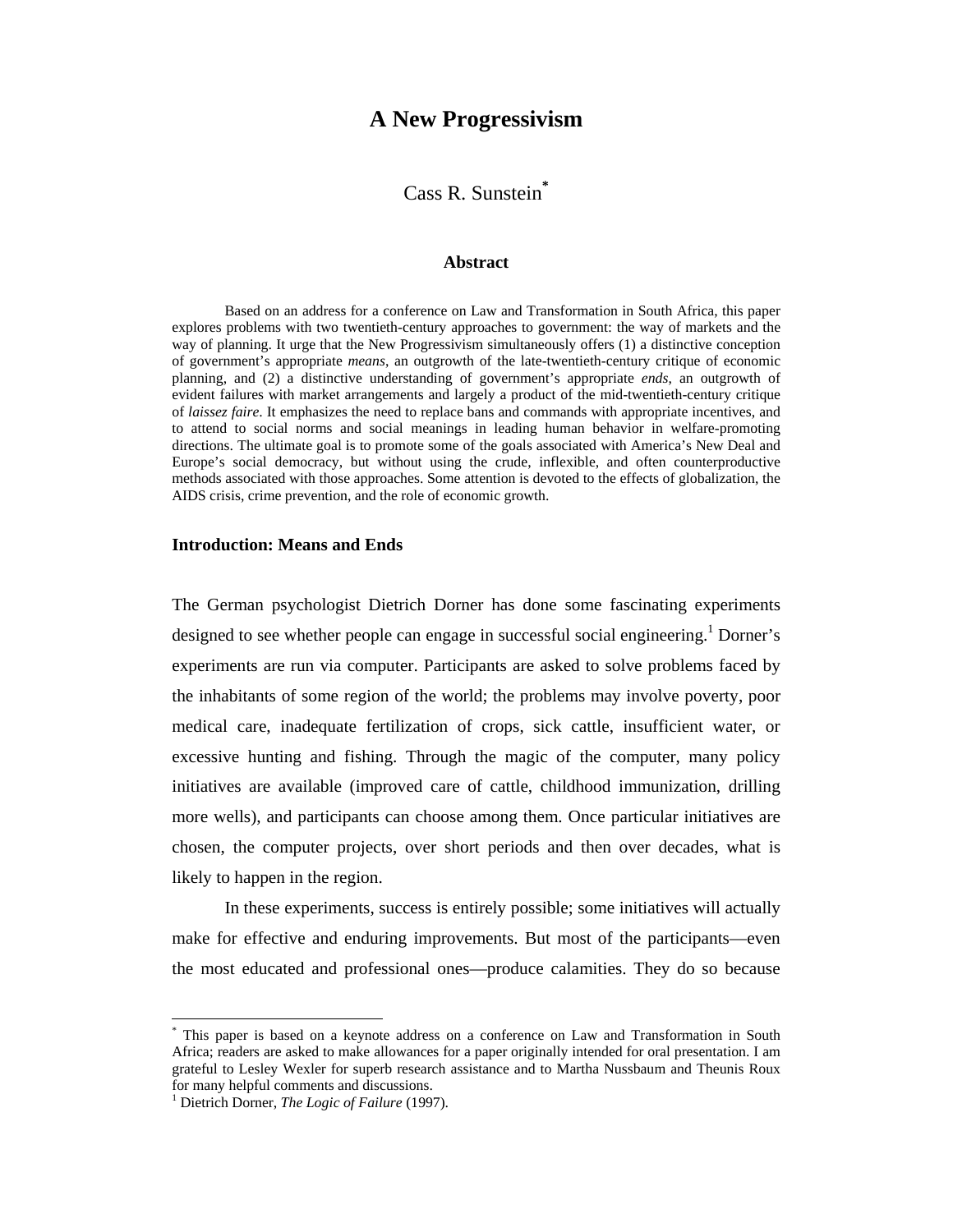they do not see the complex, system-wide effects of particular interventions. For example, they may see the importance of increasing the number of cattle, but once they do that, they create a serious risk of overgrazing, and they fail to anticipate that problem. They may understand full well the value of drilling more wells to provide water, but they do not anticipate the energy and environmental effects of the drilling, which then endangers the food supply. Only the rare participant is able to see a number of steps down the road—to understand the multiple effects of one-shot interventions into the system.

#### NOT A MIDPOINT

Since the 1980s, many nations have been concerned to make three transitions. The first involves the shift from an authoritarian system to some kind of democracy. The second involves the creation of a secure system of individual rights. The third involves the introduction of reforms that will promote economic growth. The relationships among the three transitions are complex and contested. Are rights necessary for democratic self-government, or antithetical to it? Might democracy undermine economic growth, at least if people are demanding measures that will make prosperity less likely? Will a stable system of rights weaken, or strengthen, the prospects for economic development?

My goal in this essay is to elaborate an understanding of government's role that promises, at once, to strengthen individual rights, to promote democratic self-rule, and to increase economic growth. With some trepidation, I will use describe this understanding as a New Progressivism. New Progressivists attempt to combine an appreciation of a great lesson of the first half of the twentieth century, the failure of markets, with an appreciation of the great lesson of the second half of the twentieth century, the failure of planning. New Progressivists offer a certain conception of both rights and democracy. They understand rights to include freedom from desperate conditions; they understand democracy to require a certain measure of deliberation and reflection, rather than automatic responses to what the public currently wants. Because freedom from desperate conditions is a right, they are concerned that total reliance on is connected with a failure to protect individual rights. They also think that a deliberative democracy will supplement markets, and hence that a system of market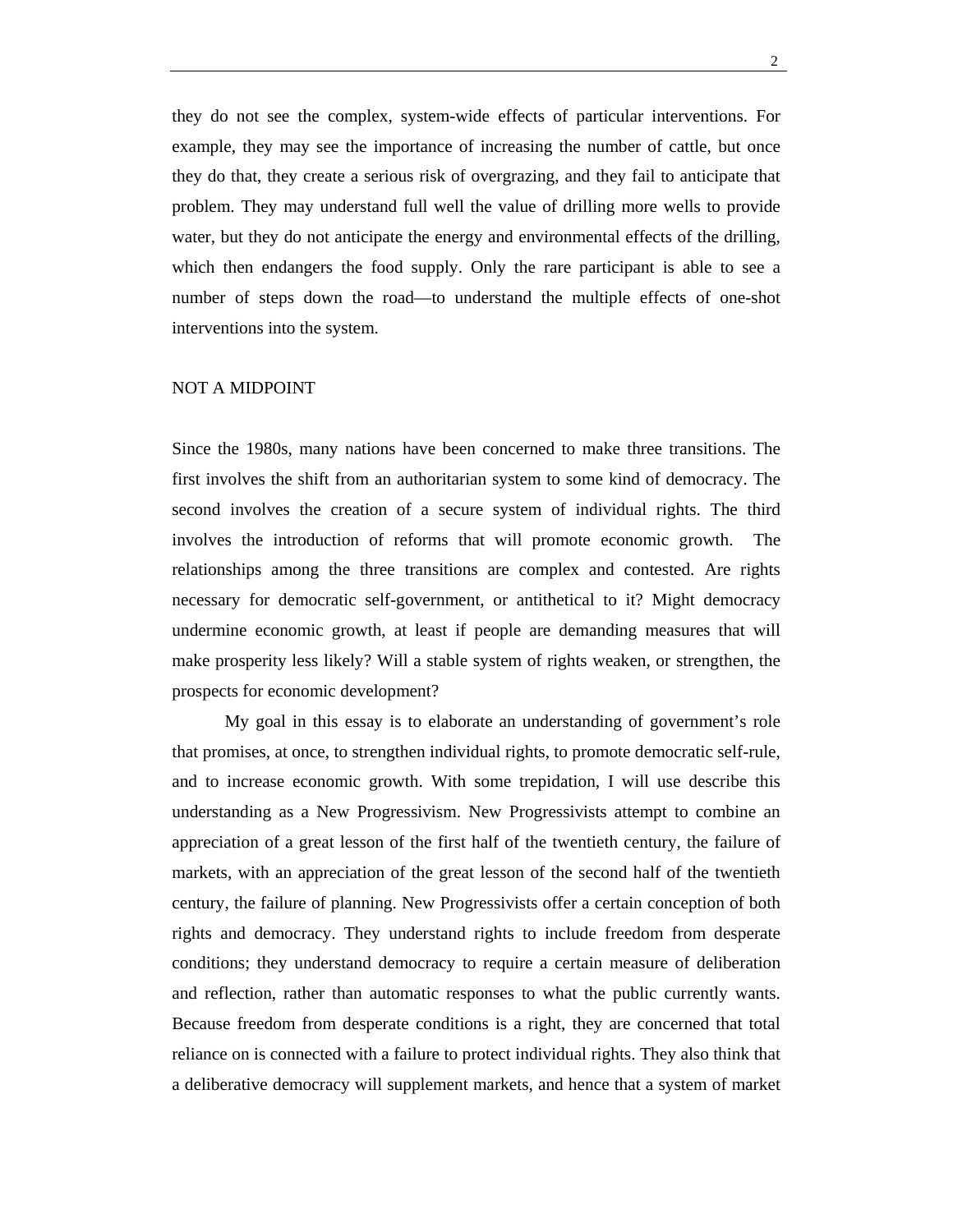ordering alone does not allow a proper domain for democratic self-rule. The failure of planning is simultaneously a failure in terms of economics, democracy, and rights.

I urge that the New Progressivism simultaneously offers (1) a distinctive conception of government's appropriate *means*, an outgrowth of the late-twentiethcentury critique of economic planning, and (2) a distinctive understanding of government's appropriate *ends*, an outgrowth of evident failures with market arrangements and largely a product of the mid-twentieth-century critique of *laissez faire*. For this reason the New Progressivism should not be seen as a compromise between right and left, or as an effort to seek some midpoint between those who believe in markets and those who reject them. Far from being a compromise or a midpoint, the New Progressivism offers both means and ends of its own.

With respect to means, the New Progressivism rejects approaches prominently associated with both social democracy and the New Deal, on the ground that they are frequently ineffective or even counterproductive, especially from the economic point of view. To the New Progressivists, social democrats are too often like participants in Dorner's experiments, compromising economic and other goals without much sense of what they are doing. Those who endorse the New Progressivism are insistently focused on *consequences*, and they know that initiatives designed to help people who need help might backfire in practice—and that good intentions are no excuse for bad consequences. Above all, those who endorse the New Progressivism have learned from the past fifty years of experience with markets and with efforts to discipline and constrain markets. They are alert to side effects and unintended harmful consequences. Wherever possible, they attempt to use market-oriented strategies, enlisting markets on behalf of human interests—not because those strategies are morally superior, and not because markets have special moral claims (they do not), but because such strategies are likely to work. New Progressivists believe that if economic growth is a goal, markets should be enlisted far more often than they now are.

It follows that New Progressivists are alert to the central role of civil society, and especially to the importance of *social norms*, which often drive private behaviour and which can change, for better or worse, over time. They are also skeptical, on both economic and democratic grounds, of command-and-control regulation and of aggressive interference with the labour market. They want to supplement markets, not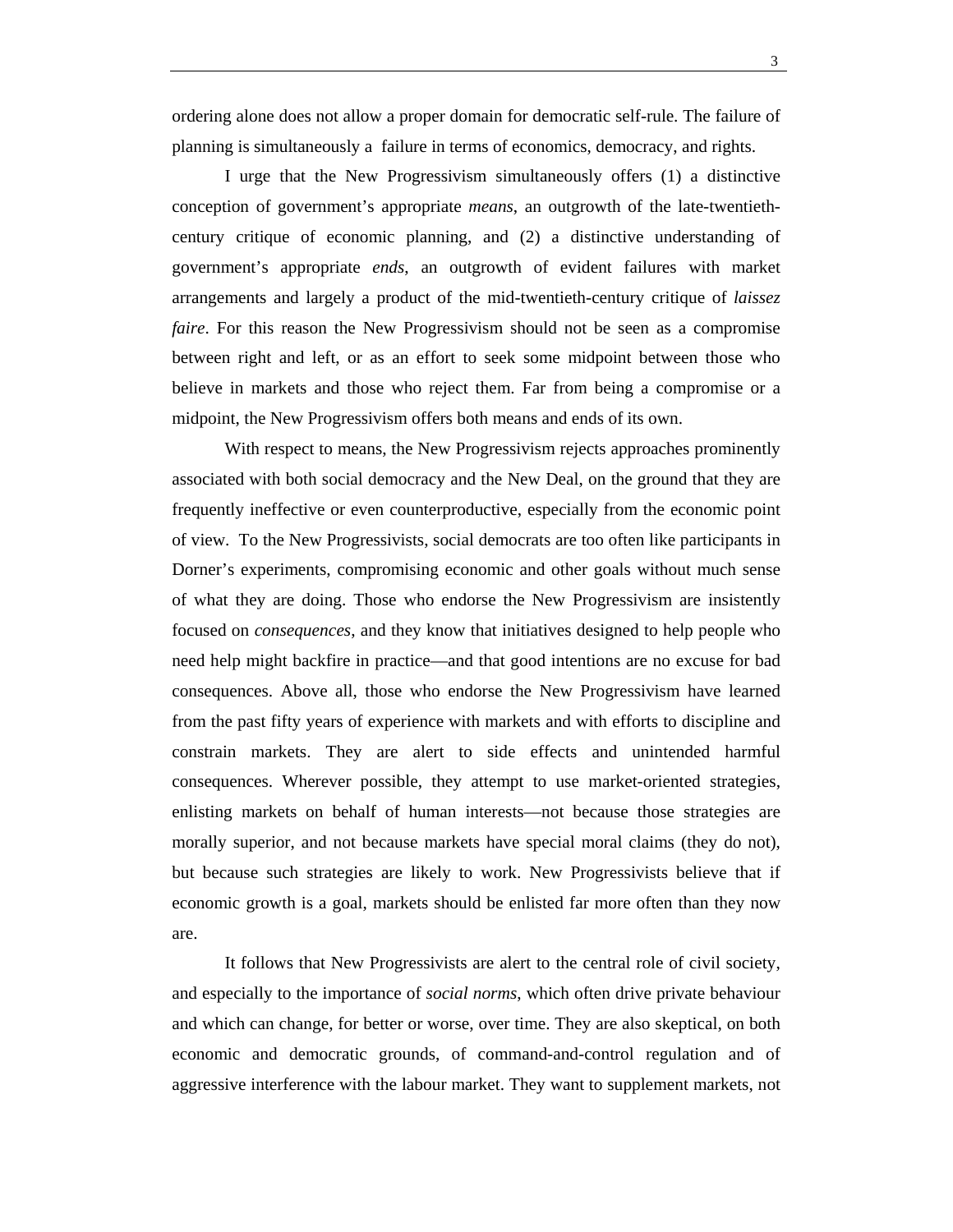to displace them. They favour such initiatives as the Earned Income Tax Credit (EITC) and housing subsidies for the poor, and they are cautious about a high minimum wage and rent control legislation. They believe that environmental problems should be handled through economic incentives, not through centralized mandates, which invite protectionism and interest-group maneuvering. Thus, for example, the New Progressivism

- attempts to control problems associated with social norms, such as crime, unsafe sex, and other risk-taking behavior, through democratic efforts at *norm management*, often involving public-private partnerships;
- places the highest possible premium on education and training;
- rejects economic protectionism;
- favors incentives rather than centralized governmental commands;
- attempts to ensure flexibility in the labour market if and on the ground that it helps low-income workers as well as others;
- sees economic growth as a central (though far from exclusive) part of antipoverty policy.

So much for means—what of ends? Those who endorse the New Progressivism seek initially to achieve an *incompletely theorized agreement*<sup>2</sup>—an agreement on various practices and initiatives capable of attracting support from a wide range of theoretical perspectives. Utilitarians, Kantians, those who begin from diverse theological positions, and numerous others can support the approach urged here. But to the extent that theoretical depth is required, New Progressivists will insist that markets should be identified with neither justice nor liberty. They do not think that markets will inevitably protect individual rights, especially because they believe that the right to be free from discrimination counts as a right, one that markets can promote. They see markets as operating against a background that includes considerable injustice, and also limited liberty. They think that to a large degree, market ordering will merely build on that unacceptable background.

At the same time, New Progressivists have considerable sympathy for some of the rights emphasized by social democrats in Europe and New Dealers in the United States: decent life prospects for all, a social safety net, a safe environment, genuine equality of opportunity. But they believe that these rights have often been quite murky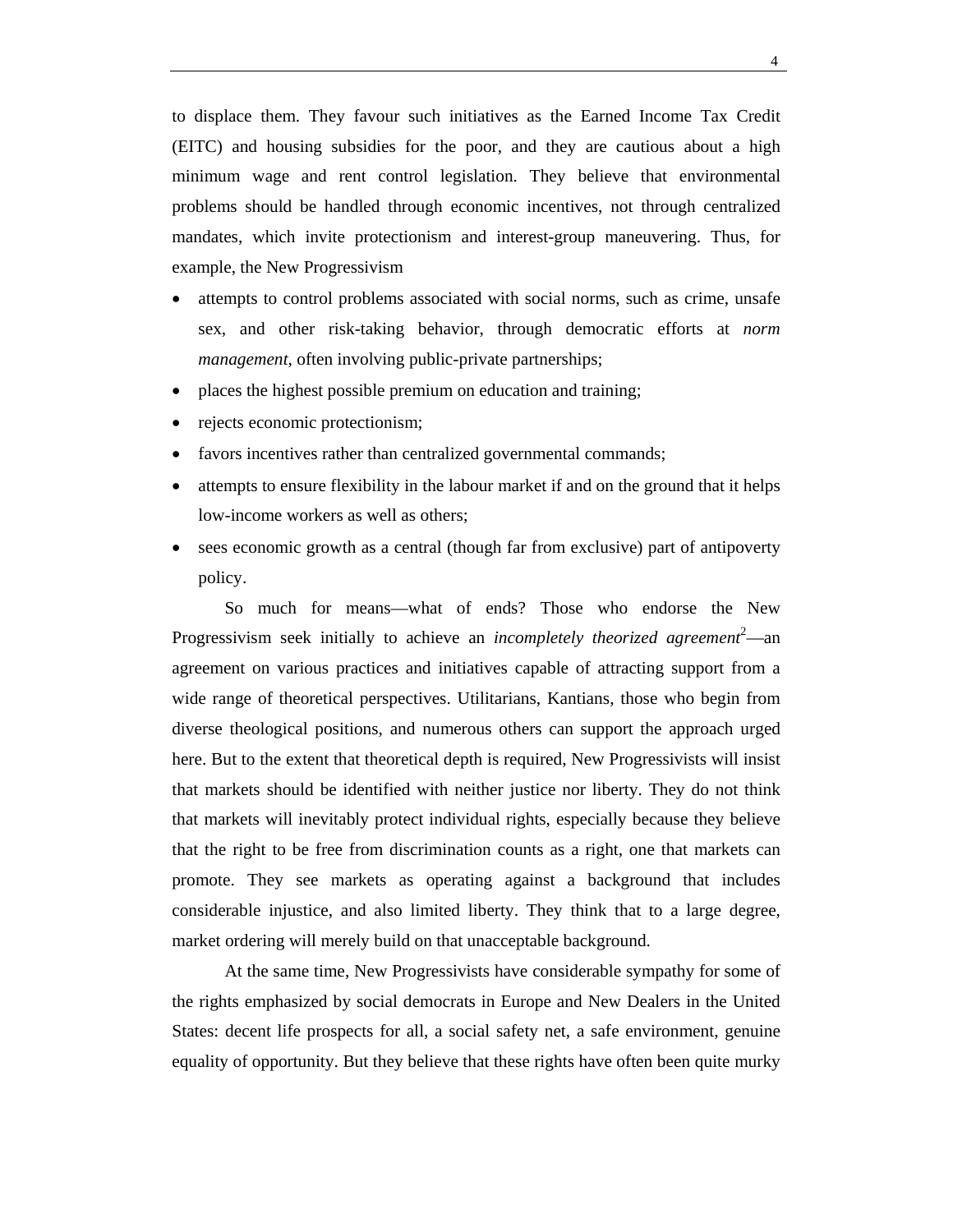and ill defined—and also that they have been confused, too often, with a kind of freestanding egalitarianism, concerned to ensure equal economic outcomes as such. Those who believe in a New Progressivism insist on an acceptable floor for everyone. But they are not much concerned with large disparities in wealth, not because these are fair, but because the much more important goal is to ensure decent outcomes for all, and because allowing such disparities may well be necessary to provide appropriate incentives.

To those who believe in a New Progressivism, what is most necessary is to ensure that basic *human capabilities* do not fall below a certain, reasonably generous threshold.<sup>3</sup> To this New Progressivists add a distinctive conception of equality, one that forbids second-class citizenship, or lower caste status, for members of any group. This *anticaste principle* makes sex equality a singularly high priority, as a means for economic development and an end in itself. The rights embodied in the anticaste principle are indispensable to growth. They promote democracy as well. For these reasons, the New Progressivists hope to offer a conception of government that simultaneously promote democratic and economic goals, and that does so without compromising individual rights, properly conceived. Of course these various ideas can be specified in ways that will lead to intense conflicts among them. New Progressivists attempt a specification that will reduce the conflicts, seeing rights, for example, as a precondition for democracy and growth, and seeing growth as an (imperfect) ally of rights.

## OF MESS AND MENACE

There has of course been a great deal of recent discussion, both supportive and critical, of what a 'Third Way' might involve. What I am calling the New Progressivism has an obvious relationship to the idea of a Third Way, especially insofar as those who endorse Third Way thinking tend to be receptive to markets and growth at the same time that they are committed to improving the rights of disadvantaged people. I do not intend here to summarize that discussion, or to endorse

 $\frac{1}{2}$ <sup>2</sup> See Cass R. Sunstein, *Legal Reasoning and Political Conflict* (1996).

See Amartya Sen, *Development As Freedom* (1999); Martha Nussbaum, *Women and Human Development* (1999); Anthony Giddens, *The Third Way and its Critics* (2000).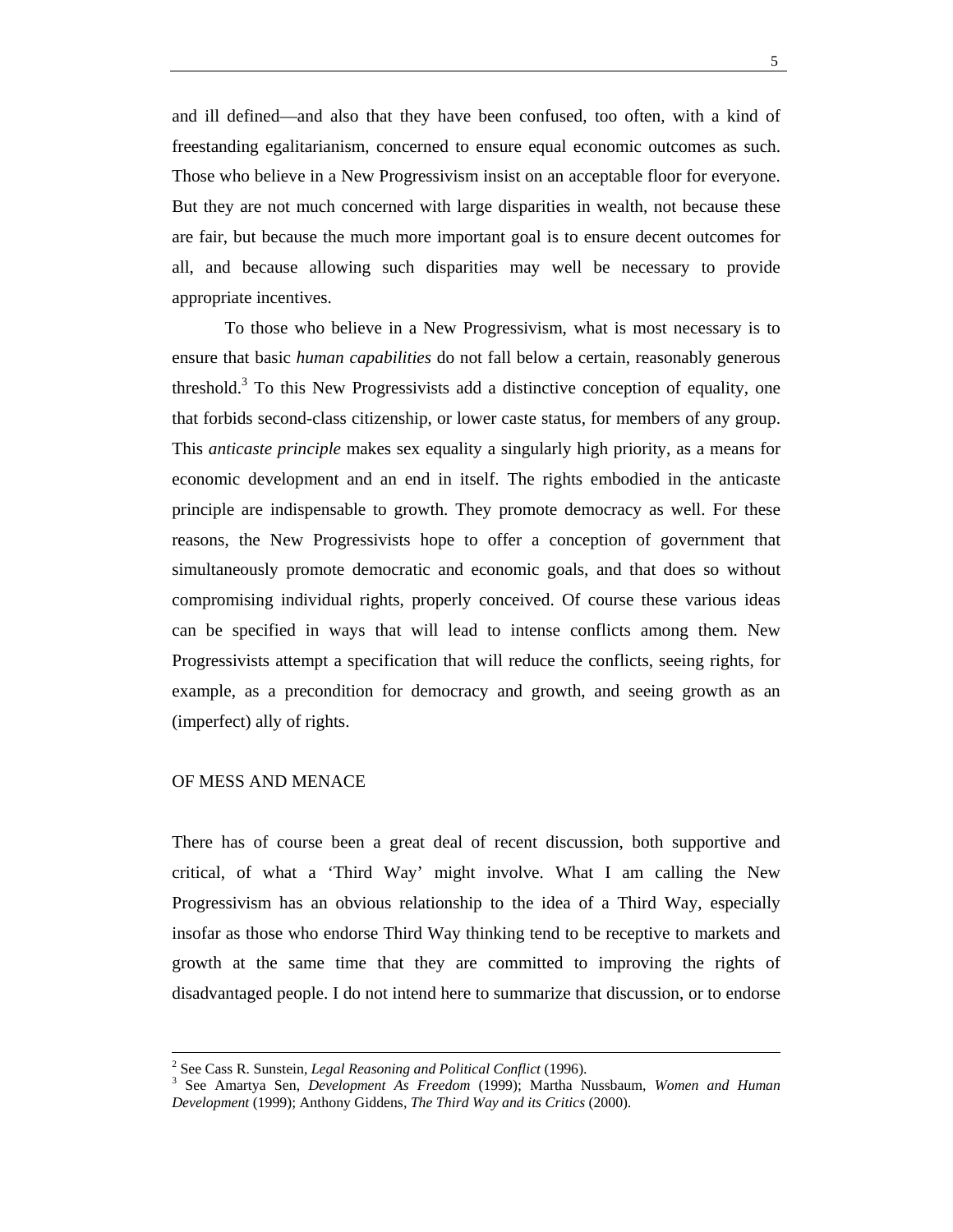the Third Way programme.<sup>4</sup> What I mean to do instead is to develop a freestanding account of what a New Progressivism might be understood to entail.

The American law professor Karl Llewellyn is said to have said, 'Technique without morals is a menace; but morals without technique is a mess.' This is a fitting criticism of some of the experiments in social democracy of the last several decades; it is a shorthand description of the failures of many participants in Dorner's experiments, failures with parallels in the economic and democratic disasters brought about by twentieth-century 'planners' of various stripes. But Llewellyn is also said to have said: 'Morals without technique is a mess; but technique without morals is a menace.' This is a fitting criticism of many twentieth-century experiments in social engineering, but it is a criticism too of excessive reliance on free markets. The real task, for those interested in a New Progressivism, involves development of approaches and methods that are neither menace nor mess.

Recent debates, including debates over the Third Way, have drawn attention to two possible strategies for dealing with markets: to leave them alone or to displace them. But the dichotomy is much too simple; in fact it is damagingly simple. It is too simple, first, because the idea of 'displacing' markets conceals a range of options, from nationalizing industries, to blocking certain deals, to limiting waivers, to providing information. It is too simple, second, because it is possible to complement rather than to displace markets—to provide institutions that do what markets do not do, and to help people who are failed by markets, an emphatically human institution. As Amartya Sen has written, very much in the spirit of the New Progressivism, 'it is possible to argue at the same time both (1) for more market institutions, and (2) for going more beyond the market.<sup>5</sup>

With respect to methods and strategies, that is what I will be suggesting here. Throughout I will paint with an extremely broad brush, discussing many issues that could easily be treated in a short book, or even a long one. My hope is that the brisk and sometimes reckless treatment of many issues might make up for its otherwise unpardonable neglect of the trees, by providing a decent perspective on the forest, a

<sup>4</sup> Two prominent discussions are Anthony Giddens, *The Third Way* (1998), and Giddens, ibid. In my view, Giddens offers too large a collection of ideas, a pastiche in fact, and too much of his discussion is platitudinous. Amartya Sen and Jean Dreze, *India* (1997), does not bill itself in these terms, but it seems to me the best presentation of what a New Progressivism might actually look like. Cass R. Sunstein, *Free Markets and Social Justice* (1997), is also intended to set out ideas in this direction. 5 <sup>5</sup> Sen and Dreze, ibid. at 28.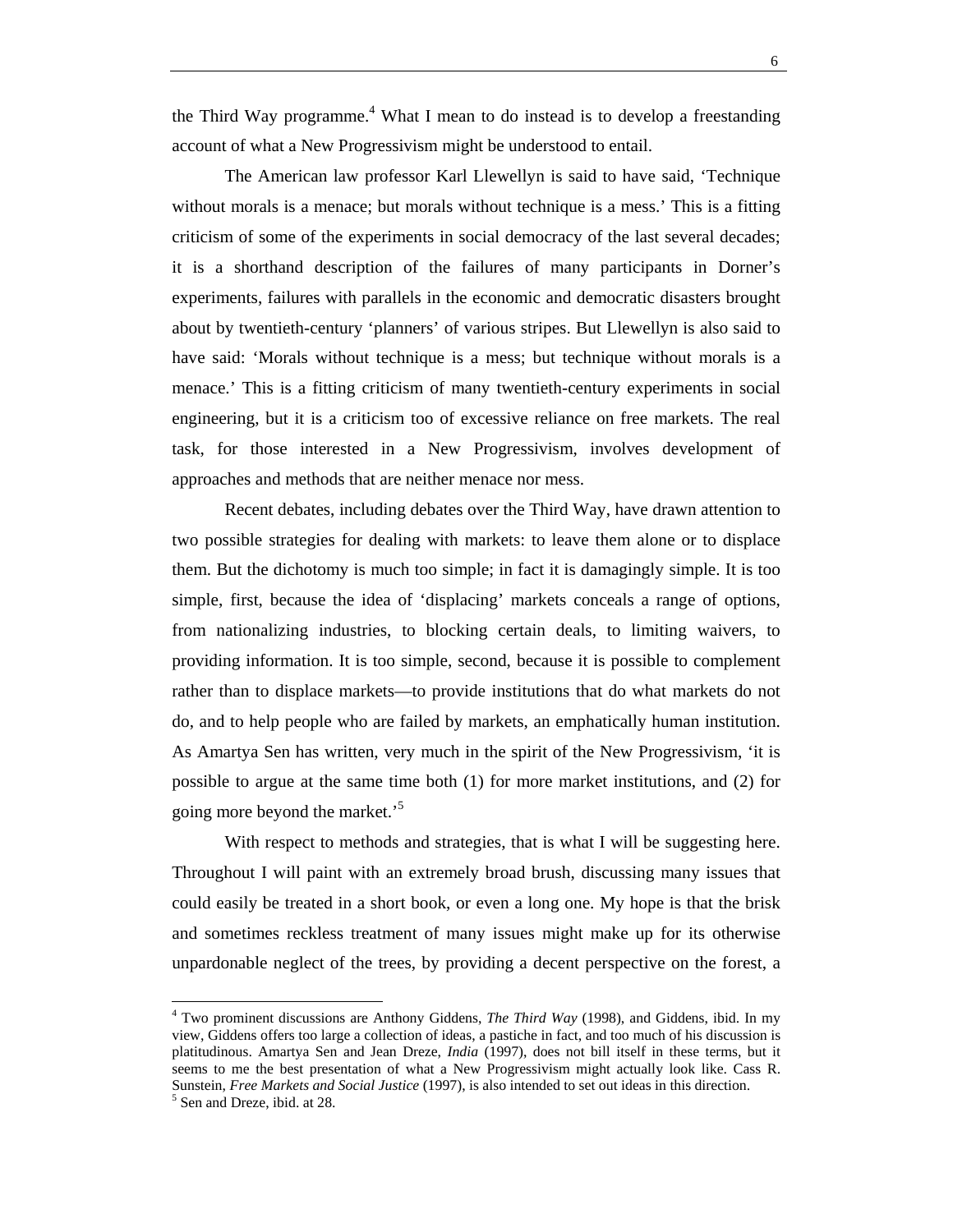perspective that perhaps continues to be absent from existing treatments of possible twenty-first century 'ways'.

The plan of the essay is as follows. The second part offers a brief discussion of two familiar 'ways' and of what is wrong with them. Here globalization is seen to be a process that intensifies problems with *both* markets and planning, in a way that jeopardizes economic growth and also certain individual rights. The third part deals with social norms, especially in the context of crime prevention, HIV/AIDS, and related problems. The fourth part deals with employment policy and poverty. The fifth part explores command-and-control regulation and some alternatives, especially in the context of environmental protection. The sixth part investigates the importance and limits of economic growth, with particular stress on the need to attend to human capabilities and sex equality. The seventh part is a brief conclusion.

### **Two 'Ways'—and Globalization**

#### THE WAY OF MARKETS AND THE WAY OF PLANNING

If there is a New Progressivism, what is it opposing? There are two candidates. Let us understand the first to be a version of the Reagan-Thatcher programme, routed above all in the work of Nobel Prize winner Friedrich Hayek. Call this 'the way of markets'.

On this view, free markets are indispensable to liberty, rights, and economic growth. The role of the state is to create the preconditions for well-functioning markets, by establishing rights of private property and freedom of contract, by ensuring competition rather than monopoly, and by preventing force and fraud. Perhaps the government should also provide a social safety net, though a relatively weak one (to ensure proper work incentives). But according to those who endorse the way of markets, government should not interfere with the labour market through, for example, high minimum wage requirements or through special protections for labour unions. And those who endorse the way of markets place the highest possible premium on economic growth, on a particular, market-based conception of liberty, and on social ordering through market ordering, which they see as essential to growth and liberty alike. Of course there is a spectrum of possible approaches here, from those who reject a social safety net to those willing to accept an ample set of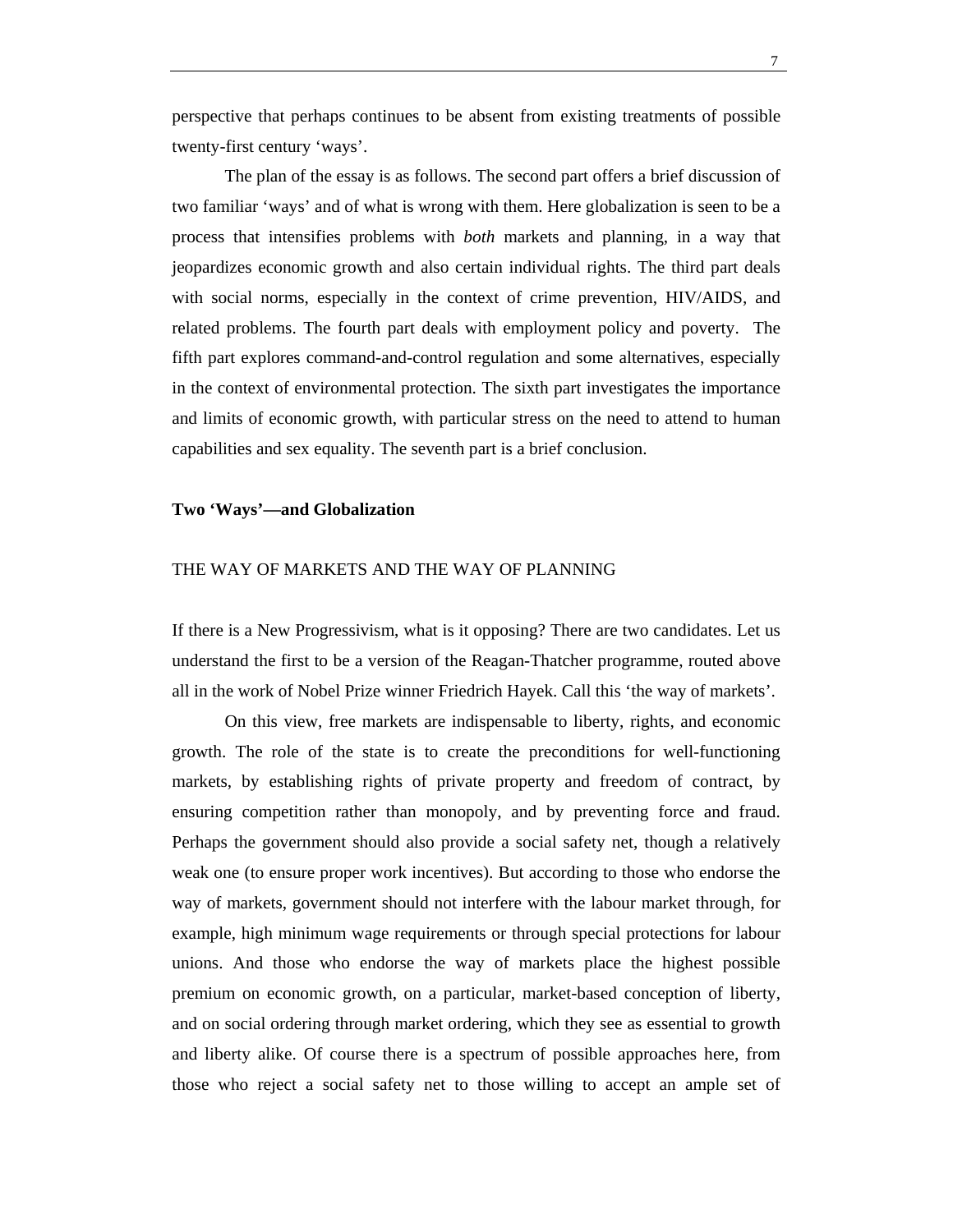protections for those at the bottom. What I mean to emphasize, sometimes captured in the idea of 'neo-liberalism', or 'liberalization', is the idea of placing primary emphasis on free markets and economic productivity.

Like the way of markets, the way of planning is actually a spectrum of 'ways', ranging from Soviet-style centralized planning to those forms of social democracy (not excluding America's) that are comfortable, in some areas, with nationalized industries, aggressive regulation of markets, price and wage controls, and most generally 'planning' of various kinds. As random examples, consider the following:

- laws that make it difficult for employers to discharge employees;
- laws that make it hard for landlords to evict tenants;
- environmental regulation that specifies the technology that must be used by industry;
- high minimum wage requirements;
- tariffs;
- public ownership of industry;
- ceilings and floors on prices as a whole.

Of course it is possible for a nation to adopt narrow or broad plans, or to be a planner in only a few small domains. A government that is generally skeptical of planning might conclude, for example, that it makes sense to have tariffs in some areas, or that agriculture should be protected with price supports, or that workers should be protected from discharge, or that technological requirements are properly placed on new cars, to reduce levels of air pollution.

### PROBLEMS AND STRESSES

Let us now briefly explore some of the problems in both of these 'ways'. For those who seek the way of markets, the initial difficulty is that markets should not be identified with liberty or with rights properly conceived. Markets operate against the backdrop set by existing distributions of resources, opportunities, and talents. When an employee is able to attract only a small amount of money for an hour's work, it is surely wrong to say that liberty is respected if we simply respect the deal. To the extent that existing distributions are a product of a lack of liberty, market ordering is a problem, not the solution. Whether the deal should be disrupted is another question.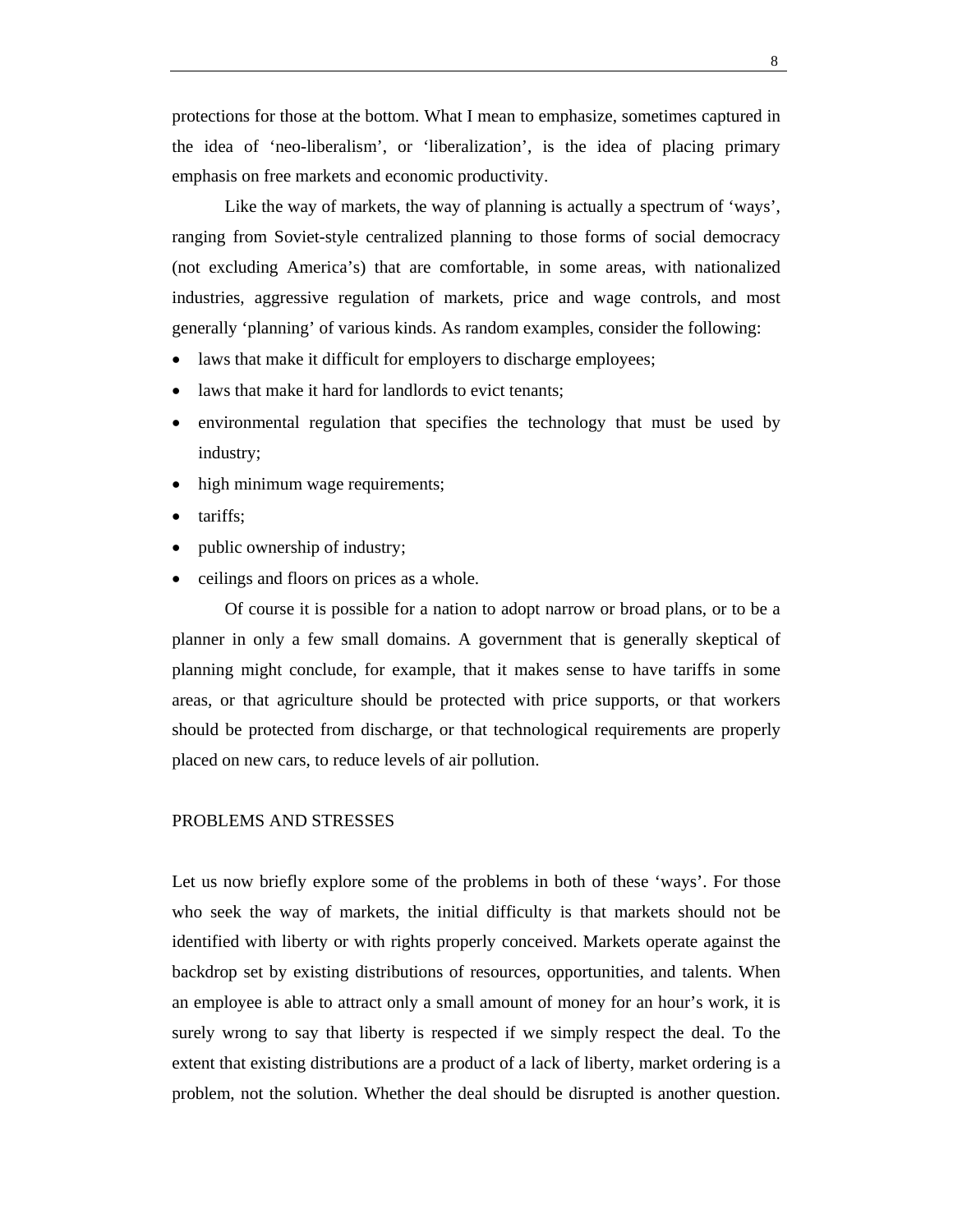But what markets generate does not come, from the standpoint of liberty, with a stamp of approval.

An equally fundamental problem is that the consequences of market ordering may not be so wonderful for many people, who will be left with bad opportunities and few resources. It should not be necessary to belabour this point. In any large nation, respect for market ordering will predictably produce a situation in which millions of people end up with low wages, long hours, and bad working conditions—if they end up with work at all. Of course a social safety net can help. But even if it is generous, it is not going to do all of what must be done. It will not, for example, protect people against unsafe working conditions, sexual harassment, pollution, or unfair discrimination. To the extent that the category of rights includes protection against some or all of these injuries, markets will compromise rights. Indeed we have every reason to believe that in some circumstances, markets will promote discrimination as, for example, when customers or coworkers would prefer someone of a certain race or gender.

At the same time, democratic values are compromised by any effort to treat "the market" as sacrosanct. Put to one side the evident point that markets must be created by government, willing and able to protect private property and freedom of contract. A real problem is that a democratic citizenry will often want to supplement or displace markets, simply to protect the interests of some, many, or all. A commitment to market ordering will sharply diminish the terrain by which people make choices about the kind of society in which they will live.

But planning faces difficulties of its own. One problem is that it is exceedingly likely to be vulnerable to pressures from self-interested private groups with stakes in a particular outcome. If so, democracy is jeopardized. It is very common, for example, to observe environmental regulation being turned into a mechanism for the distribution of benefits to groups whose interests have precious little to do with environmental protection.<sup>6</sup> An even more fundamental problem has to do with the unintended bad consequences of the most well-motivated plans. 'Planners' are constantly surprised. To take just two examples, a law that makes it hard for employers to discharge employees is likely to make employers reluctant to hire people

<sup>6</sup> In the United States, a classic discussion is Bruce Ackerman and William Hassler, *Clean Coal/Dirty Air* (1983).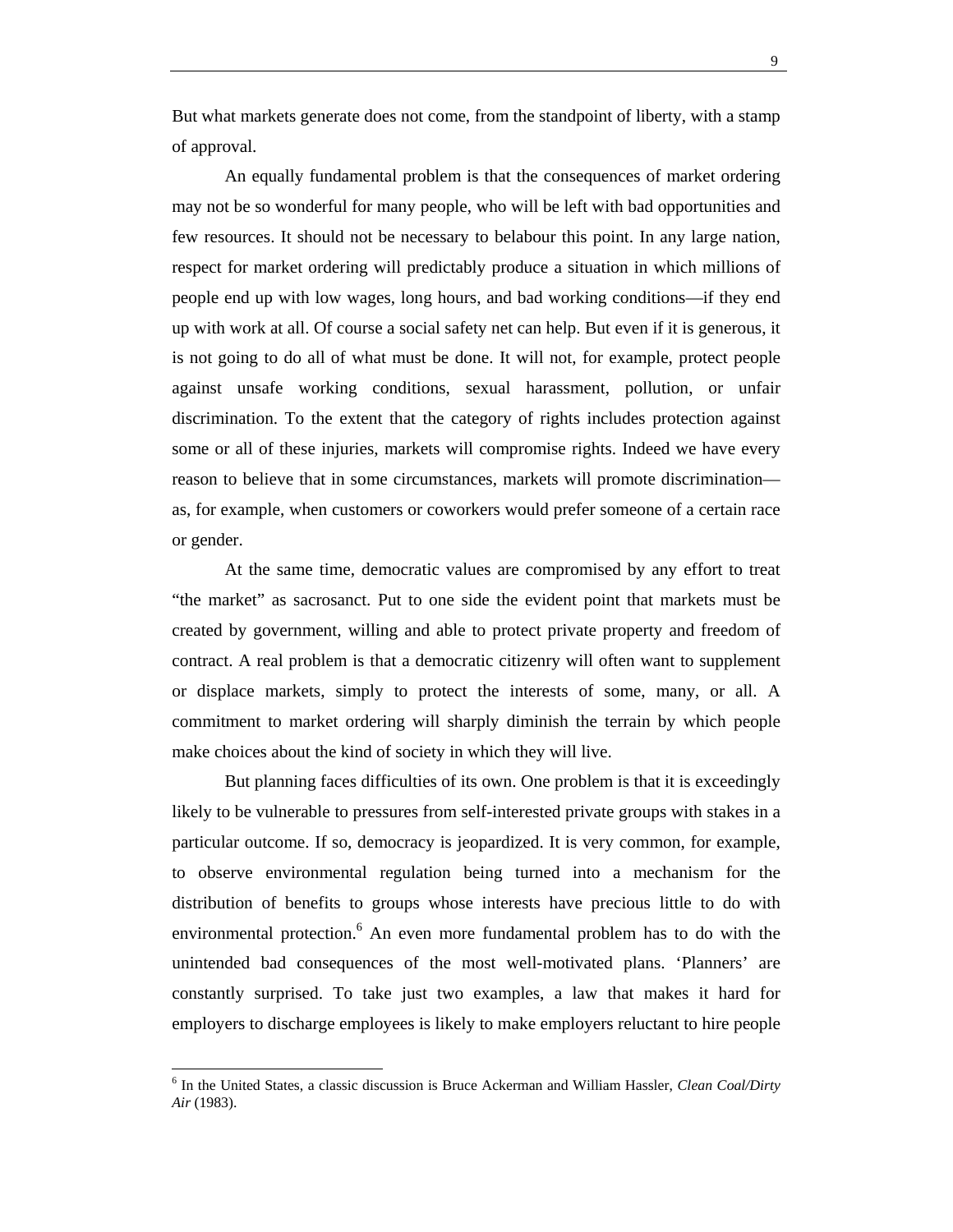in the first instance; a high minimum wage is likely to decrease employment. The problem is pervasive, and it can lead to unfortunate consequences, especially for the disadvantaged. We can understand the problem a bit better in light of Dorner's work, showing the unfortunate systemic effects of one-shot interventions. Economic and social orders are *systems*, and the difficulty with plans is that their architects are infrequently able to foresee the consequences of their actions.

Planners frequently refer to the unfairness of markets, and they are often right to do so. But a reference to unfairness should not be allowed to support laws that actually do no good. In Sen's words, "The rhetoric of 'equity' has often been invoked to justify governmental interventions without any scrutinized political assessment of how these powers will be exercised and what actual effects they will have. In practice, these ill-directed regulations have not only interfered often enough with the efficiency of economic operations (especially of modern industries), they have also failed fairly comprehensively to promote any kind of real equity in distributional matters."<sup>7</sup> The point does not show that all plans are bad. But an overriding problem with the way of planning is simply that the consequences of plans are often bad from the perspective of well-meaning planners themselves. Plans may well violate rights, as has often been seen in Communist nations. But plans are often ineffectual too, and the result can be economic disaster. A low GDP is no ally of individual rights, especially if we understand poverty as a rights violation.

## THE ROLE OF GLOBALIZATION

Thus far I have said nothing about globalization. (By the term I mean to refer, very simply, to the increasing mobility of persons, information, and products from one area of the globe to another.) What is the effect of globalization on the way of planning and the way of markets?

The most important point is that with respect to markets and planning, global pressures produce a difference not of kind but of degree. We best think of a situation of globalization as 'like ordinary domestic markets—only more so'. The major effect of global pressures is to intensify competition, so that stringent national regulation might well leave companies within the nation at a disadvantage both abroad and at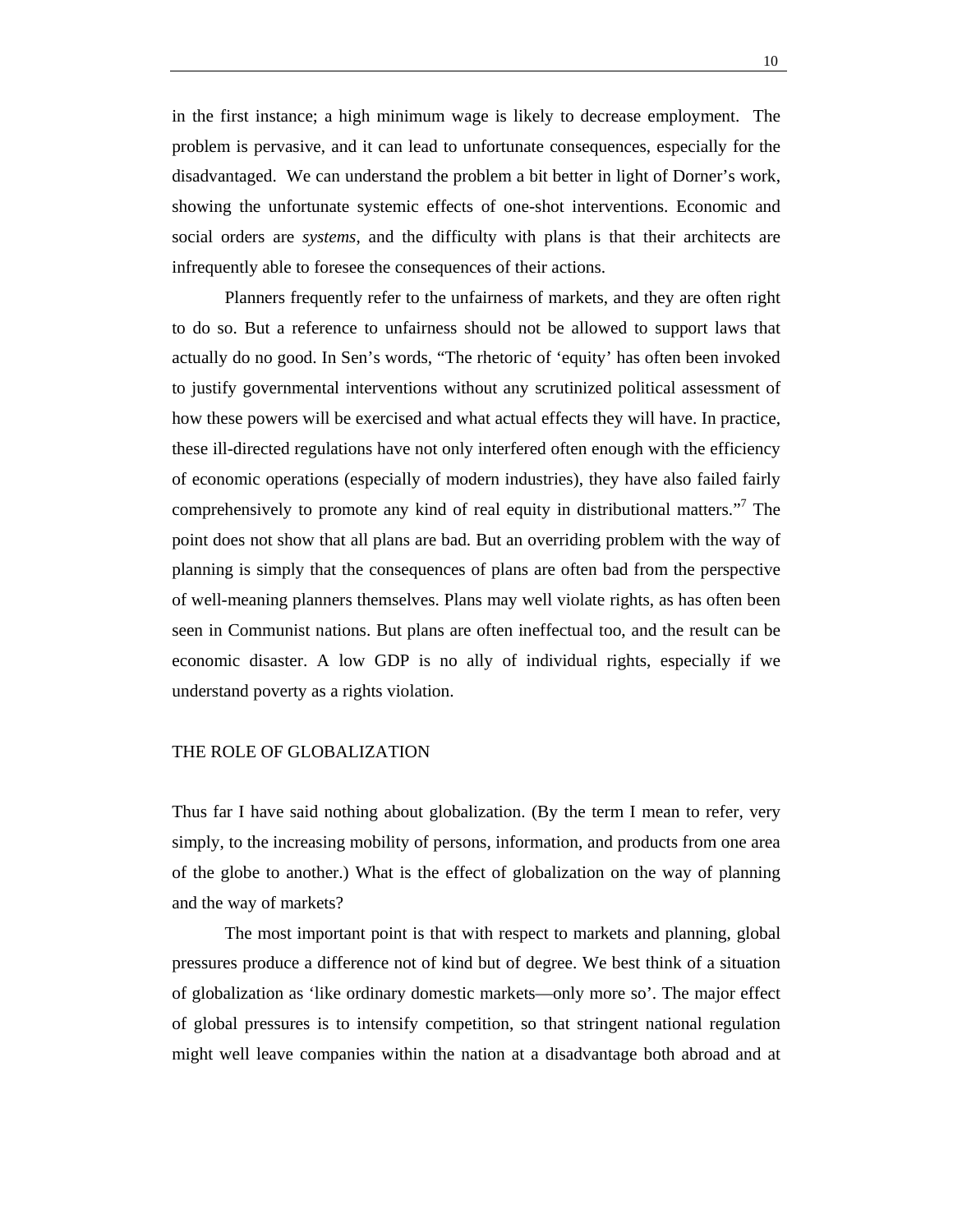home. The resulting disadvantage might be reduced through protectionist measures, but these create familiar problems of their own, because they hurt local consumers (by increasing prices) and are likely, generally speaking, to harm the national economy.

In fact globalization increases the problems associated with both of the two 'ways'. Insofar as markets produce rights violations of certain kinds, and bad results for millions of people, global pressures increase the difficulty. (Of course such markets also carry many benefits as well, for poor people as well as everyone else, especially insofar as the consequence is to cut prices.) If workers within the nation have to compete with everyone in the world, or in any case with a larger class of people, those without training and skills are going to be left further behind. At the same time, global pressures will inevitably confound ill-considered 'plans'. Because markets are frequently global, the effects of plans will often be very different from what was sought and anticipated. This is a particular problem if, for example, an effect of stringent regulation of the labor market is to reduce the demand for domestic labour, thus hurting workers themselves.

This is hardly a claim that states are incapable of governing in a global era. There is a great deal that they can do. Evidence simply does not support the claim that the increased mobility of capital has disabled national regulation. But it is a claim that the problems with the two ways are simultaneously compounded by the existence of global markets.

## THE ROLE OF COSTS: THE INEVITABLY CLOSE RELATIONSHIP BETWEEN RIGHTS AND MONEY

Those who favour markets and those who favour planning often make a sharp distinction between 'negative rights' and 'positive rights'. The former are said to be barriers to government action, and to that extent costless. The second are said to be entitlements to government protection, and to that extent costly. Market enthusiasts argue for the former and against the latter. Planners tend to argue for both.

<sup>-&</sup>lt;br>7  $<sup>7</sup>$  Sen and Dreze, n. 4 above, at 186.</sup>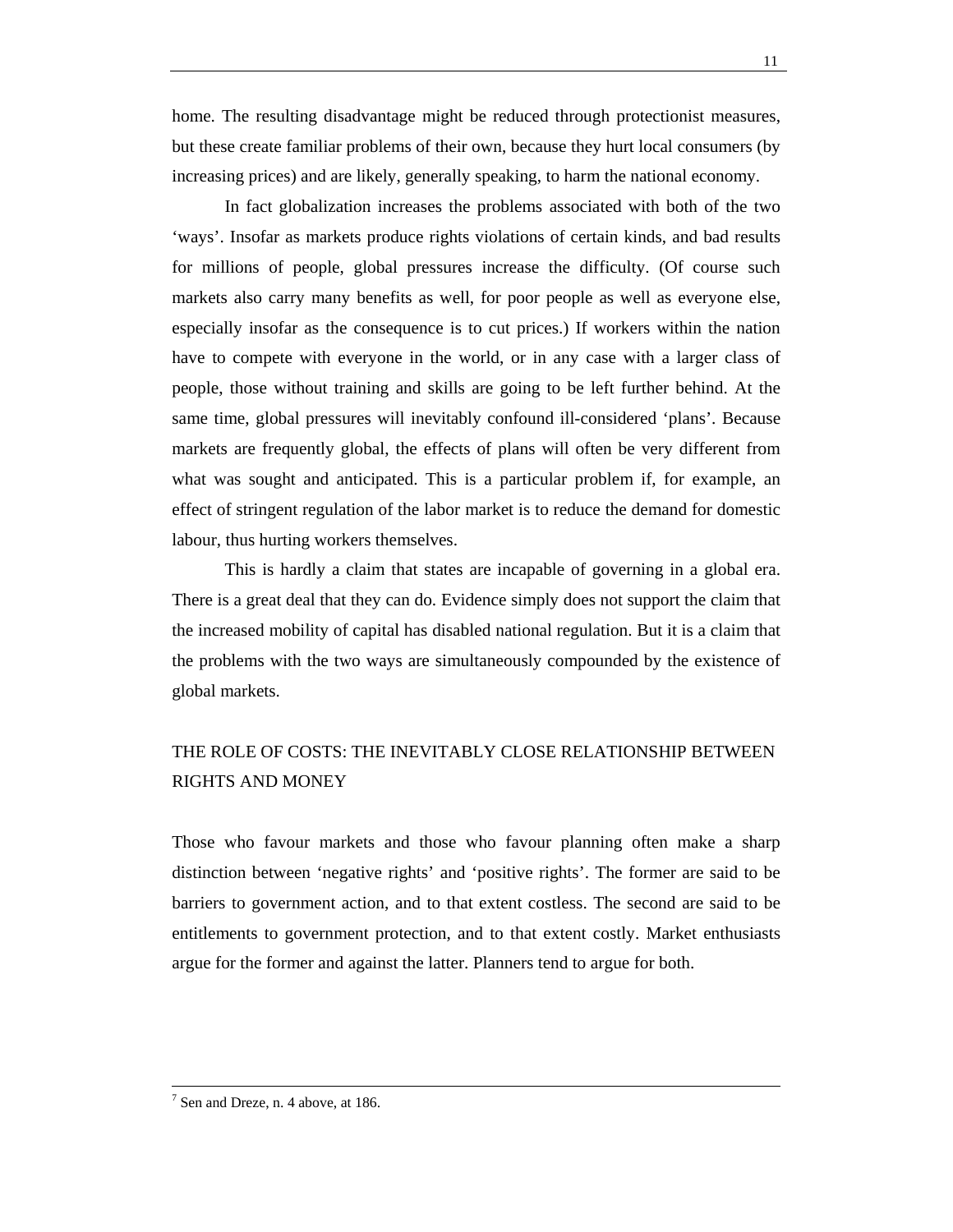From the standpoint of the New Progressivism (as well as from the standpoint of the Constitutional Court of South Africa $\delta$ ), both views suffer from a problem that is both conceptual and practical: along the relevant dimension, there is no difference between negative and positive rights. *Both* consist of entitlements to government action, and to that extent, both are costly. In a poor nation, both sorts of rights are at risk. Compare, for example, the right to free speech with the right to a minimum income. In a state of effective anarchy, or in a state without funds, neither right can exist. Of course the minimum income guarantee will lack taxpayer support. But the same is true for the right to free speech. Without a judiciary willing to protect people from public (as well as private) intrusions on freedom of speech, that freedom cannot exist. Without a state willing and able to prevent public marauders from silencing opposition, free speech is a chimera. Without public protection against private acts of violence against controversial statements, free speech is plainly absent.

What is true for free speech is true for the whole universe of negative rights.<sup>9</sup> Consider, for example, two of the most quintessential liberal rights: the right to private property and the right to freedom of contract. Both of these depend not incidentally but essentially on government protection. Private property does not exist in the state of nature. It is a taxpayer-subsidized right, justified on the ground that it benefits individuals and society as a whole. People can make contracts without a strong state; but unless a legal system, subsidized by taxpayers, stands ready and able to ensure that contracts are enforced, what force are mere words likely to have?

Those who believe in a New Progressivism know that all rights are costly and that a poor state cannot protect rights. One of the reasons why they favour a strong economy, and economic growth, is that these are important preconditions for ample rights protection. And in a rich or poor state, it follows that a central task for democratic self-government is to obtain the necessary funds and to ensure that they are allocated in a way that reflects sensible priority setting. The field of public finance is not separable from the field of democratic theory.

<sup>8</sup> See *Ex parte Chairperson of the Constitutional Assembly: in re Certification of the Constitution of the Republic of South Africa, 1996* 1996 (4) S.A. 744 (CC) para 77. <sup>9</sup>

For detailed discussion, see Stephen Holmes and Cass R. Sunstein, *The Cost of Rights* (1998).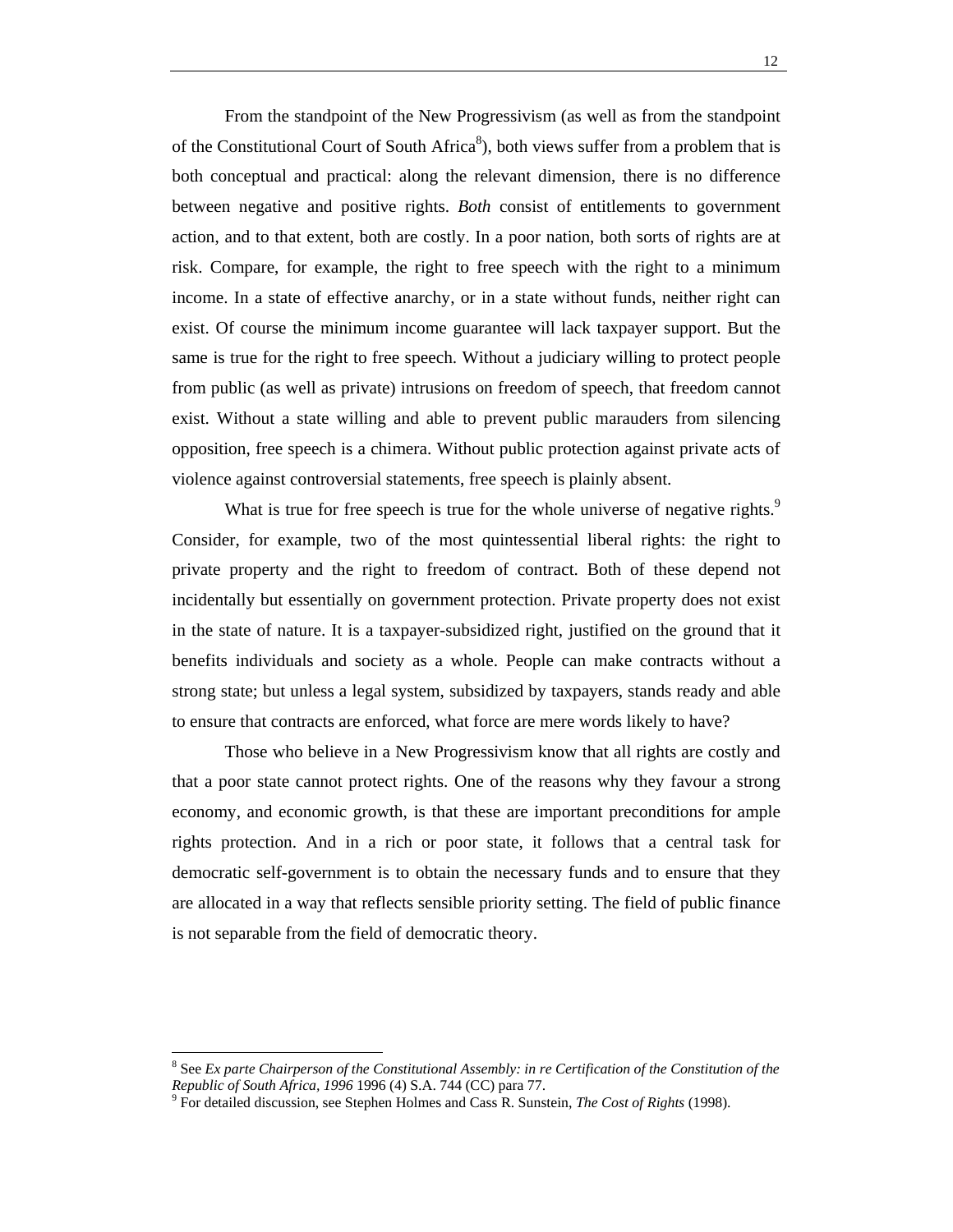## **Social Meaning and Social Norms (with Particular Reference to HIV/AIDS, Crime, Discrimination, and Environmental Protection)**

Those who endorse the way of markets have little to say about the relationship between government and civil society. Civil society is defined as equivalent to economic society. Thus market enthusiasts tend to rely on existing norms and preferences; this is part of their conception of *laissez faire*. Those who endorse the way of planning also have little to say about civil society, sometimes treating it as a domain that must be enlisted in the interest of social goals. But there is a better approach, one that promises to do what governments often seek to do, but at lower cost. Such an approach would emphasize several points: (1) the crucial importance of social norms in producing both desirable and undesirable behaviour; (2) the inevitable role of government in helping to constitute such norms; (3) the dependence of social norms on current information; (4) the often-rapid change in social norms over time; (5) the extent to which highly visible, or cognitively 'available,' examples and events can alter norms and behaviour; and (5) the possible use of government power to move norms in desirable directions.

As we will see, these points help suggest such promising possibilities for controlling many social problems, including crime, HIV/AIDS, discrimination, and environmental protection. What I will be emphasizing here is the significance of *social cascades*, including *norm cascades*, in which social interactions can lead behaviour in dramatic directions. Sometimes such cascades are induced by new beliefs; sometimes they are induced by new understandings of the meaning of certain actions. Since people take their cues from the actions of others, and since they care about their reputations, certain policies can backfire, and certain others can have large and desirable effects.

#### PROBLEMS WITH BANS, ECONOMIC AND OTHERWISE

When government seeks to discourage certain conduct, what should it do? Those committed to planning generally have a simple answer: Forbid it. Those committed to markets provide the same answer, though they are reluctant to ask government to discourage private behaviour falling outside the basic categories of force and fraud. Those who believe in a New Progressivism think that the shared answer—'forbid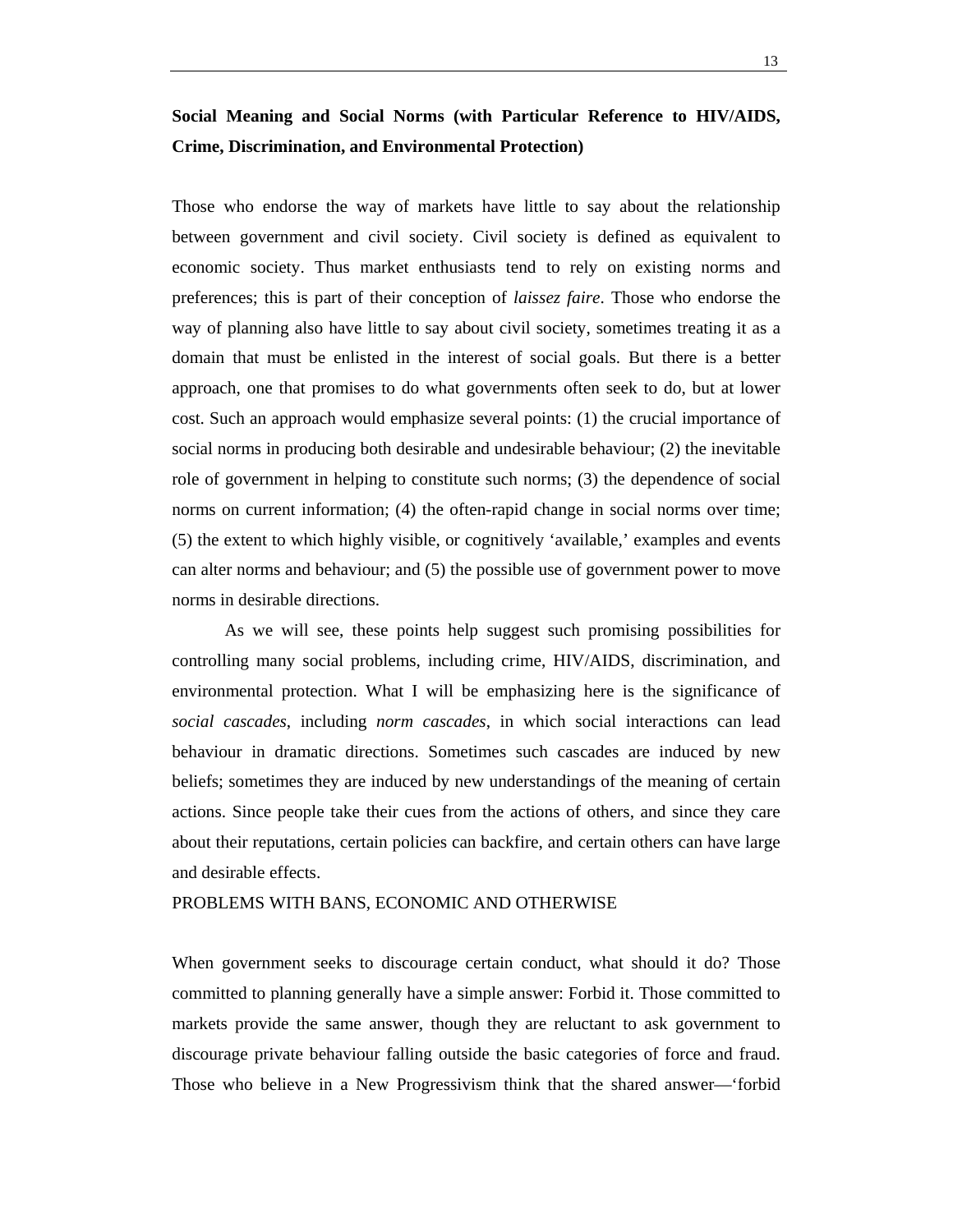14

it'—is much too simple, and in important ways misleading and even damaging, both to rights and to the economy. I am speaking here, then, of a promising but often overlooked means for promoting a range of social goals.

New Progressivists do believe that incentives are important, and for anyone who believes that, it seems natural to think that if conduct is banned, there will be less of it. But bans create problems of their own. In some circumstances they can be selfdefeating, producing more of the behaviour that they seek to reduce. The reason is that behaviour is often driven by social norms, and hence by the signal that the behaviour carries; a ban can amplify the signal and increase the conduct. Suppose, for example, that people are engaging in certain harmful conduct precisely because the conduct is a way of defying authority and offering certain signals to relevant people. You might smoke, for example, precisely because smoking is, in some places, a dissident act; so too with a decision to engage in unsafe sex; so too for a decision to commit a crime. In short, actions have meanings, and the *social meaning* of action is an important determinant of what people will do and when they will do it. (In the United States, some increases in risky sex have come from deliberate efforts at defying efforts to convince people to use condoms.)

Many people will engage in conduct that they do not otherwise enjoy or value, because of the social meaning of engaging in it; many people will fail to engage in activity that they would enjoy or value, for exactly the same reason. If the social meaning of harm-avoiding activity is cowardice or capitulation, people are likely to refuse harm-avoiding activity. If the social meaning of harm-producing activity is boldness and independence, people are more likely to impose harms. In these circumstances any governmental effort to 'forbid' certain conduct might be futile or even counterproductive. If what is driving behaviour is its social meaning, the effect of a ban could be to increase it, by increasing the strength of the signal that is the motivation after all. Compare the finding that when people are paid to engage in certain desirable activity (cleaning up, for example, or arriving on time to pick up children from school), they will sometimes actually engage in that behaviour less rather than more, because the payment reduces the effect of the norm, which would otherwise have the effect of the payment.

## DOING WHAT OTHERS DO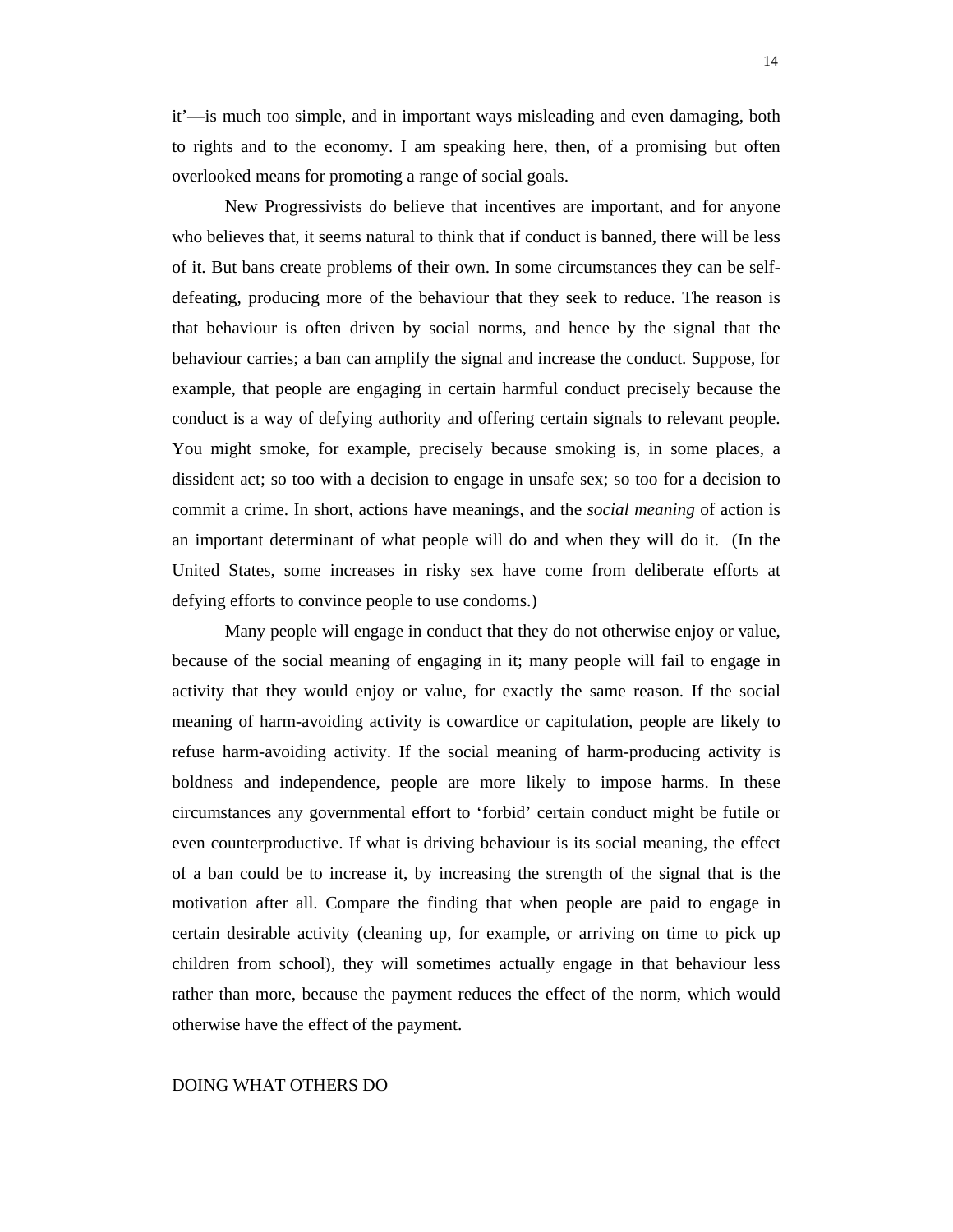Those who seek a New Progressivism are especially interested in enlisting an understanding of social norms and social meanings in the service of improved policies, involving both rights and growth. They emphasize that in many domains, people frequently think and do what they think and do because of what they think (relevant) others think and do. Thus, for example, employees are more likely to file suit if members of the same workgroup have also done so<sup>10</sup>; teenage girls who see that other teenagers are having babies are more likely to become pregnant themselves<sup>11</sup>; littering and non-littering behavior appears to be contagious<sup>12</sup>; the same is true of violent crime<sup>13</sup>; those who know other people who are on welfare are more likely to go on welfare themselves<sup>14</sup>; the behaviour of proximate others affects the decision whether to recycle<sup>15</sup>; a good way to increase the incidence of tax compliance is to inform people of high levels of voluntary tax compliance<sup>16</sup>; and students are less likely to engage in binge drinking if they think that most of their fellow students do not engage in binge drinking, so much so that disclosure of this fact is one of the few successful methods of reducing binge drinking on university campuses in the United States.<sup>17</sup>

Social influences affect behaviour via two different mechanisms. The first is informational. If many other people support a particular candidate, or refuse to use drugs, or carry guns, observers, and particularly observers within a common group, are given a signal about what it makes sense to do. The second mechanism is reputational, as group members impose sanctions on perceived deviants, and would-

<sup>&</sup>lt;sup>10</sup> See Harold H. Gardner, Nathan L. Kleinman, and Richard J. Butler, 'Workers' Compensation and Family and Medical Leave Act Claim Contagion', (2000) 20 *Journal of Risk and Uncertainty* 89, 101- 10.

<sup>&</sup>lt;sup>11</sup> See, e.g., George A. Akerlof, Janet L. Yellen and Michael L. Katz, 'An Analysis of Out-of-Wedlock Childbearing in the United States', (1996) 111 *Quarterly Journal of Economics* 277.<br><sup>12</sup> See R. Cialdini *et al.*, 'A Focus Theory of Normative Conduct: Recycling the Concept of Norms to

Reduce Littering in Public Places', (1990) 58 Journal of Personality and Social Psychology 1015.<br><sup>13</sup> See Washington Post (December 1999). [Exact date? Query author]<br><sup>14</sup> See Marianne Bertrand, Erzo F.P. Luttmer and Sendhi

Cultures (unpublished manuscript, April 9, 1998).<br><sup>15</sup> See Ardith Spence, *Wants for Waste* (unpublished Ph.D. dissertation, University of Chicago, 1999).<br><sup>16</sup> See Stephen Coleman, *The Minnesota Income Tax Compliance Expe* 

<sup>(</sup>Minnesota Department of Revenue, April 1996).

See H. Wesley Perkins, 'College Student Misperceptions of Alcohol and Other Drug Norms Among Peers', in *Designing Alcohol and Other Drug Prevention Programs in Higher Education* (US Department of Education ed., 1997) 177-206; Timur Kuran and Cass R. Sunstein, 'Availability Cascades and Risk Regulation', (1999) 51 *Stanford Law Review* 683, 767. A good outline of contagion effects can be found in Gardner, Kleinman and Butler, n. 9 above, at 91-4.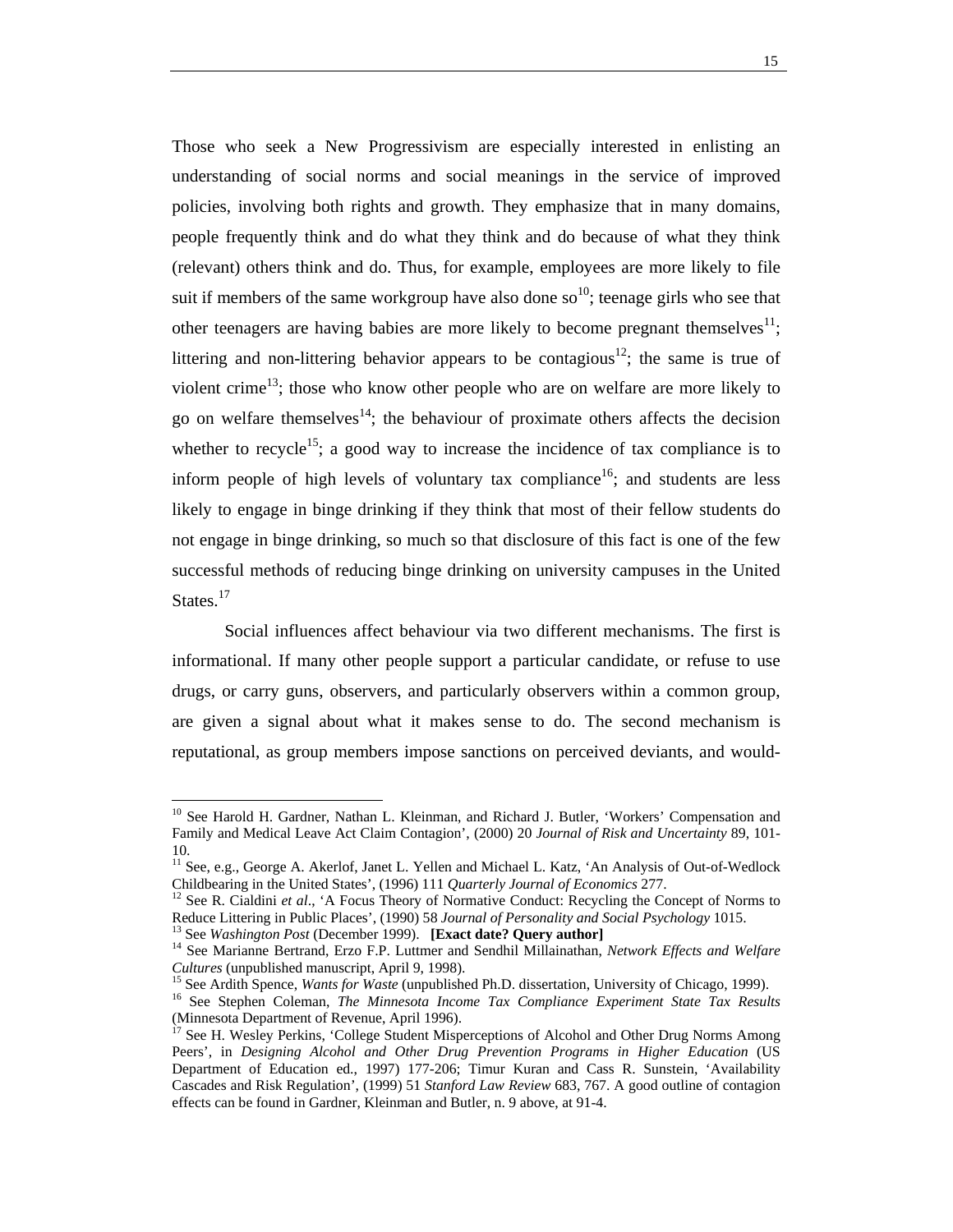be deviants anticipate the sanctions in advance.<sup>18</sup> Even when people do not believe that what other people do provides information about what actually should be done, they may think that the actions of others provide information about what other people *think* should be done. People care about their reputations, and hence they have an incentive to do what (they think) other group members think they should do. Reputational considerations may, for example, lead people to obey or not to obey the law, urge a certain view in group discussions, drive while drunk, help others, or talk about political issues in a certain way.

The central question is how an understanding of these points might lead policies in better directions. What is especially promising is the possibility of achieving a 'tipping point', in which large numbers of people end up moving in novel directions.<sup>19</sup> People typically have different 'thresholds' for choosing to believe or do something new or different. As those with low thresholds come to a certain belief or action, people with somewhat higher thresholds join them, possibly to a point where a critical mass is reached, making groups, possibly even nations 'tip'.<sup>20</sup> The result of this process can be to produce snowball or cascade effects, as small or even large groups of people end up believing something—even if that something is false simply because other people seem to believe that it is true. Real world phenomena also seem to have a great deal to do with cascade effects.<sup>21</sup> Consider, for example, smoking, participating in protests, striking, recycling, using birth control, rioting, choosing what to put on television,  $2^2$  even leaving bad dinner parties. <sup>23</sup> We can understand certain people, in the private and public sectors, as 'norm entrepreneurs', seeking to give certain signals to many people, and in the process helping to shift norms in a desirable direction.

With respect to policy tools, of special note is the *availability heuristic*: people tend to think that an event is more likely if an incident of its occurrence can readily be

<sup>&</sup>lt;sup>18</sup> See George Akerlof, 'A Theory of Social Custom, of which Unemployment May Be One Consequence<sup>7</sup>, in George Akerlof, An Economic Theorist's Book of Tales (1984) 69.<br><sup>19</sup> See Malcolm Gladwell, *The Tipping Point* (2000), for a popular overview.<br><sup>20</sup> See Mark Granovetter, 'Threshold Models of Collective

*Sociology* 1420; for a recent popular treatment, see ibid. at 5-22.<br><sup>21</sup> See Sushil Bikhchandani *et al.*, 'A Theory of Fads, Fashion, Custom, and Cultural Change as Informational Cascades', (1992) 100 *Journal of Political Economy* 992; Kuran and Sunstein, n. 16 above, at 715-35.<br> $^{22}$  See Kennedy, supra note. **[Query author]** 

<sup>&</sup>lt;sup>23</sup> Several of these examples are discussed in Kuran and Sunstein, n. 16 above, at 725-35, and in Granovetter, n. 19 above, at 1422-24,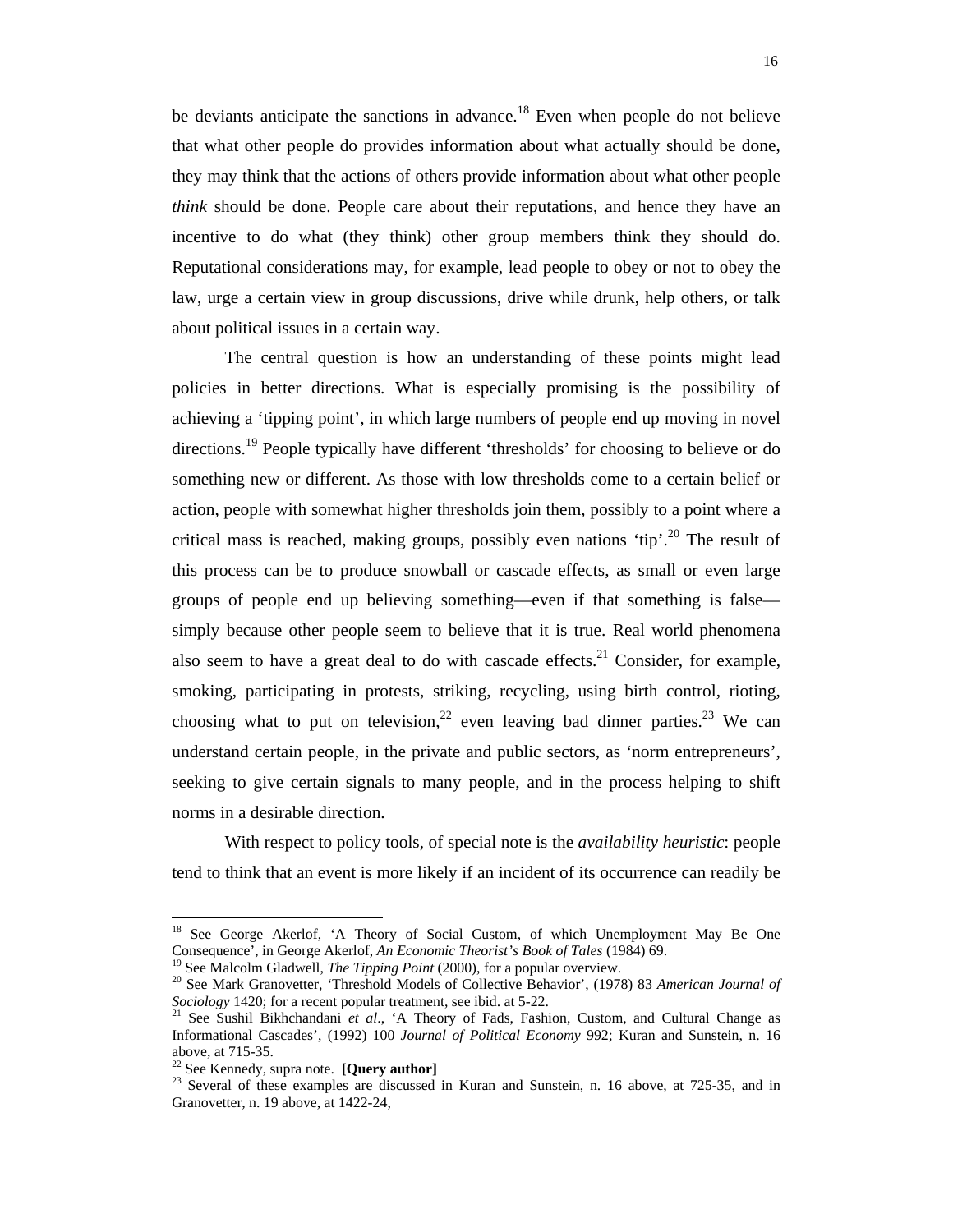brought to mind. It is for this reason that a single, highly publicized event can have important behavioual consequences, as when disclosure that a famous athlete or actor is HIV-positive can make thousands or even millions of people change their behavior. The single incident makes the risk seem both higher and more salient. It can even change the meaning of action. 'Availability entrepreneurs' can draw public attention to individual persons and cases, with the self-conscious goal of producing 'availability cascades', with which perceptions, by millions of people, can simultaneously shift. In the United States, this has happened with fear of abandoned hazardous waste dumps and nuclear power, as well as HIV/AIDS; Thailand used the strategy successfully in the later context.<sup>24</sup>

There is a closely related phenomenon: *group polarization*. It has been shown that any group of like-minded people, after deliberating with one another, tends to end up believing a more extreme version of what they thought before they spoke together. Consider some examples of the basic phenomenon, known as group polarization, which has been found in over a dozen nations.<sup>25</sup> (a) A group of moderately profeminist women will become more strongly profeminist after discussion.<sup>26</sup> (b) After discussion, citizens of France become more critical of the United States and its intentions with respect to economic aid.<sup>27</sup> (c) After discussion, whites predisposed to show racial prejudice offer more negative responses to the question whether white racism is responsible for conditions faced by African-Americans in American cities.<sup>28</sup> (d) After discussion, whites predisposed not to show racial prejudice offer more positive responses to the same question.<sup>29</sup>

As statistical regularities, it should follow, for example, that those moderately critical of an ongoing war effort will, after discussion, sharply oppose the war; that those who believe that global warming is a serious problem are likely, after

<sup>&</sup>lt;sup>24</sup> See Kuran and Sunstein, n. 16 above.

<sup>25</sup> See Cass R. Sunstein, 'Deliberative Trouble? Why Groups Go To Extremes', 110 *Yale Law Journal* 171 (2000). These include the United States, Canada, New Zealand, Germany, and France. See, e.g., Johannes Zuber *et al.*, 'Choice Shift and Group Polarization', (1992) 62 *Journal of Personality and Social Psychology* 50 (Germany); Dominic Abrams *et al.*, 'Knowing What To Think By Knowing Who You Are', (1990) 29 *British Journal of Social Psychology* 97, 112 New Zealand). Of course it is possible that some cultures would show a greater or lesser tendency toward polarization; this would be an extremely interesting area for empirical study.

<sup>&</sup>lt;sup>26</sup> See D.G. Myers, 'Discussion-Induced Attitude Polarization', (1975) 28 *Human Relations* 699.<br><sup>27</sup> Brown, supra note, at 224. **[Query author]**<br><sup>28</sup> D.G. Myers and G.D. Bishop, 'The Enhancement of Dominant Attitudes in (1976) 20 *Journal of Personality and Social Psychology* 286. 29 See ibid.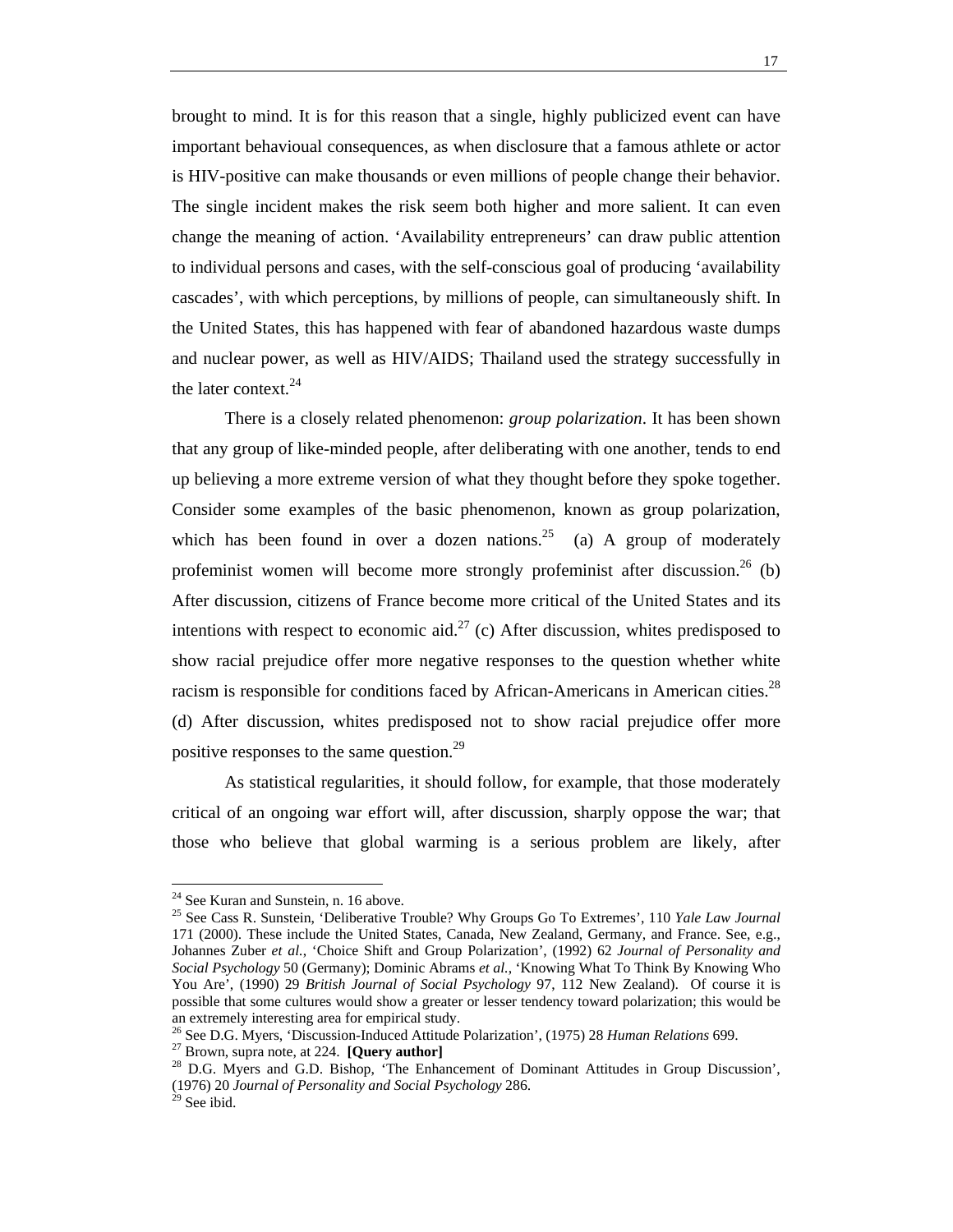discussion, to hold that belief with considerable confidence; that people tending to believe in the inferiority of a certain racial group will become more entrenched in this belief as a result of discussion. For present purposes, group polarization is important because it shows how groups tend to move. If some members of a group can be convinced to shift their position, the group's middle will shift as well, and quite large changes can be anticipated.

All this is quite abstract. The central question remains: How might government, seeking to promote its goals at low cost, induce tipping, or social cascades?

### EDUCATION AND INFORMATION

 $\overline{a}$ 

Suppose that people are engaging in activity that involves harm to self or to others; for simplicity, assume that the activity is not itself criminal. From the standpoint of the New Progressivism, hoping not to intrude on rights and to respect democratic ideals, the first prescription is simple: Inform people. With respect to cigarette smoking and unsafe sex, for example, a great deal of risky behaviour comes simply from a lack of information. Evidence shows that by itself, information, if it can be made salient and vivid, produces substantial changes in behaviour. In Thailand, a revelation that 44 per cent of sex workers in Chiang Mai were infected with HIV appears to have contributed to a substantial increase in the use of condoms. Growth in condom use in the United States in the 1980s was driven largely by information. Public information campaigns, use of the mass media, and face-to-face education and training programmes are all able to help.<sup>30</sup>

This should hardly be surprising. But there is a somewhat more subtle point. It is possible to produce *information-induced norm cascades*, in which social norms, and social meanings, change dramatically as a result of changes in beliefs. In the United States, this has happened with large-scale shifts in judgments about cigarette smoking and, in the early 1990s, with large-scale shifts in judgments about both sexual

<sup>30</sup> See World Bank, *Efficient and Effective Strategies for Preventing HIV/HIV/AIDS*, available at **www.worldbank.org/HIV/AIDS-econ/confront/confrontfull/chapter3/chap3.html**.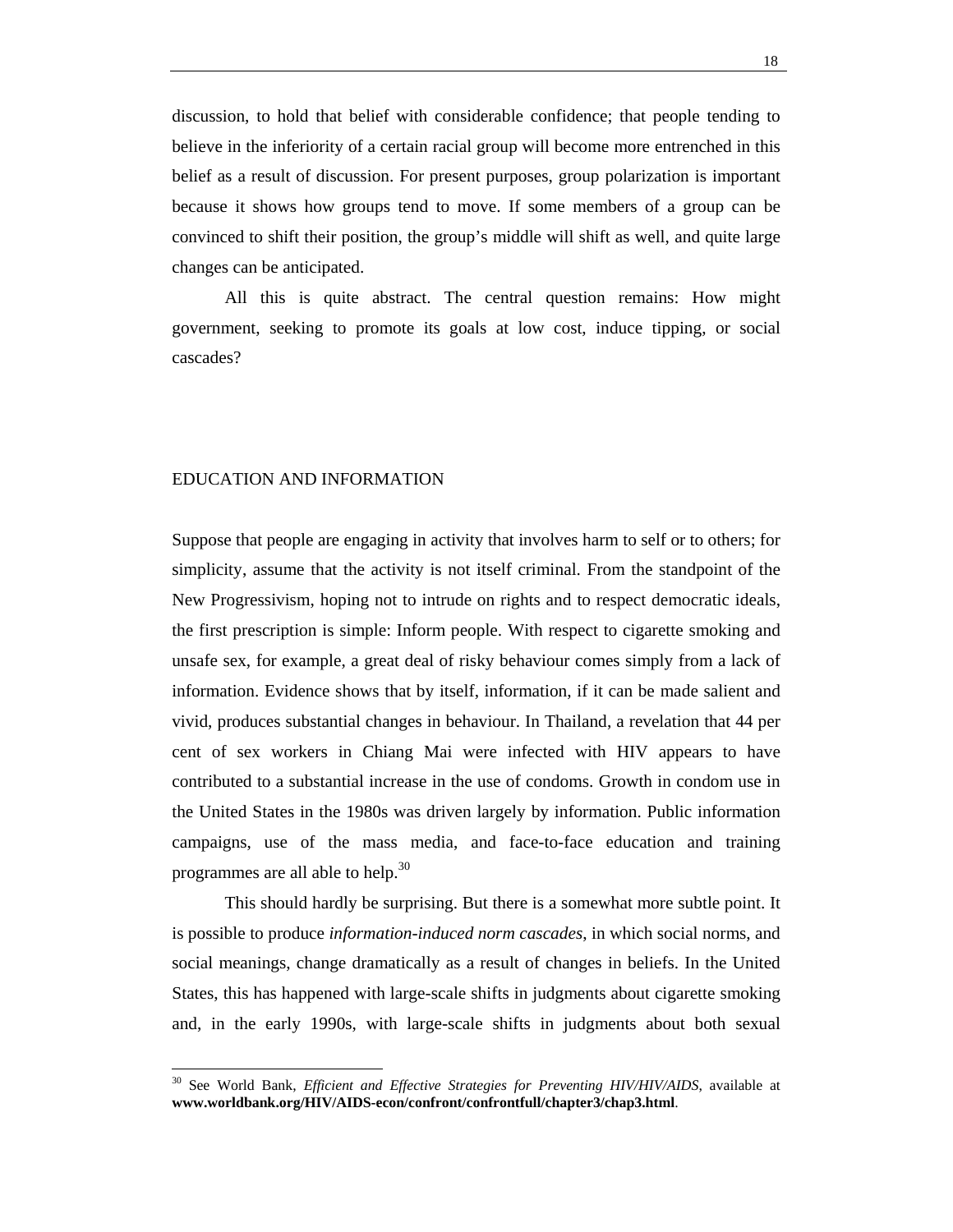harassment and risky sex. One of the causes and consequences of these shifts has been a change in the relevant social meaning. Consider smoking: Whereas smokers were once thought to be doing something entirely normal, so that objecting nonsmokers were prissy intermeddlers, now smokers are thought to be doing something aggressive and possibly injurious, so that they are expected to apologize and to ask permission. The same has happened in many domains for sexual harassment and risky sex. What once seemed normal and even bold now seems abnormal and objectionable. A key question is whether dissemination of more information about harm-producing activity can produce large-scale changes in behavior. Often it seems to do precisely that.

## COSTS AND NORMS

Of course information is unlikely to do enough. People who engage in risky behaviour sometimes know that their behaviour is risky. People who fail to recycle, or who otherwise create environmental harm, often know what they are doing. People who engage in discrimination often mistake no facts. New Progressivists seek, in such circumstances, to produce initiatives that will increase the benefits or decrease the (pecuniary or non-pecuniary) costs of desirable behaviour, and decrease the benefits or increase the (pecuniary or non-pecuniary) costs of undesirable behaviour. Efforts to change norms might play a role in these efforts.

In the context of risk-creating behaviour, it is often easy to think of methods in this vein. People might, for example, be required to wear seatbelts, or to use helmets when riding motorcycles. Such programmes impose sanctions on violators. Sometimes subsidies are better than sanctions. In the context of the HIV/AIDS crisis, condom-marketing programmes have often been demonstrably successful. Such programmes involve public subsidization of condoms, and also make condoms easily available by selling them at a wide range of places. Part of the goal of such programmes is to 'show condom use as normal, healthy, and even fun'.<sup>31</sup> Especially when targeted at high-risk areas and poor households, such programmes have been exceedingly beneficial, producing significant increases in condom sales and use—in Thailand, for example, a 90 per cent level of condom use in commercial sex.

Some aggressive action would involve efforts to alter the social meaning of risk-producing activity, partly through creative private-public partnerships. In many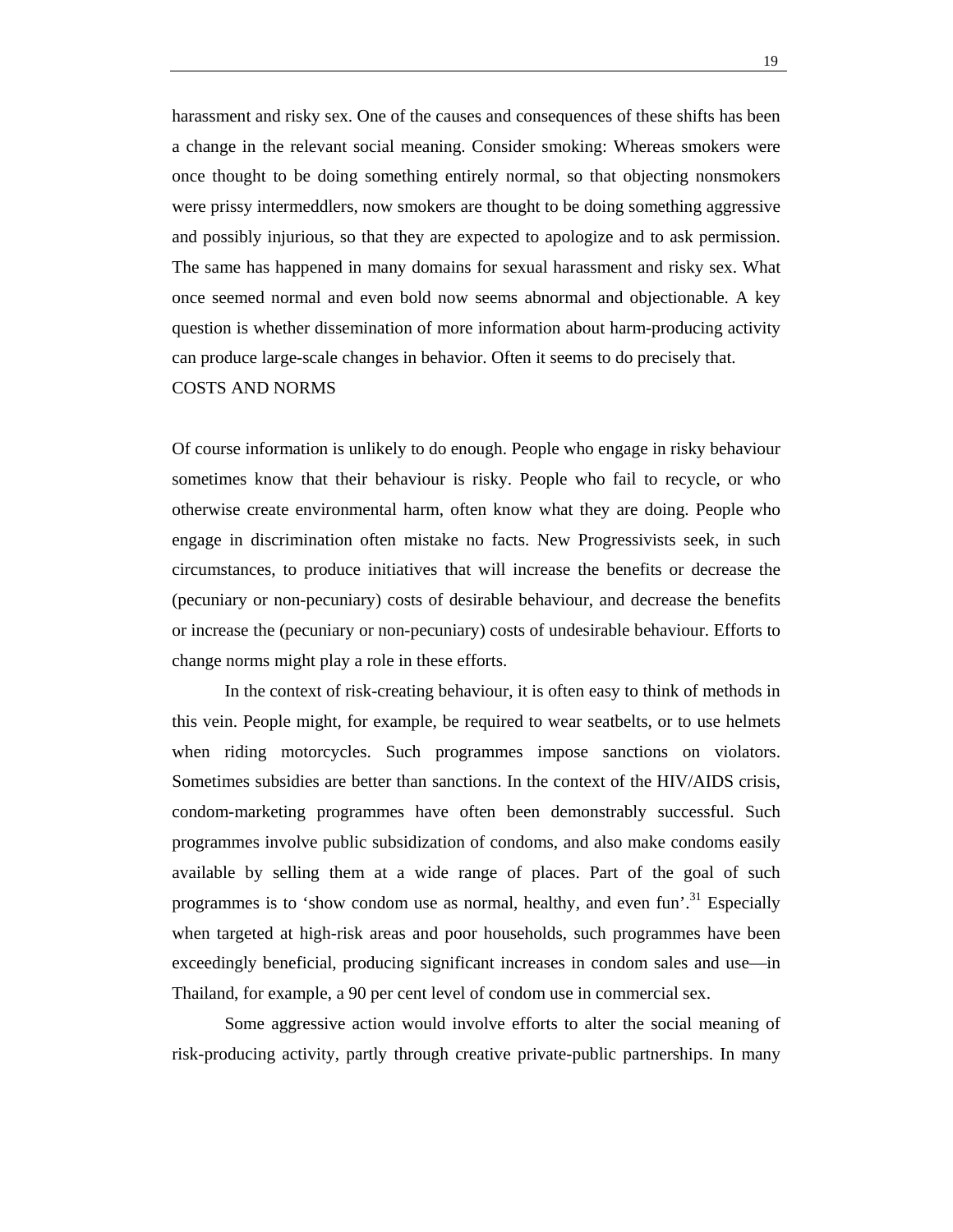places in the world, use of a condom is an accusation or a confession. But in others, the failure to use a condom reflects a kind of irresponsibility, a willingness to risk the life of another person. The most promising policies make condom use appear routine and responsible, and hardly an act of cowardice, or a violation of the goals of the underlying activity.

There is a particularly important point here: Norms are most easily changed when the relevant population is young. With respect to HIV/AIDS, environmental harm, and crime, many members of the target group are in the process of developing their own norms. To the extent that government can work with that population, helping to create norms that produce benefit rather than harm, there is much to be gained. *For HIV/AIDS in particular, an absolutely central goal in this regard should be to ensure equality on the basis of gender with respect to sexual relations*—an idea that calls for prohibitions, through law and norms, on sexual coercion of all kinds, principally via rape, but through other forms of force as well. 'No' should be understood to mean 'no'; 'only with a condom' should be understood to mean exactly that. In fact a democracy is especially well situated to make progress here, because under good conditions, there is no sharp separation between the citizenry and the government.

## CRIME: ORDER MAINTENANCE AND CONTAGION

Crimes are violations of people's rights. But why do people commit crimes? No simple answer would make sense. Undoubtedly poverty and desperation are much of the answer, But part of the answer also lies in people's perceptions of what other people do. With respect to crime, people often do not know what, exactly, they should do, and what they do depends crucially on what they see other people doing. Criminality, and law-abiding behavior, appear to be contagious.

If most people think that many people are engaging in crime, crime will increase. If most people think that few people are criminals, criminal activity will be less likely. The bad news is that all societies are vulnerable to 'crime cascades', as people take their cues from others. The good news is that this fact can be enlisted in the service of crime prevention. In both the United States and England, efforts have

31 Ibid. at 3. **[Query author]**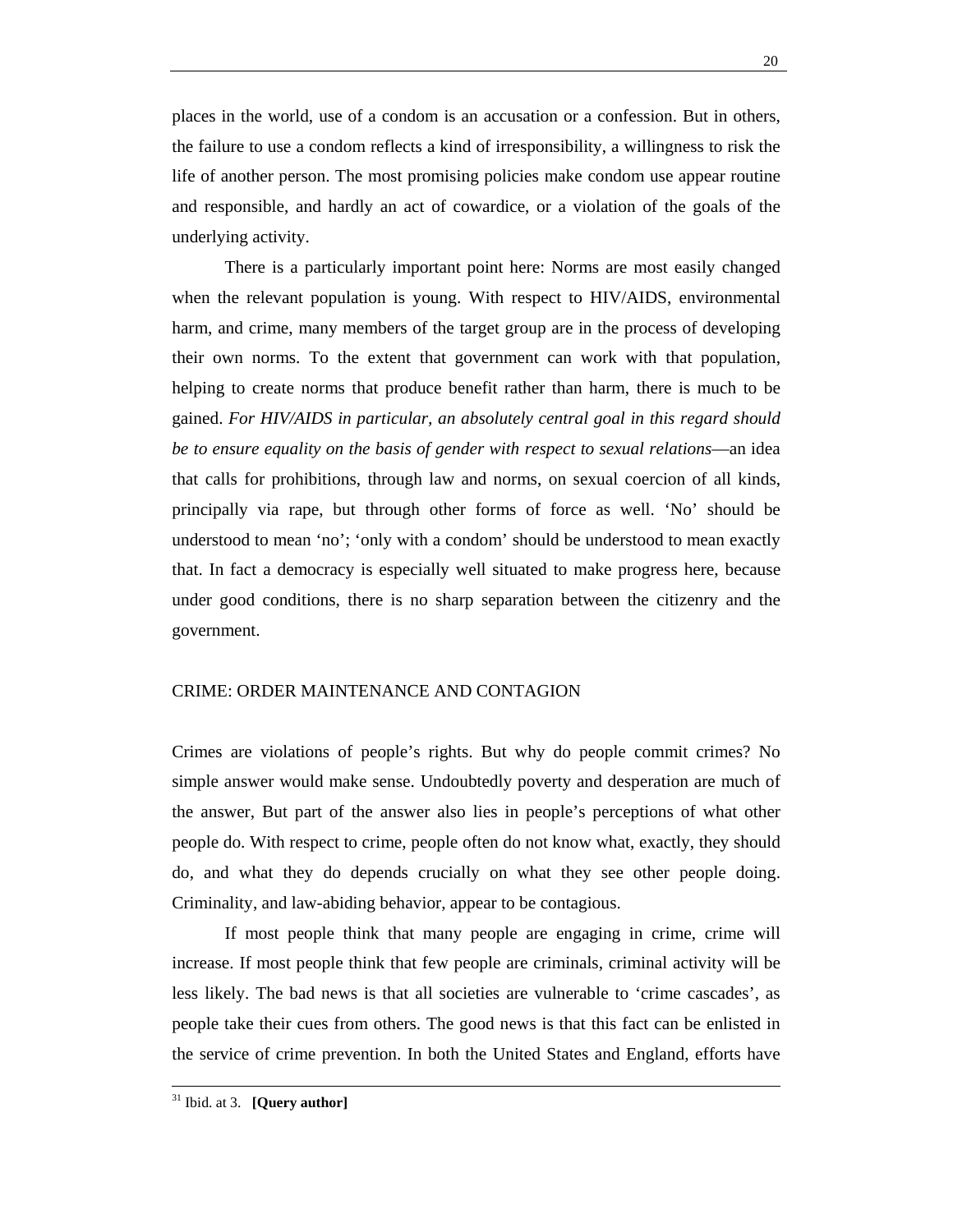In the 1990s, for example, New York saw a dramatic decrease in crime—not merely in murder (40 per cent), but also in burglary (over 25 per cent) and robbery (over 30 per cent). A significant contributing factor stems from the 'fixing broken windows' approach to crime prevention. The basic idea is that both law-abiding citizens and potential law-breakers learn a great deal from the presence of order or disorder; people who obey the law are less likely to use the streets in the presence of disorder, and prospective criminals are more likely to engage in criminal activity, taking disorder as a signal about what is possible. But if minor problems—such as begging, graffiti, prostitution, loitering, littering, and broken windows are sharply reduced—the signals will be very different, and more serious crimes will decline too. On this view, efforts to stop or reverse a crime epidemic at the very start, through seemingly small changes in context, can have large beneficial consequences.

This is the core of the 'order maintenance' approach to crime. In 1993, New York started to attempt to maintain social order and to give new signals to prospective criminals—by focusing on seemingly small criminal actions, such as aggressive begging, public drunkenness, prostitution, and vandalism. In the view of some observers, the lesson of New York's successful attack on crime is that a crime epidemic can be reversed by altering relatively small details of the immediate environment. Whether or not this experience can be replicated in other nations in this precise form, the general lesson remains. Prospective criminals, and prospective victims, act on the basis of their perceptions of what other people are going to do. When people think that crime is increasing, cascade effects are possible, as prospective victims refuse to use common areas, which become dominated by criminals, and people unsure whether to be criminals, taking their signals from others, often choose the socially undesirable course. Happily, the opposite can happen when people are given signals that crime is decreasing. Policy initiatives that alter signals on this count can make a great deal of difference.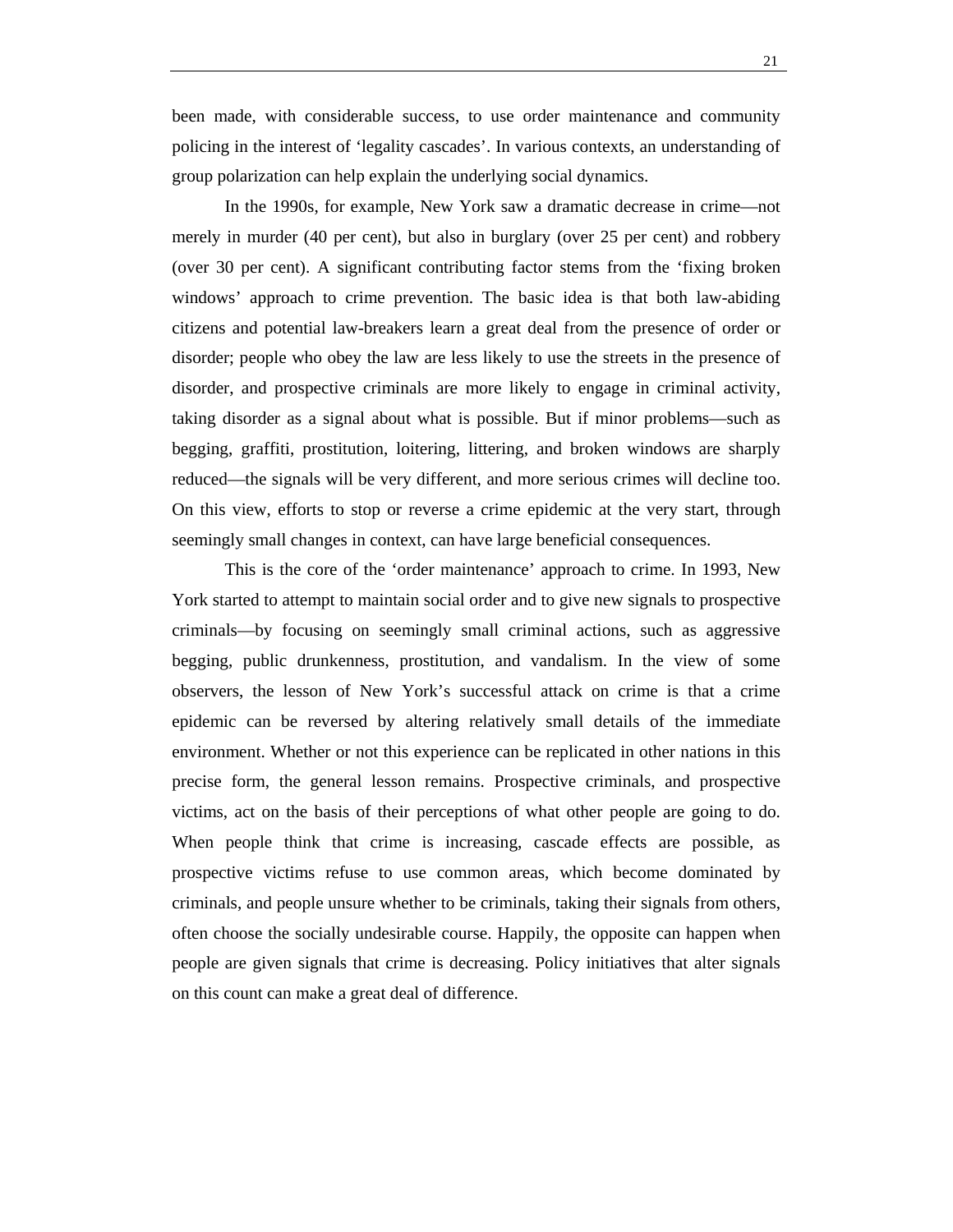#### NO PANACEAS, BUT CLUES

There are no panaceas in the ideas outlined here. The most basic suggestion is that individuals act in accordance with prevailing norms, and hence it is possible to induce large behavioural shifts. Social cascades are common, and they are often produced by the availability heuristic, acting in combination with social influences and group polarization. With respect to harm-producing conduct, these phenomena hold out a great deal of hope. The best approach is to be simultaneously experimental and optimistic. Initiatives should be monitored, and if one initiative fails, another might succeed—an evident conclusion of the most successful participants in Dorner's experiments.

#### **Employment and Poverty: Supplementing, Not Displacing, Markets**

In this section I turn from social norms to issues of deprivation and poverty. I do so principally by comparing three ways of responding to deprivation in the employment market, deprivation that usually produces poverty, through joblessness or low wages. These ways are associated respectively with markets, planning, and the New Progressivism. My general suggestion is that a New Progressivist government should generally refuse to block exchanges between contracting parties. It should respond instead by providing *economic help directly to those who need help*. These 'market supplementing' approaches are to be preferred to 'market displacing' approaches characteristic of the way of planning. Market supplementing approaches do not intrude on liberty or rights; they are less likely to reduce economic growth; they are also more likely to be successful.

Those who favour the way of markets tend to respond to poverty either with nothing or with a social safety net, and not a very generous one at that. For many people, these weak responses amount to a rights violation. Those who favour the way of planning respond with high minimum wages, aggressive regulation of the labour market and the housing market, and a generous social safety net. Those who endorse the New Progressivism reject both approaches. They place the highest premium on three strategies: (1) education and training; (2) taxpayer-supported wage and housing subsidies; and (3) incentives to companies to increase the likelihood that they will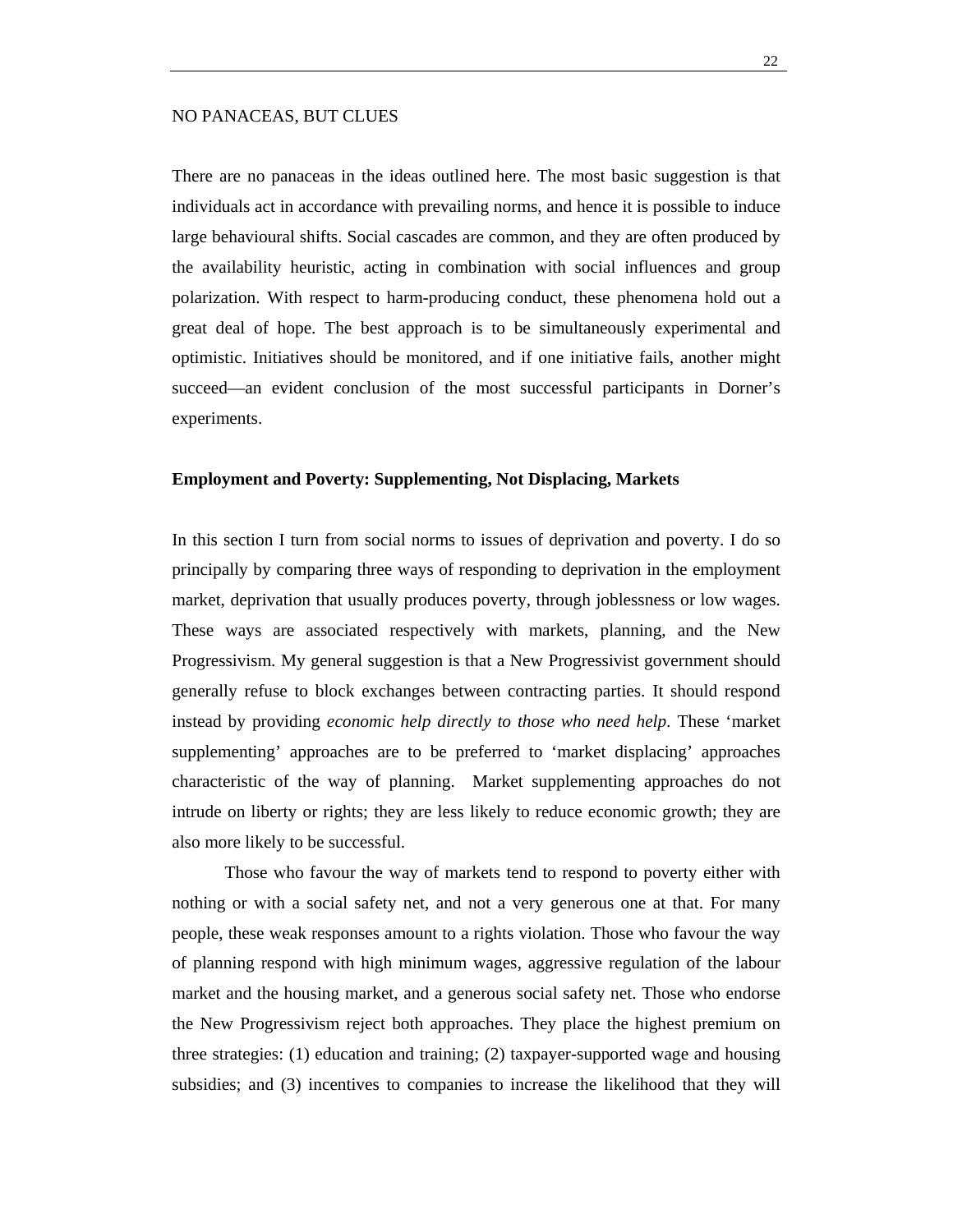locate in poor areas and hire people who would otherwise lack work ('empowerment zones' and 'enterprise zones'). Above all, they believe that no citizen should be poor if she is willing and able to work, that everyone should be *able* to work, and that in the absence of special circumstances (disability, obligations to others), almost everyone should be *willing* to work. This is the sense in which New Progressivists endorse the Third Way idea that there should be 'no rights without responsibilities'.

#### BLOCKED EXCHANGES AS MESS

Well-motivated planners often try to protect people by 'blocking exchanges', through, for example, minimal rights that employees, consumers, and tenants must enjoy, and may not waive, even through voluntary agreements. In the market, and particularly in the labour market, a common justification for this form of regulation is *redistribution*, in particular redistribution to those who need help. Strategies of this kind are often thought to protect basic rights.

National legislatures often impose controls on the market to prevent what it sees as exploitation or unfair dealing by employers, who seem to have a competitive advantage over workers, especially poor workers. Those who favour a New Progressivism sympathize with the goals here, but they believe that this approach suffers from many of the problems faced by Dorner's planners. New Progressivists thus have a presumption against this approach, because they do not believe that it is, in general, a good way to help people who need help. The presumption is certainly rebuttable; sometimes blocked exchanges can do some good. But New Progressivists generally seek to help workers through other means—through, for example, earned income tax credits, income supplements, subsidized housing, and education and training.

To be sure, many agreements between employers and employees seem and are harsh, and the claim for redistribution is often a powerful one as a matter of basic principle. Workers often enter into unjust deals, simply because their options are so few. In fact market wages and prices depend on a wide range of factors that are morally irrelevant: historical injustice; supply and demand curves at any particular point; variations in family structure and opportunities for education and employment; existing tastes; and perhaps even differences in initial endowments, including talents,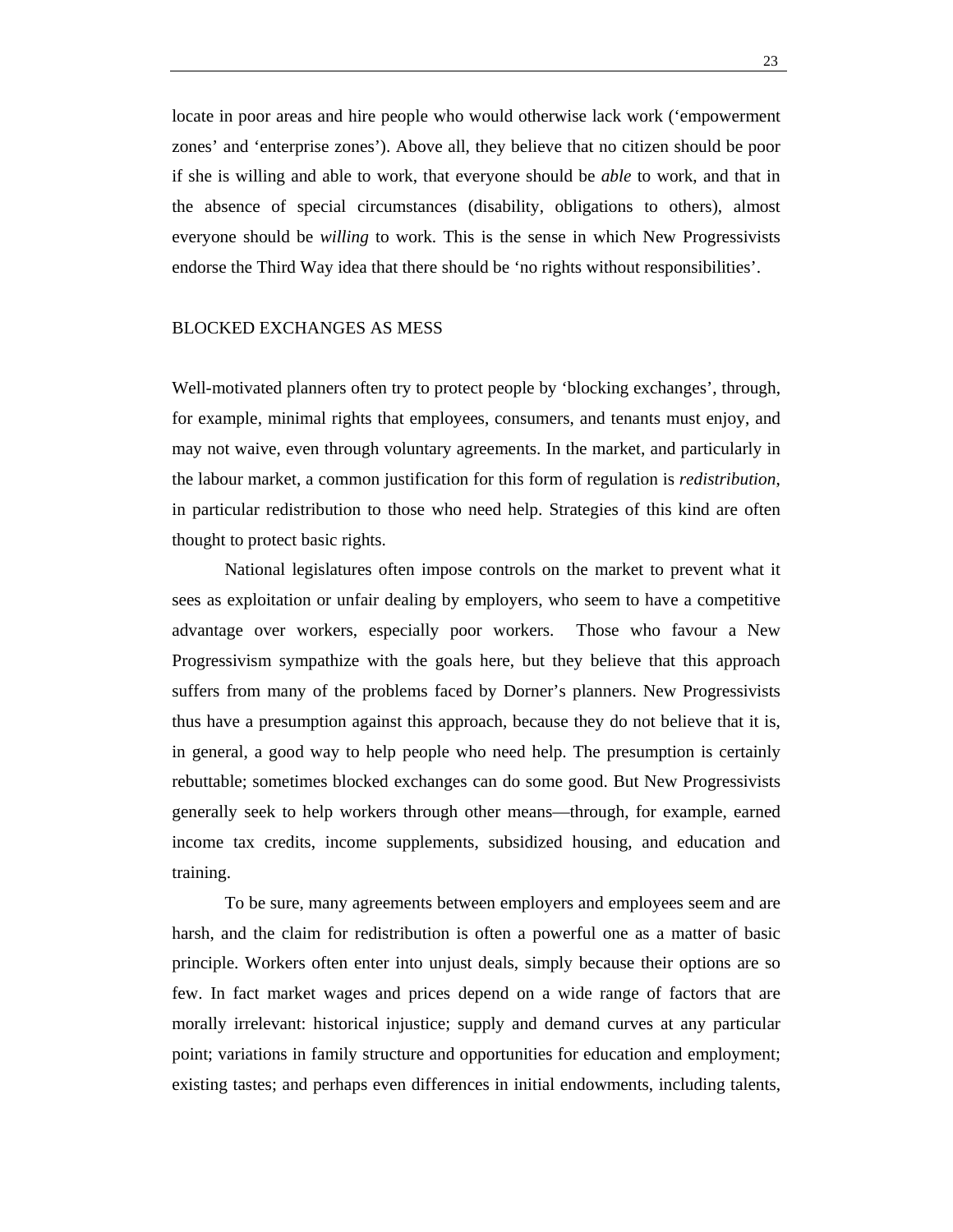intelligence, or physical strength. If the regulation could be made effective and does not produce high ancillary costs (an important qualification), government should not always take these factors as 'natural', or let them be turned into social disadvantages. The inspiration for minimum wage legislation, for example, is easy to identify. So too, rent control legislation prevents tenants from being subject to unanticipated price increases and perhaps thrown into significantly inferior housing; and implied warranties of habitability protect tenants from living in disgraceful and indeed dangerous apartments.

In all these cases, however, regulation may well be a poor mechanism for redistributing resources, precisely because it is often self-defeating. The problem is that if everything else is held constant, *the market will frequently adjust to the imposition of regulation in a way that will harm many people, including the least well-off*. This is not a claim that markets have any moral status; it is a claim that blocking exchanges is often a doomed way of doing what well-motivated planners are seeking to do, that is, to help poor people.

Hence, for example, it is a mistake—we might even call it the defining mistake of planners—to assume that regulation will directly transfer resources or create only after-the-fact winners and losers (an idea exemplified by the assumption that the only effect of the minimum wage is to raise wages for those currently working, or that the only effect of protecting tenants against eviction is to allow poor tenants to retain housing). In ordinary circumstances, an important consequence of a high minimum wage is to increase unemployment by raising the price of marginal labour. Those at the bottom of the ladder—the most vulnerable members of society are the victims. In a rich nation with a growing economy and a low unemployment rate, a high minimum wage law might not do much harm, and might well do enough good to be justified on balance. But in a country that is not rich, and that has a high unemployment rate, there is reason to be doubtful of high minimum wage requirements, simply because they impair economic development, and further do not redistribute resources from employers to poor workers (which would be good), but end up hurting the poorest people of all, who are less likely to be able to obtain jobs.

In fact—and this is a separate problem with blocking exchanges as a method of redistribution—a minimum wage is not directly targeted at poor people at all. In many nations, those who benefit from the minimum wage have other sources of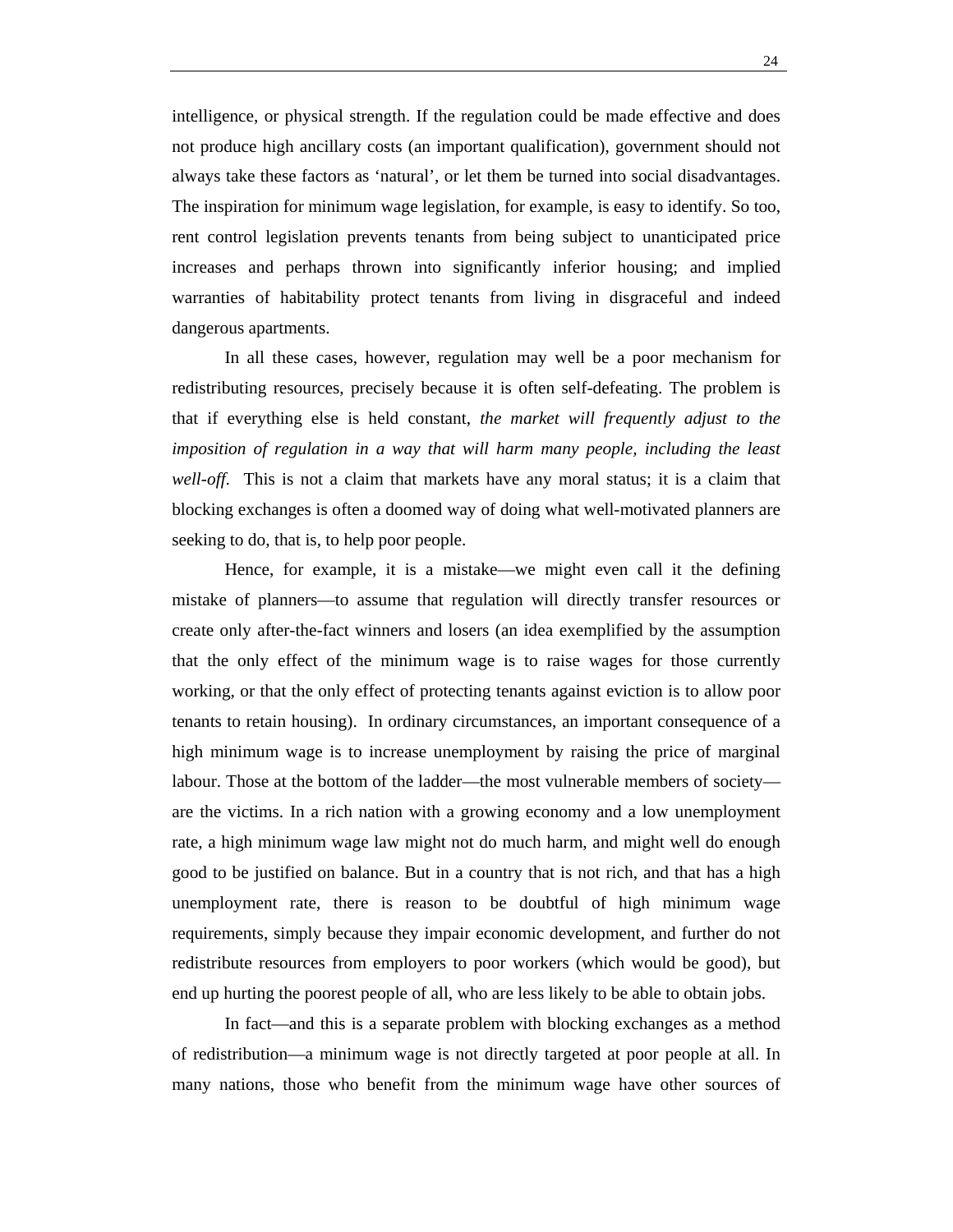income. In the United States, for example, an increase in the minimum wage goes largely to middle-income (39.5 per cent) and upper-income (34.7 per cent) citizens, and only about 25 per cent goes to the poor (13.1 per cent) and near-poor (12.7 per cent).<sup>32</sup> Of course minimum wage workers are usually far from wealthy. But the problem with regulations blocking exchanges is that they are not specifically targeted at the poor. They help those who do not need help, or who do not have the strongest claim to help, and thus waste resources that might be better used elsewhere.

In the same vein, rent control legislation and implied warranties of habitability create incentives for producers (landlords) to leave the housing market, and disincentives for people to enter that market. This has perverse redistributive consequences and especially harsh results for the poor, who may be left without housing at all. It should be obvious that the beneficiaries of rent control legislation need not be poor and often are not poor. In the United States, it should not be surprising to find that Cambridge, Massachusetts has experienced a dramatic growth in new housing since rent control was eliminated by state referendum.

I have said that blocking exchanges is not always a bad idea. Minimum wage legislation does, after all, raise the wages of the working poor, and in some circumstances—especially but not only those of sustained economic growth—the disemployment effects will be small or nonexistent. But there can be little doubt that interference with the labour market will produce losers as well as winners. Efforts to redistribute resources through regulation can therefore have serious perverse results. $33$ The point bears on regulation of the labour market, the housing market, and the market for ordinary goods and services. It counsels against anything that looks like 'price fixing' as a redistributive strategy.

 $32$  See Daniel Shaviro, 'The Minimum Wage, the Earned Income Tax Credit, and Optimal Subsidy Policy', (1997) 64 *University of Chicago Law Review* 405, 435.<br><sup>33</sup> Two qualifications are necessary here. First, the redistributive regulation, though in some ways

perverse, might be part of a system of redistribution that is effective overall. A minimum wage law might be justified as a means of protecting the working poor if it is accompanied by a welfare system to take care of those who cannot work at all. For this reason, plausible arguments can be made for the minimum wage. The only point is that if it is too costly to employers, substantial disemployment effects are inevitable.

The second qualification is that some laws that seem to be justified on redistributive grounds are best understood as a response to inadequate information. Occupational safety and health legislation does not transfer resources from employers to employees; but it may be justified as a response to the fact that workers lack information about workplace risks. In the face of inadequate information, a regulatory response may well make sense. But an analysis based on inadequate information will be very different from one based on redistribution. If the problem is inadequate information, the first step should be to try to inform people.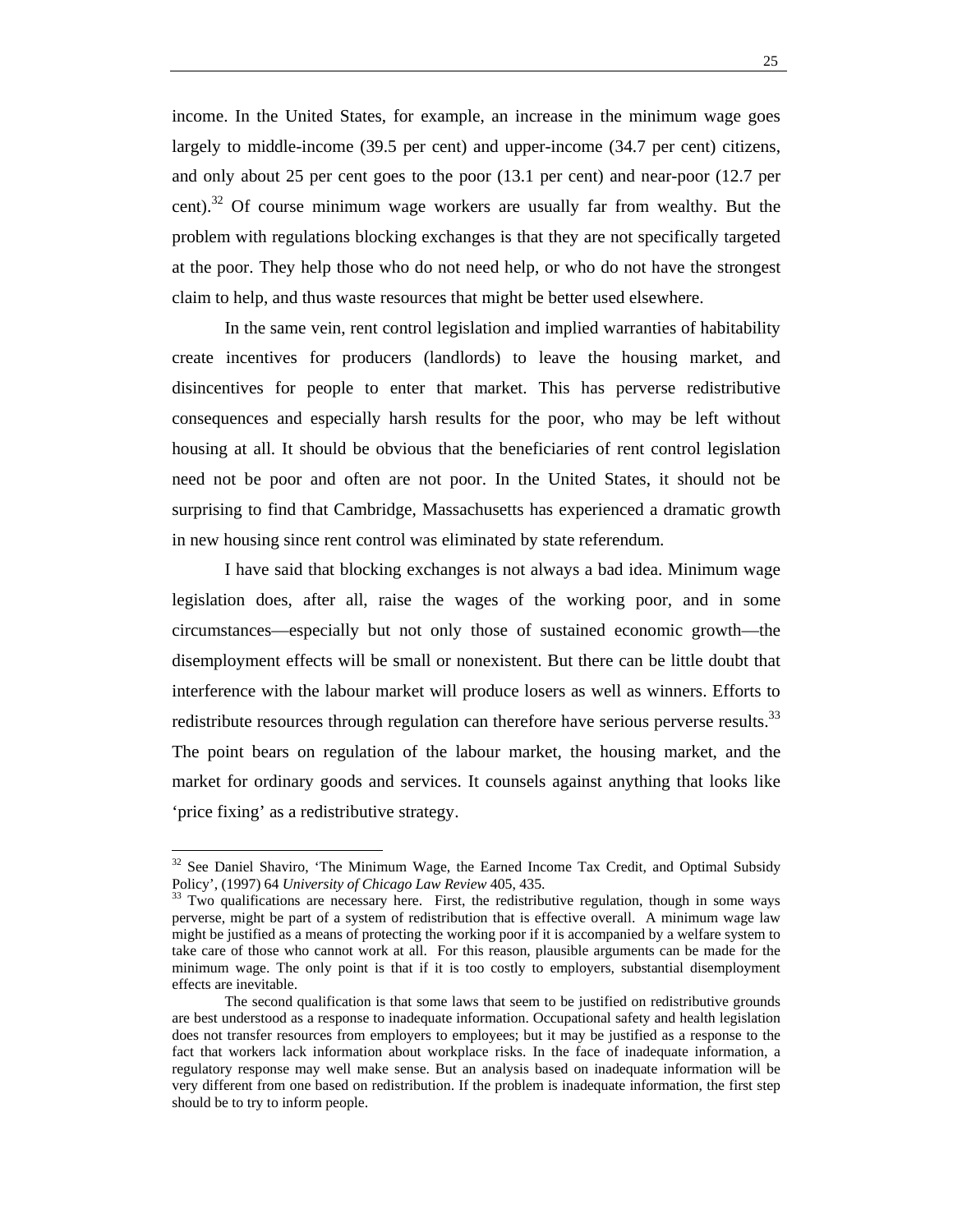## ALTERNATIVES

Thus far I have been discussing what the New Progressivism opposes. What does it support instead? The answer is not reliance on markets alone. New Progressivists firmly believe that simple and even effective redistribution, such as cash grants to the poor from taxpayer funds, are justified in principle. They believe in a social safety net; in this way they accept the South African approach, which understands the category of rights to include gross deprivation of basic needs. But they do not believe that planners offer promising responses to poverty, unemployment, and general deprivation. Instead New Progressivists emphasize approaches that will give people an ability to help themselves, through education, training, and job opportunities, fuelled by economic incentives in the form (for example) of tax credits to employers and employees alike. They seek to supplement rather than to displace markets.

In case there was any doubt, a recent study of South Africa, based on 1996 data, shows the enormous importance of education to employment prospects.<sup>34</sup> The study shows that high ratios of teachers to students dramatically increase the likelihood of employment—with a statistically significant effect for males, and a very large effect for females. The authors conclude that the apartheid 'system continues to profoundly influence the life chances of many Black Africans, through its long lasting effects on the country's education system. Many Black Africans currently in the labor force attended schools with inadequately trained teachers, insufficient textbooks, and pupil-teacher ratios above 80 children per class.' The result of all this is to decrease both years in school and employment prospects. Better education and training is the most direct and effective way of helping people to obtain jobs and decent wages.

For many people, of course, other steps are required. A central New Progressivist approach is to develop systems to supplement low wages. A key here is to generate a strategy that will neither (a) discourage employers from hiring people nor (b) discourage prospective workers from seeking employment. Many countries have experimented with some variation on the Earned Income Tax Credit (EITC). Under this approach, working people (the programme may or may not be limited to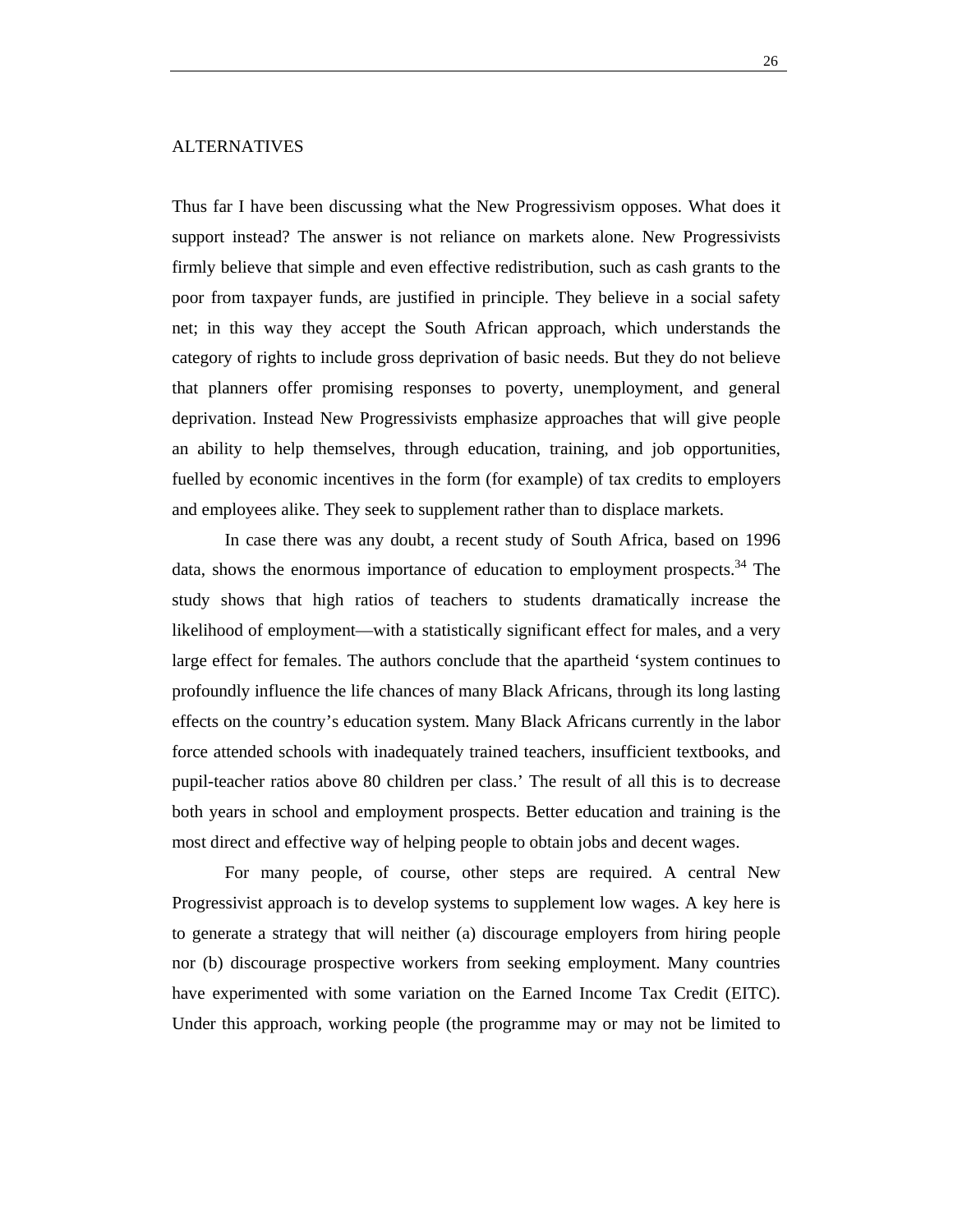people with children) who earn low wages obtain a tax credit from the government, sufficient to raise their total compensation to a decent level. The tax credit is phased out once workers receive money above a certain level. In the United States, for example, someone who earns an income of about \$10,000 will receive about \$3800 at tax time; a mother and father who earn \$25,000 will receive about \$1200 at tax time. In the United States alone, the EITC has been a terrific success, lifting millions of people from poverty. In 1996 alone, the effect of the EITC was to take 4.6 million people, including 2.4 million children, out of poverty.<sup>35</sup>

Compared to planning-type initiatives, there are three large advantages to the EITC approach. The first is that unlike the minimum wage, it does not make labour more costly for employers, and thus does not decrease employers' desire to hire people. The second is that it increases people's incentives to work, by making work more remunerative. The third is that unlike the minimum wage, the EITC is genuinely and specifically targeted at people who are poor. In the United States, for example, nearly three-quarters of those who benefit from the EITC are poor or near-poor.<sup>36</sup> The EITC is the model of a New Progressivism antipoverty programme.

Creative policymakers could easily build on this model—and use it as an alternative to well-motivated but crude plans. Planners interested in protecting tenants might, for example, impose ceilings on rent increases. Those interested in protecting those dependent on certain important commodities might impose price ceilings. If the government is interested in ensuring that tenants cannot be evicted for nonpayment of rent, it might impose large procedural hurdles to eviction. If decent housing is unavailable, government might build housing on its own. These strategies are all associated with planning, and they might do some good. But New Progressivists would look for alternatives. They might seek, for example, to provide housing vouchers to poor people, or to provide food stamps to those who are unable to buy enough to eat.

More generally, New Progressivists would urge government to build 'empowerment zones' or 'enterprise zones' in poor communities, by giving

34 Anne Case and Motohiro Yogo, *Does School Quality Matter? Returns to Education and Characteristics of Schools in South Africa* [1999 draft, available on the Social Science Research Network (SSRN)].

<sup>35</sup> Benjamin Aldrich-Moodie, 'The Earned Income Tax Credit', Issue Brief No. 1., *The Century Foundation* (September 1999). 36 Shaviro, n. 31 above, at 435.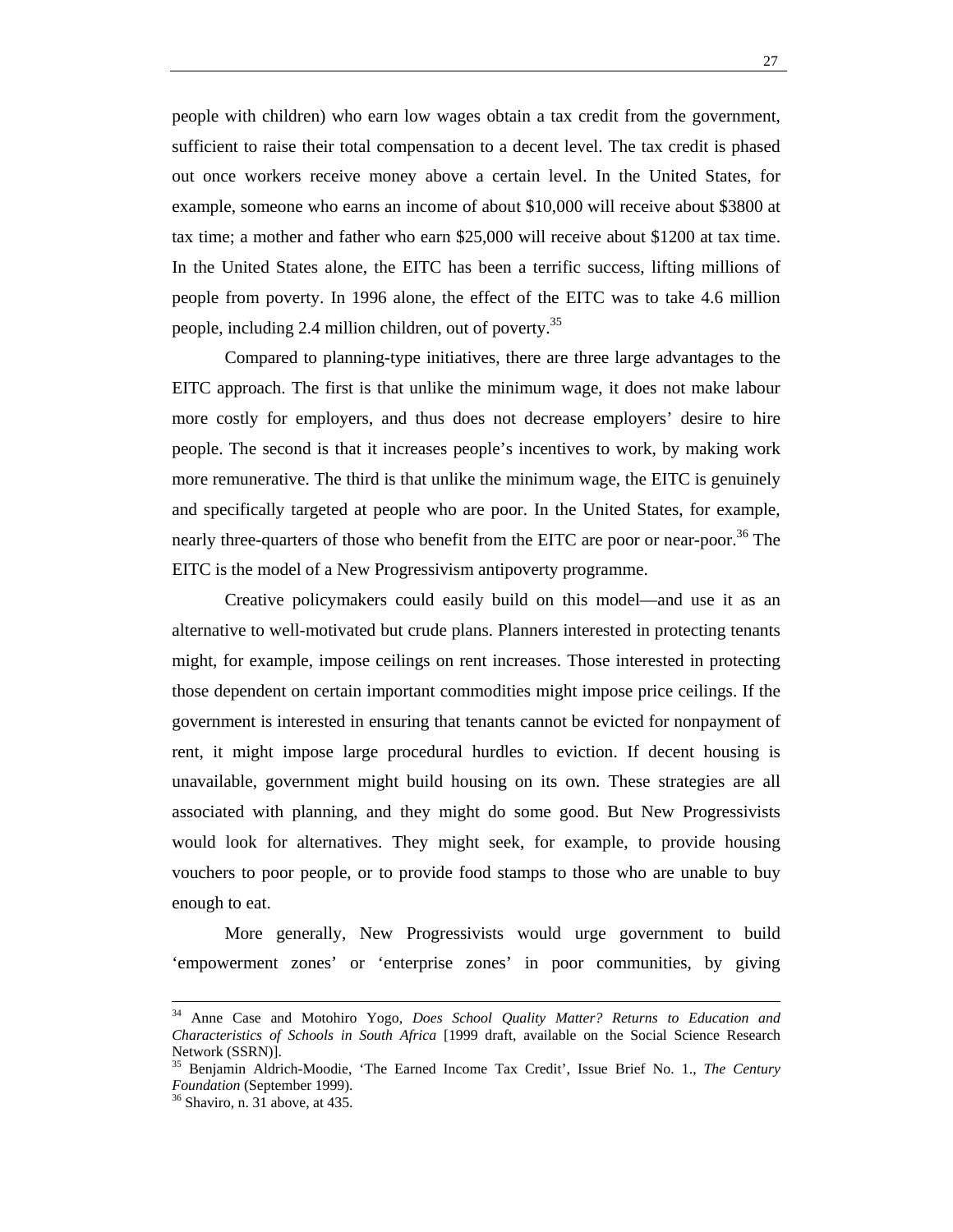businesses a tax credit, or direct subsidies, to the extent that they are willing to locate in areas that need help, and to employ people who need jobs. These are marketoriented strategies that do not make a fetish of market ordering. They deploy markets in the interest of human goals. Learning from the failures and half-successes of planning, those who use such strategies attempt to be like the successful participants in Dorner's experiments, whose interventions are alert to the potentially harmful sideeffects of intrusions into systems.

## **Command and Control Regulation: A Presumption Against**

In controlling pollution and other social harms, a number of states, including some of the most proudly capitalist, have engaged in a modest form of 'planning', through command-and-control regulation. Such regulation involves centralized regulatory requirements imposed on dozens, hundreds, thousands, or even millions of producers. As examples, consider air pollution control requirements, imposed on new cars and trucks; 'best available technology' (BAT) requirements, imposed on polluting firms; and specified levels of mandatory pollution reductions, imposed on companies of various kinds. Similar approaches can be found in the area of occupational safety, where national authorities sometimes specify the safety technologies and approaches that must be used by all or most firms.

It is important to acknowledge that in many states, command-and-control regulation has accomplished significant good. Planning of this form has hardly been a complete failure. In the United States, it has helped produce dramatic reductions in levels of air and water pollution. Reliance on markets alone would have been far worse. In this domain, the way of planning is far better than the way of markets. But for several reasons, the New Progressivism rejects the basic approach. They are concerned that command-and-control approaches will compromise economic development and also undermine democracy.

The first problem is that it is usually unnecessarily expensive, even wasteful for government to prescribe the means for achieving social objectives. At least as a general rule, it is especially inefficient for government to dictate technology. One of the many problems with BAT strategies, for example, is that they ignore the enormous differences among plants and industries and among geographical areas. It is not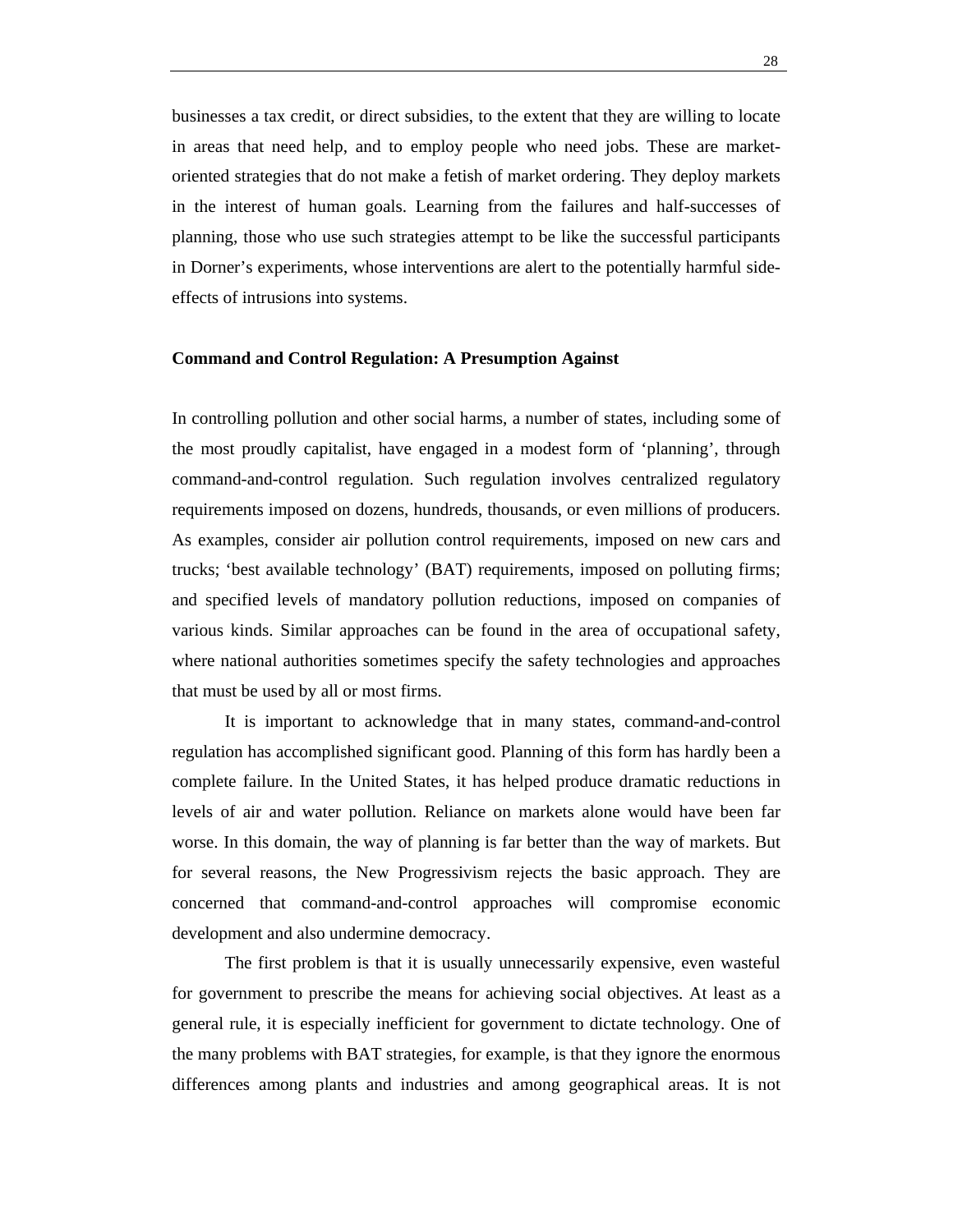sensible to impose the same technology on industries in diverse areas—regardless of whether they are polluted or clean, populated or empty, or expensive or cheap to clean up. BAT strategies also require all new industries to adopt costly technology, and allow more lenient standards to be imposed on existing plants and industries. Through this route BAT strategies actually penalize new products, thus discouraging investment and perpetuating old, dirty technology. The result is inefficiency in investment strategies, in innovation, and even in environmental protection. Such strategies also fail to encourage new pollution control technology and indeed serve to discourage it by requiring its adoption for no financial gain. In general, governmental specification of the 'means' of achieving desired ends is a good way of producing unnecessarily high costs. Instead of permitting industry and consumers to choose the 'means'—and thus to impose a form of market discipline on that question government often selects the means in advance. The governmentally-prescribed means are often the most inefficient.

More fundamentally, command-and-control approaches are severely deficient from the standpoint of democracy. The focus on the question of 'means' tends to increase the power of well-organized private groups, by allowing them to press environmental and regulatory law in the service of their own parochial ends. The BAT approach, for example, ensures that citizens and representatives will be focusing their attention not on what levels of reduction are appropriate, but instead on the largely incidental and nearly impenetrable question of what technologies are now available. Because of its sheer complexity, this issue is not easily subject to democratic resolution. Moreover, the issue is not the relevant one for democratic politics, which is the appropriate degree and nature of environmental protection—an issue to which the BAT question is only incidental.

The approach favoured by the New Progressivism is much simpler: (1) begin by informing people about risks, including environmental risks, and (2) where this is inadequate, impose a tax on harmful behaviour, and let market forces determine the response to the increased cost. Thus governments might adopt a simple, two-step reform policy in the area of social risks and social harms. First, those who impose harm must pay for it—by purchasing permission to do so, perhaps through a licensing procedure. Second, those who obtain the resulting permission should be able to trade their 'licenses' with other people. In the pollution context, this would mean that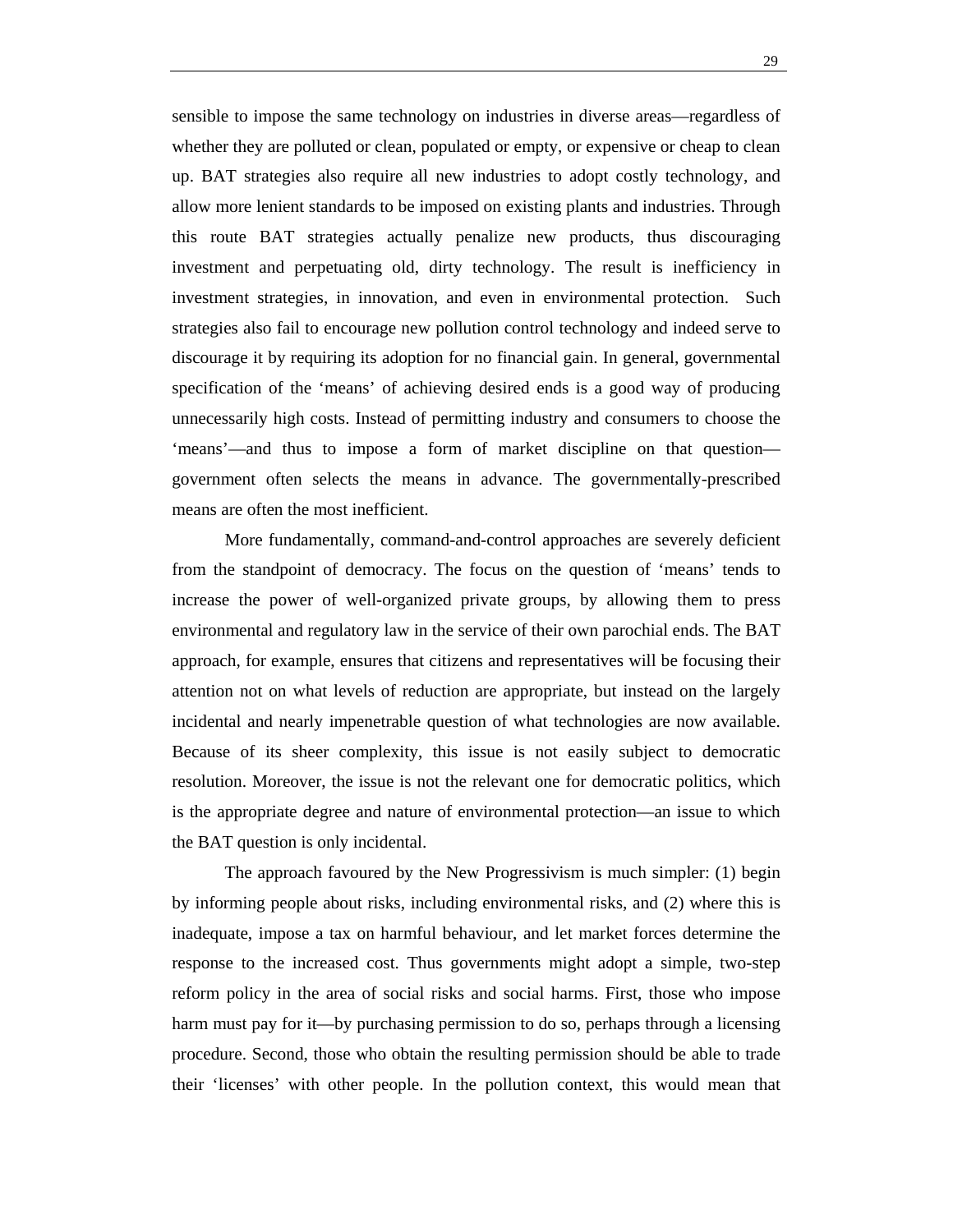people who reduce their pollution below a specified level could trade their 'pollution rights' for cash. In one stroke, such a system would create market-based disincentives to pollute and market-based incentives for pollution control. Such a system would also reward rather than punish technological innovation in pollution control, and do so with the aid of private markets. An idea of this kind might be made part and parcel of a system of 'green taxes'. With such a system, nations might impose taxes on people who impose harms on others—users of dirty automobiles, farmers who employ pesticides, coal-fired power plants, gasoline that produces air pollution, products that contribute to destruction of the ozone layer or the greenhouse effect.

Economic incentives could be applied in other areas as well. Workers' compensation plans, for example, operate as effective guarantees of workplace safety. According to a careful study, '[i]f the safety incentives of workers' compensation were removed, fatality rates in the United States economy would increase by almost 30 percent. Over 1200 more workers would die from job injuries every year in the absence of the safety incentives provided by workers' compensation.<sup>37</sup> This contrasts with a mere 2-4 per cent reduction in injuries from the Occupational Safety and Health Act (OSHA), an amount that links up well with the fact that annual workers' compensation premiums are more than 1000 times as large as total annual OSHA penalties. The tax system could be used to provide better incentives to employers who furnish dangerous workplaces. The consumer product safety commission might experiment with a system in which producers of harm-producing products must pay a fee into the federal treasury. Ultimately, we might hope for a coordinated system of risk regulation, one that imposed specified fees for harm-producing activities.

For democracy, such an approach would have significant consequences, and these consequences would be extremely beneficial. The large question—how much environmental protection at what cost—does not easily permit legislators to favor a well-organized, narrow group, such as the agricultural lobby, or the coal lobby. Special favours cannot readily be provided through a system of economic incentives. The very generality of the question will work against narrow favouritism.

The international movement toward economic incentives, a central part of the New Progressivism, is preliminary but real. Thus far, it has occurred mostly in the environmental area. An important series of administrative initiatives have brought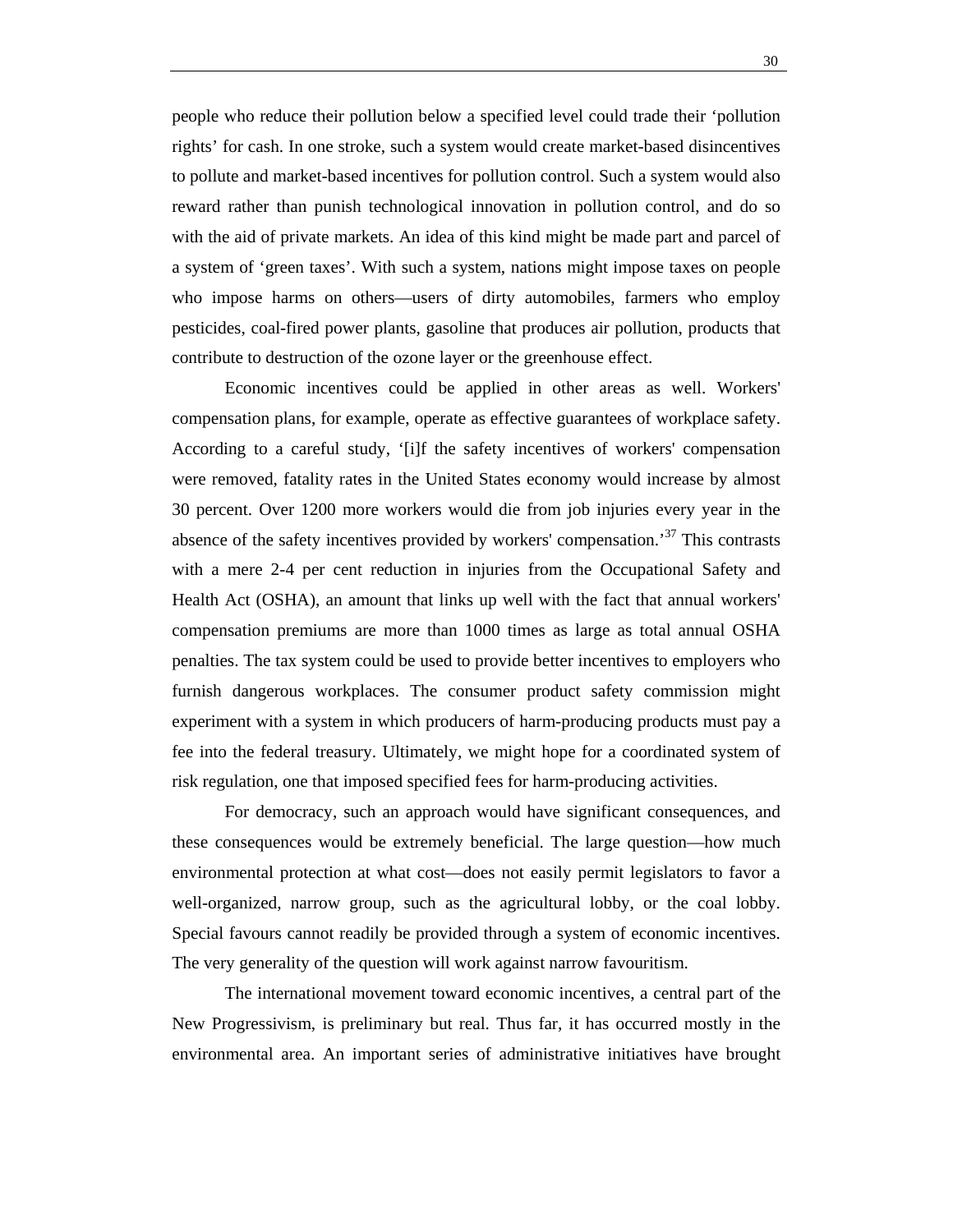about 'emissions trading', especially under the American Clean Air Act.<sup>38</sup> Under the Environmental Protection Agency's policy, a firm that reduces its emissions below legal requirements may obtain 'credits' that can be used against higher emissions elsewhere. Overall, the programme has produced savings of between \$525 million and \$12 billion.<sup>39</sup> By any measure, this is an enormous gain. On balance, moreover, the environmental consequences have been beneficial. Offsets must, by definition, produce environmental gains. The preliminary evidence shows favourable effects from bubbles as well. There may be modest beneficial effects from banking and modest adverse effects from netting. The overall environmental effect is therefore good, cost entirely to one side.

As part of the process for eliminating lead from gasoline—a decision that was, not incidentally, strongly supported by a cost-benefit study—the EPA also permitted emissions trading. Under this policy, a refinery that produced gasoline with lower than required lead levels could earn credits. These could be traded with other refineries or banked for future use. Until the termination of the programme in 1987, when the phase-down of lead ended, emissions credits for lead were widely traded. EPA concluded that there had been cost savings of about 20 per cent over alternative systems, marking total savings in the hundreds of million of dollars. There have been similar efforts with water pollution and ozone depletion.<sup>40</sup>

Perhaps the most dramatic programme of economic incentives can be found in the 1990 amendments to the Clean Air Act. The Act now explicitly creates an emissions trading system for the control of acid deposition. In these amendments, Congress has made an explicit decision about aggregate emission levels for a pollutant. Whether the particular decision is the correct one may be disputed. But surely there are large democratic benefits from ensuring that public attention is focused on that issue. There are palpable economic benefits as well. The system for controlling acid deposition is billions of dollars less expensive than the commandand-control alternatives.

<sup>&</sup>lt;sup>37</sup> W. Kip Viscusi, *Reforming Products Liability*, (1991) 178.<br><sup>38</sup>See Environment Protection Agency, 'Emissions Trading Policy Statement: General Principles for Creation, Banking, and Use of Emission Reduction Credits',

<sup>&</sup>lt;sup>39</sup> See Hahn & Hester, 'Marketable Permits: Lessons for Theory and Practice', (1989) 16 *Ecology Law Quarterly* 361, 374 table 2. **[Query author – names or initials?]** 40On ozone depletion, see 53 *Federal Regulations* 30,566 (August 11, 1988); on water pollution, see

Hahn & Stavns, 'Incentive-Based Environmental Regulation: A New Era From An Old Idea', (1991) 18 *Ecology Law Quarterly* 1, 18-19. **[Query author – names or initials?]**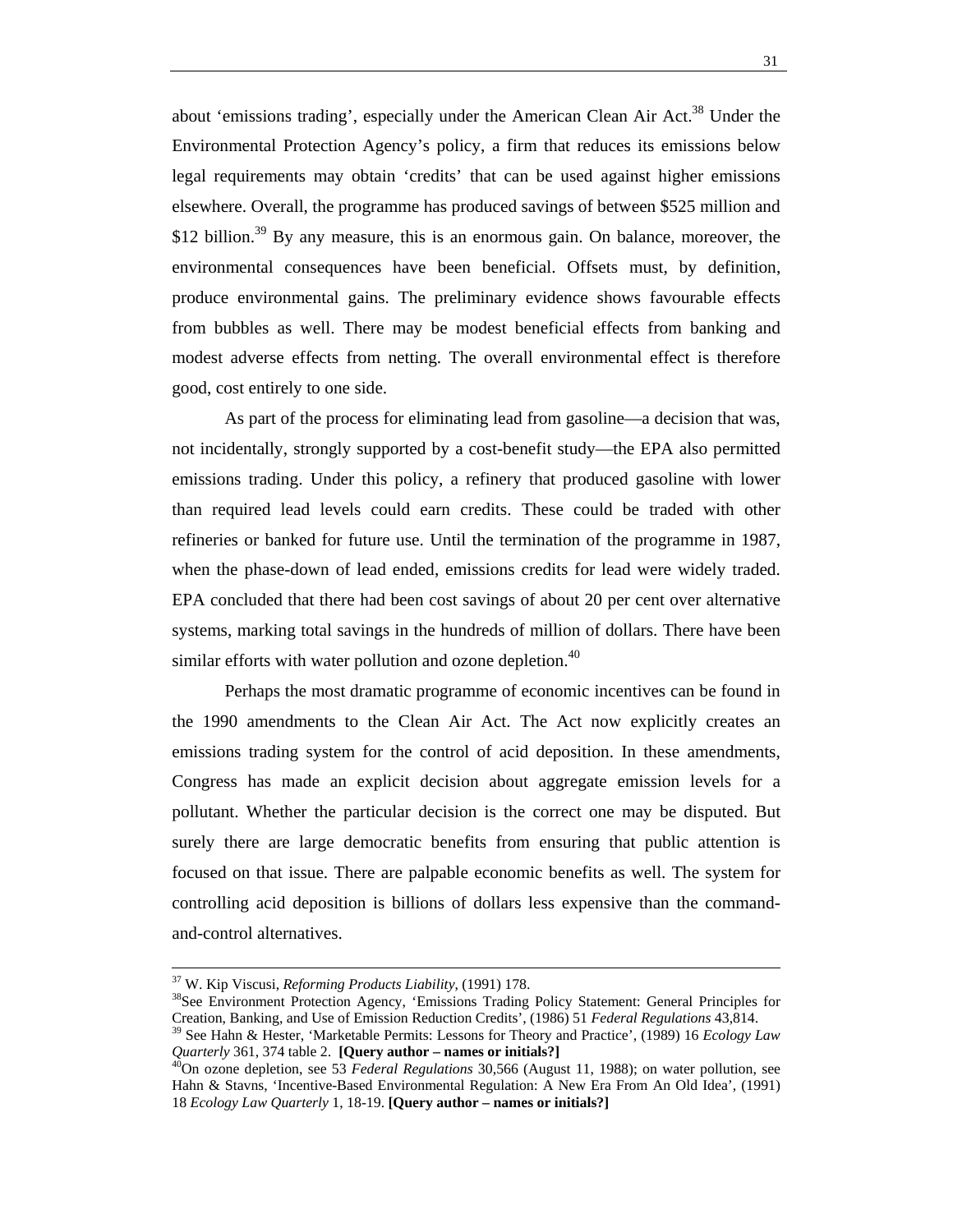The idea can be adapted to many domains. Consider, for example, the African Elephant Conservation Act, which created a two-prong strategy to combat species loss. These included cooperative conservation projects and strict import controls for countries with endangered elephant populations. The United States would not import from any such country; but once a nation was able to stabilize its elephant population and to receive a new listing, it would be permitted to engage in the trade of ivory. In a way this policy might seem worse than a flat ban on ivory trade. But in practice, it has worked far better, because it creates an incentive to have sizeable herds. In many cases, elephants were 'owned' and protected by the relevant communities, increasing efforts to quash poaching in the knowledge that they would be economically better off if they were able to be listed as having stabilized their elephant population. The Act has been extremely successful, and served as the model for the subsequent Rhinoceros and Tiger Act and the Asian Elephant Act. Nations interested in preserving their own environmental goods, including endangered species, might well build on this idea.

#### **Economic Growth, Capabilities, and Sex Equality**

### GROWTH AND ITS LIMITS

Thus far I have dealt with New Progressivist means—stressing the need to attend to both incentives and norms, and to avoid the crudeness associated with many plans. It is now time to turn to the question of ends. That question cannot be answered without saying something about the relationship between economic growth, social welfare, and individual rights.

For the last decades, many people have evaluated national well-being in terms of economic growth alone. Indeed, this approach has been characteristic of those who emphasize the way of markets; and much of the time, it has been adopted by those who attempt the way of planning as well. On this view, a nation's performance is assessed by asking about Gross Domestic Product, and by seeing its movement over time.

Certainly GDP is a useful figure, for it bears a relationship to important social goals. If we think of income as an all-purpose means—as something that people want regardless of what else they want—we might well attend to GDP. Though its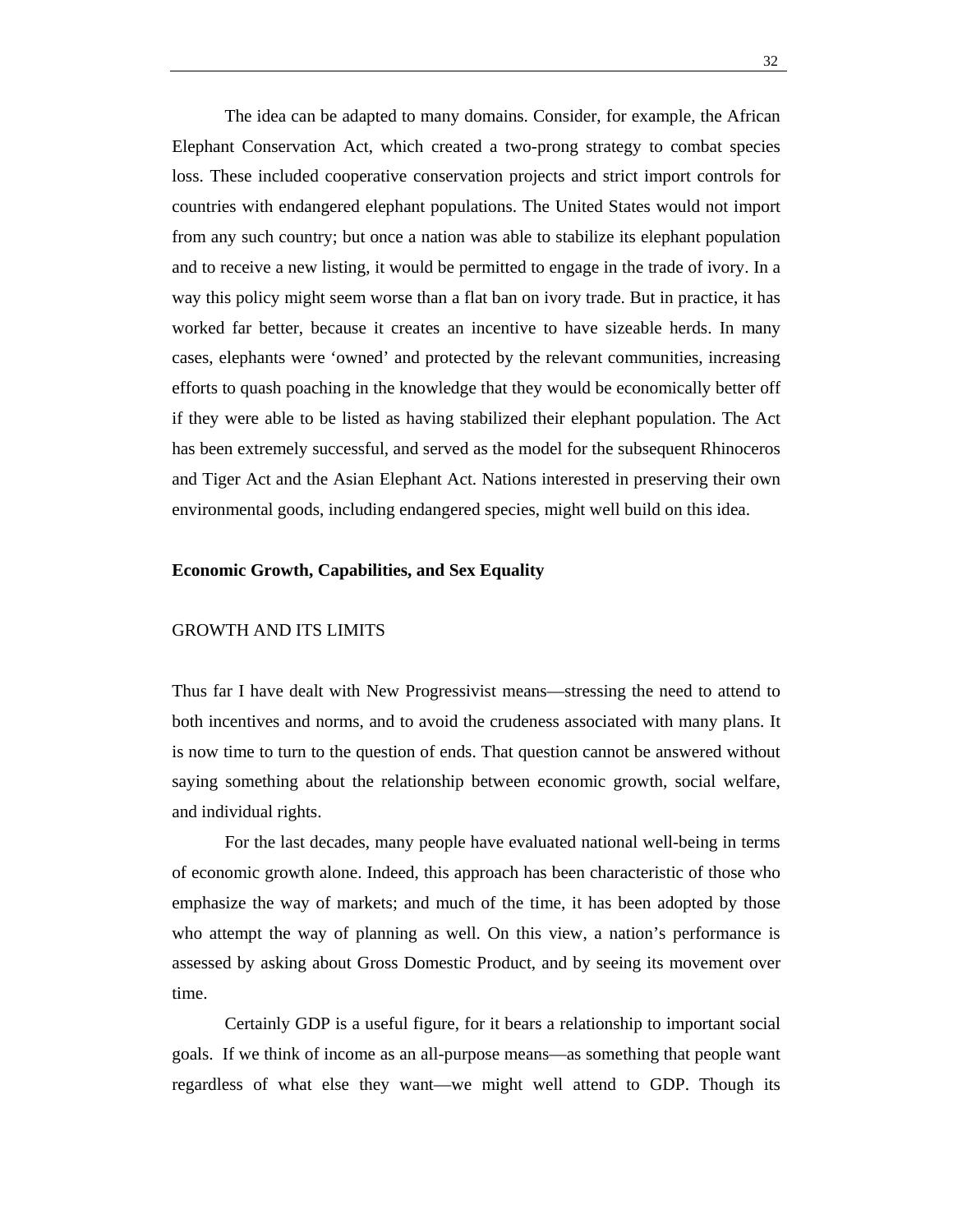importance is merely instrumental, growth does matter for a wide range of important goals. Thus a recent study of anti-poverty measures in the United States, by someone well-disposed to government programmes and unenthusiastic about the way of markets, announces as Lesson 1, 'A strong macroeconomy matters more than anything else.<sup>41</sup> Well-protected property rights and freedom of contract, protected by state institutions, are quite central to economic growth.<sup>42</sup> They are at least as important in poor countries as in rich ones.

There are, however, a number of problems with relying on GDP as a measure of well-being.

The most obvious problem involves distributional considerations. If income is unequally distributed, a high GDP may disguise the fact that many people are living bad or even desperate lives. For example, the United States has the highest per capita real GDP in the world. But it also has a higher rate of children living in poverty about one in five—than does any other wealthy country in the world. The rate of children living in poverty is double that of the industrialized nations taken as a whole and four times that of Western Europe. Nearly half of all black children in the United States live in poverty. While white Americans, if taken separately, would rank first on the United Nations Development Programme's Human Development Index, African-Americans, if taken separately, would rank somewhere in the thirties. These crucial economic facts are undisclosed by GDP. And if deprivation is seen as a rights violation, economic growth can conceal substantial rights violations.

GDP sometimes seems to be a general placeholder for a number of diverse indicators of social and economic well-being. But in fact, it may not be closely correlated with some important indicators. Consider two major social goals: reduction of poverty and reduction of unemployment. Of course GDP growth can be an important factor in counteracting both unemployment and poverty. But it is also possible for GDP increases to be accompanied by increases in unemployment and hence poverty (which is closely correlated with unemployment); indeed, this phenomenon has often occurred. Or consider the likelihood of subjection to violent crime. Physical security is surely an important ingredient in well-being, but it is at best indirectly reflected in GDP. Consider also the fact that there is no inevitable

<sup>41</sup> Rebecca Black, 'Fighting Poverty: Lessons from Recent US History', (2000) 14 *Journal of Economic Perspectives* 3, 6.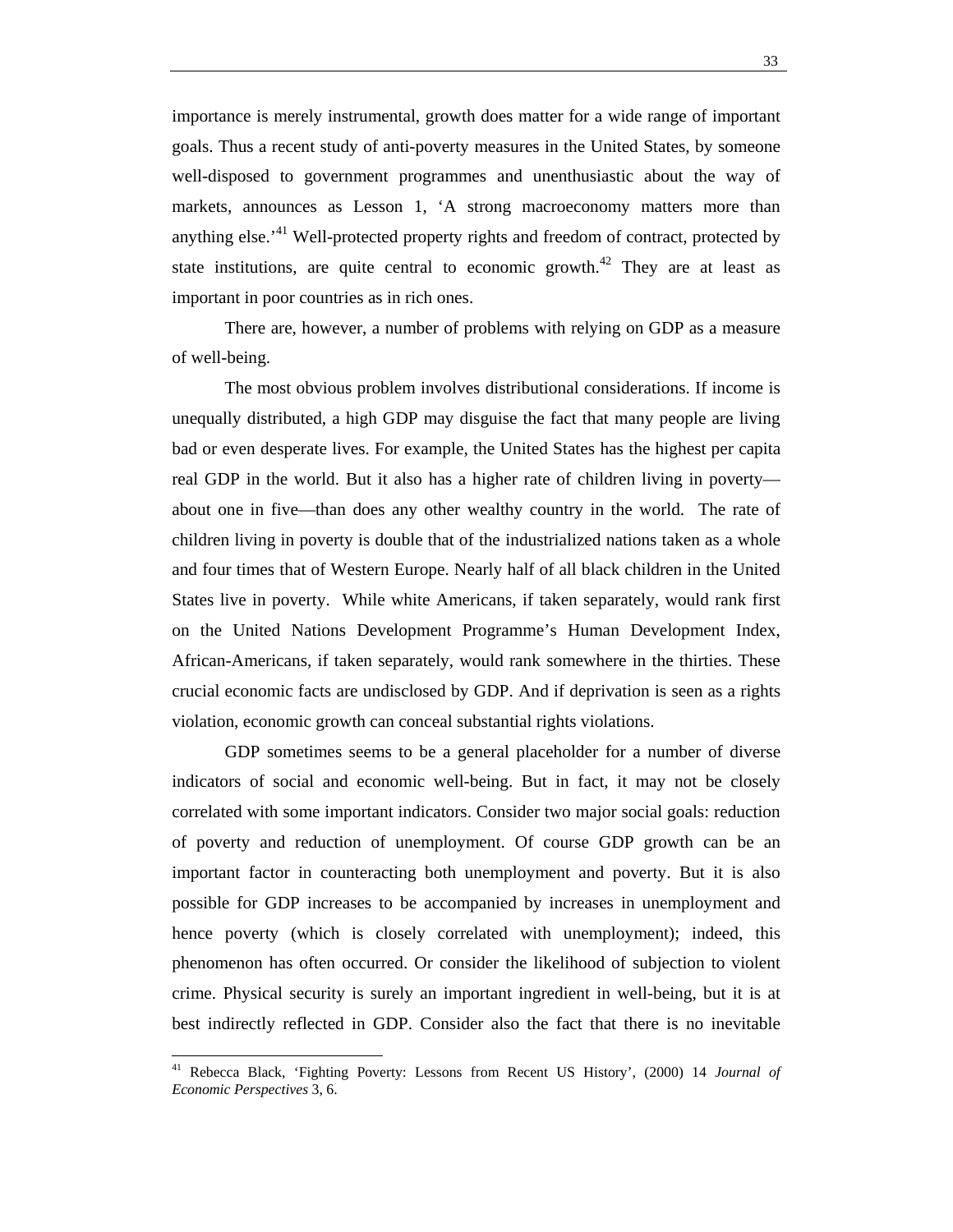connection between GDP and life expectancy. Some countries have a relatively low GDP but long life expectancy and low rates of infant mortality. Many countries have a high GDP but do poorly in promoting longevity. Education is an important part of a good life, whether or not educated people accumulate wealth; but the association between education and GDP, while real, is extremely crude.

GDP also fails to account for goods and services that are free, including some that are closely connected with economic well-being. For example, unpaid domestic labour is not a part of GDP. Many environmental amenities, such as clean air and water, are not reflected in GDP. The GDP figure thus fails adequately to measure either the benefits of a healthy environment or the costs of its degradation. There are other gaps in what GDP measures. It does not, for example, reflect changes in leisure time; but it is clear that any increase in leisure is a gain even in economic terms, since leisure is something for which people are willing to pay, sometimes a great deal. Most generally, a serious problem with GDP is that the figure excludes all social costs and benefits that do not have prices.

The most general point is that GDP does not adequately capture what a good society is concerned to ensure. Responding to these points, many people have attempted to come up with other measures of national well-being. Of these the UNDP's effort is the best known. The UNDP uses an index of well-being based on per capita income, educational attainment, and longevity. In 1999, South Africa was ranked 101 on the list, below China, Turkey, Georgia, and Albania. Some of the key numbers include a life expectancy at birth of 54.7 years, an adult literacy rate of 84 per cent, and real GDP per capita of \$7,380. The most striking number here is the low life expectancy number—below, for example, that of Bangladesh, Nepal, India, and Pakistan.

Of course any 'index' is bound to have a degree of arbitrariness. What is important is that a nation with a low GDP can also give its citizens long lives and a good education—and that a nation with a high GDP can give its citizens a poor education and relatively low life expectancies. (On the latter point, the United States is an unfortunate case, with an extremely high per capita income but one of the lowest life expectancies among comparable countries.) The theoretical roots of these efforts to go beyond GDP lie in the 'capabilities approach', which attempts to assess 'what

42 See Mancur Olson, *Power and Prosperity* (1999).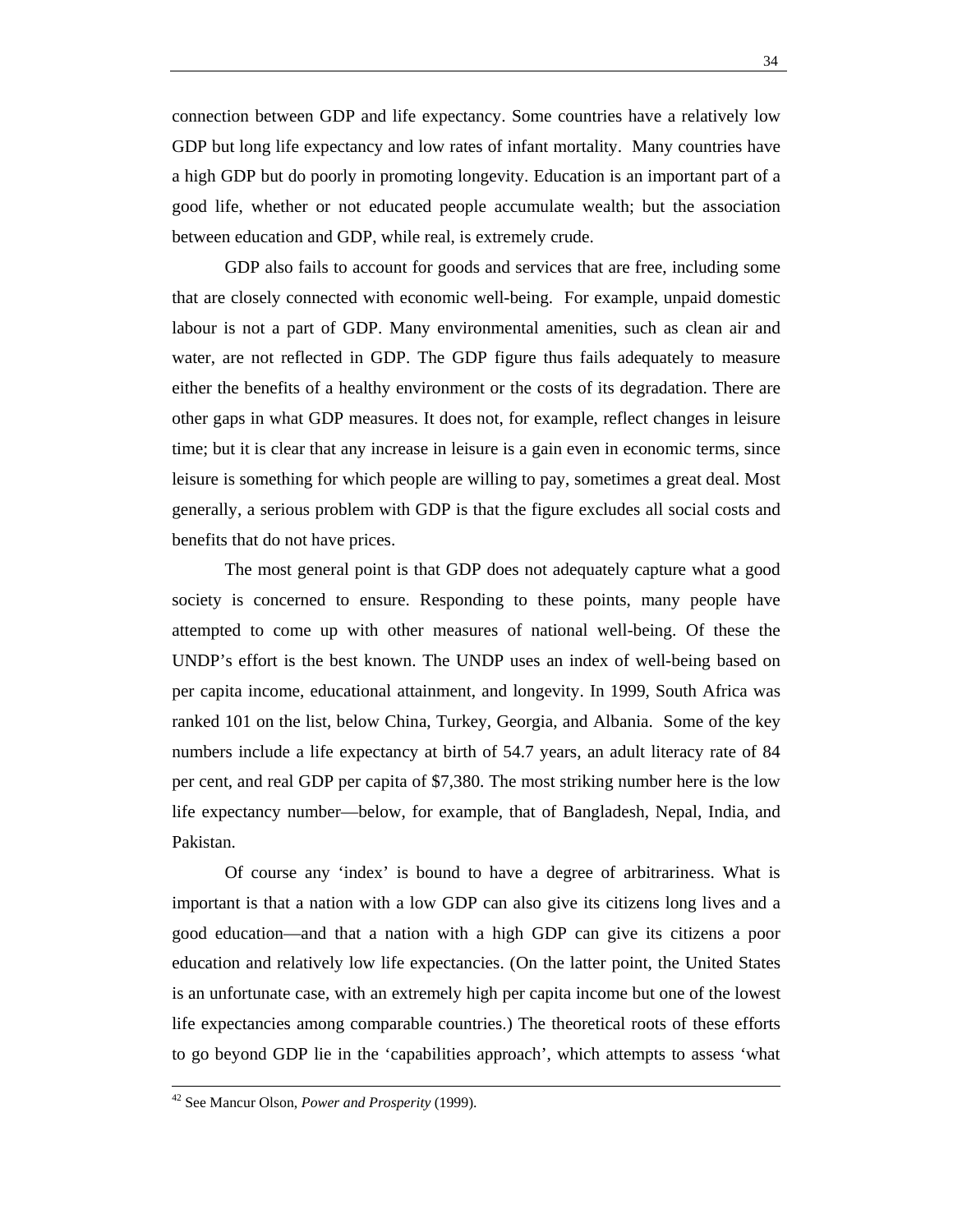people are actually able to do and to be'.<sup>43</sup> (We can view the capabilities approach as an effort, within both economics and philosophy, to give some concrete detail to the aspects of human rights and 'basic needs'.)

The central idea, rooted in a notion of human dignity, is that a nation should ensure not 'satisfaction of preferences', and not a certain level of resources, but instead an ability to choose what kind of life to have. Of course preferences and beliefs may well adapt to existing deprivation—a common phenomenon, and one that creates serious problems for the way of markets insofar as that way makes 'preferences' determinative of social policy. Nor should it be contentious to urge that certain capabilities are necessary to a decent human life. These include the ability to live a decently long life, to have good health, to participate in political choices that affect one's life, to be educated, to hold property.<sup>44</sup> When people lack one or more of these abilities, they suffer from 'capability failure', and this is the problem to which government should respond. The minimal responsibility of a New Progressivist government is to ensure that all citizens are able to come above a certain threshold. The less minimal obligation is to ensure that all citizens have more than minimal capabilities on all of these dimensions.

This general idea cannot without arbitrariness be turned into a formula or index. But insofar as the Human Development Index, and related efforts, go beyond GDP to provide a simple, salient, easily understood figure by which to facilitate international comparisons and changes over time, they are a good place to start. They also provide a great deal of help with priority-setting. In the United States, Finland, Botswana and South Africa, for example, it is clear that a large premium should be placed on improving longevity; the citizens of these nations can expect relatively short lives, undoubtedly in part as a result of high levels of crime and low levels of health care. By contrast, Sweden, New Zealand, Cuba and Georgia should concentrate on increasing economic growth; all of these nations provide decent education, and relatively long lives, but keep their citizens relatively poor.

### **The Anticaste Principle—and the Centrality of Sex Equality**

<sup>&</sup>lt;sup>43</sup> See Nussbaum, n. 3 above, at 5.

<sup>44</sup> See ibid. at 78-80.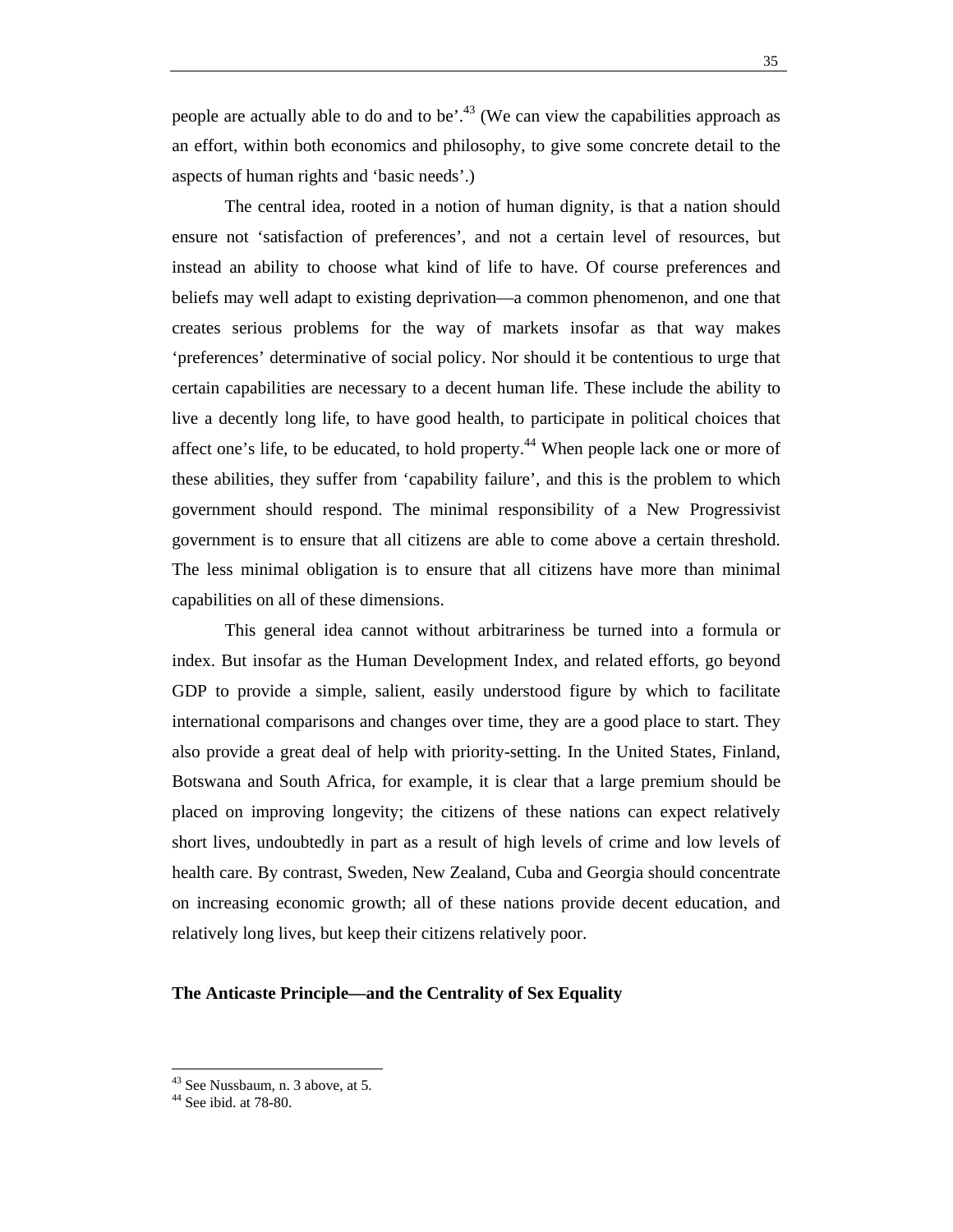## CASTE AND ANTICASTE

The capabilities approach gives a sense of the New Progressivist account of liberty; but it says little about equality. For New Progressivists, I have suggested it is important to ensure that everyone has decent life prospects, and also that everyone comes over a 'capability threshold'. But a separate and equally central equality goal is the attack on any situation in which some people, defined in terms of a morally irrelevant characteristic, are treated as second-class citizens, or turned into members of a lower caste. Thus an *anticaste principle*, undergirding a constitutional equality norm, plays a large role in New Progressivist thinking.

The anticaste principle is not a thoroughly egalitarian goal. It is compatible with large disparities in wealth and resources. But it insists that morally irrelevant characteristics, such as race, religion, and gender, should not be turned into a basis for second-class citizenship. Thus New Progressivists see one of the most serious inequality problems of the twentieth century in the pervasive practice of seizing on a characteristic lacking moral relevance, and using it as the basis for the systematic subordination of members of certain social groups. This conception of equality is opposed to several others, including the 'formal equality' principle, which does not focus attention on systematic subordination, and indeed which sees efforts to counteract such subordination as a form of discrimination. Commitment to the anticaste principle hardly exhausts the domain of rights. But it is an important component of a rights-respecting society.

## SEX EQUALITY AS A CENTRAL GOAL, AS A MEANS AND AN END

For developing and wealthy countries alike, an end to sexual hierarchy is an especially high priority—as both a means and an end. With respect to many problems—HIV/AIDS, crime, economic growth and overpopulation—there are few higher priorities. Indeed any generalized attack on poverty must be combined with an attack on sexual hierarchy. The two are closely intermingled problems.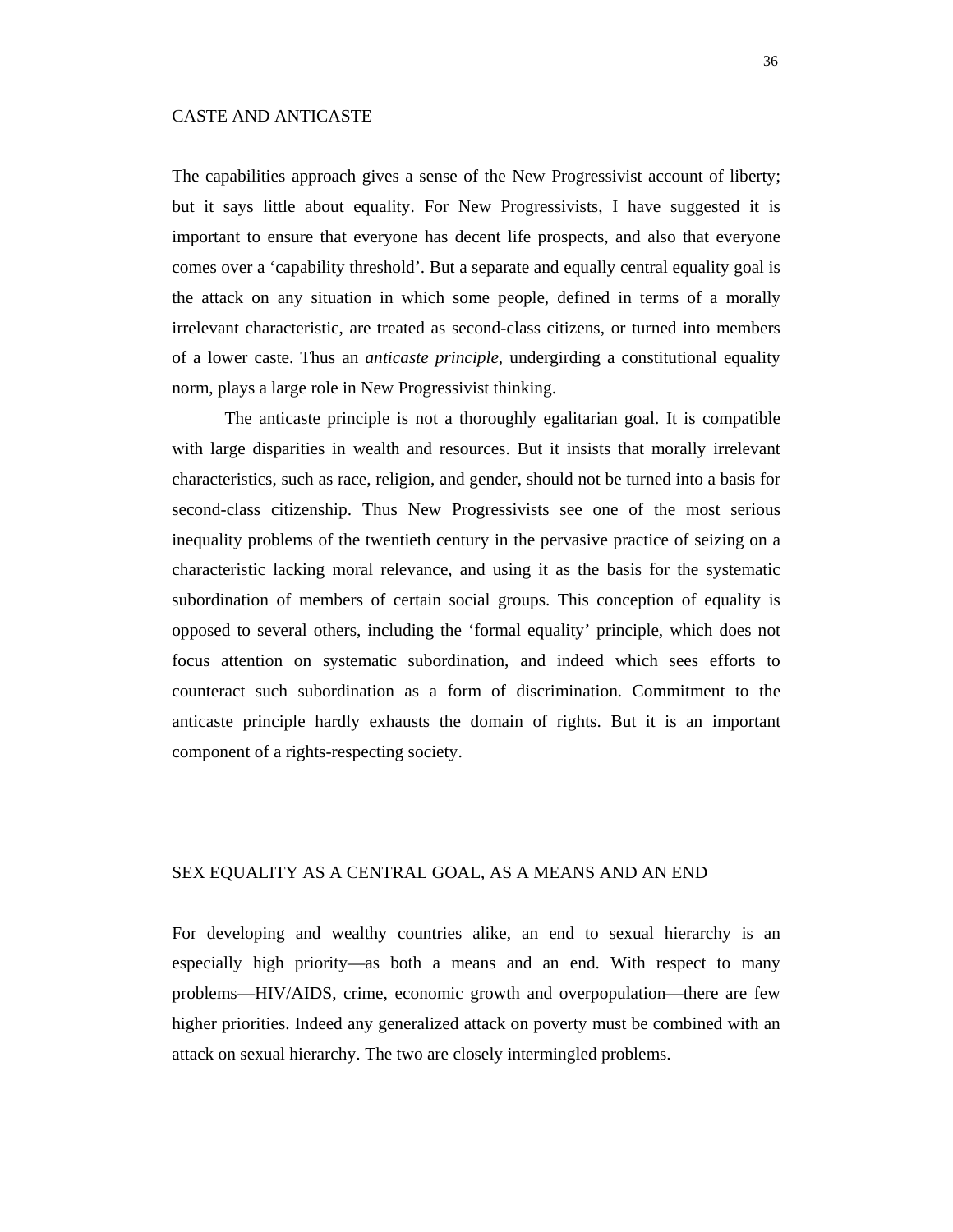Note first that sex equality is an important *means* to human development, as Amartya Sen and others have shown, with their particular emphasis on 'women's agency'<sup>45</sup> A nation in which girls and women have a chance to do and to be what they want to do and to be is much likelier to develop and to develop well. A nation with sexual hierarchy is far more likely to suffer economically and in other ways. In fact a system of equality on the basis of sex is likely to redress many problems not normally thought to be associated with it, such as overpopulation and the individual and social drains that come from unwanted children. When women have a range of opportunities, and when their choices are not a product of deprivation, these problems are sharply diminished. If women are able to decide whether to have children, unwanted children are less likely, and children who are unwanted are far more likely to suffer and to make society suffer in response, sometimes through criminal behaviour. If women have agency, many crimes will be reduced as a result, emphatically including sex crimes. If women have agency, the economy will do better, simply because there will be more people willing and able to do good work. If women have agency, there will be an immediate and substantial reduction in the AIDS crisis, simply because women will be able to engage in sexual relations only when they want, and on the terms that they choose. This is a potentially enormous benefit for men and women alike, and for adults and children alike as well.

This idea has many implications. It means that education and training for girls are crucial. It also means that by both law and norms, girls and women should be allowed to decide when and whether to become mothers—which means, among other things, that sexual relations should always be a choice, not a requirement. Here there is an evident link to the earlier discussion of norms and norm cascades, and a particular link to the problems of crime and HIV/AIDS. In fact a social policy directed against sexual subordination in multiple spheres is highly likely to combat both problems.

## **Conclusion**

I have attempted in this essay to clarify the relationships among rights, democracy, and economic growth, endorsing in the process a New Progressivism. Of course it is

<sup>&</sup>lt;sup>45</sup> See Sen and Dreze, n. 4 above.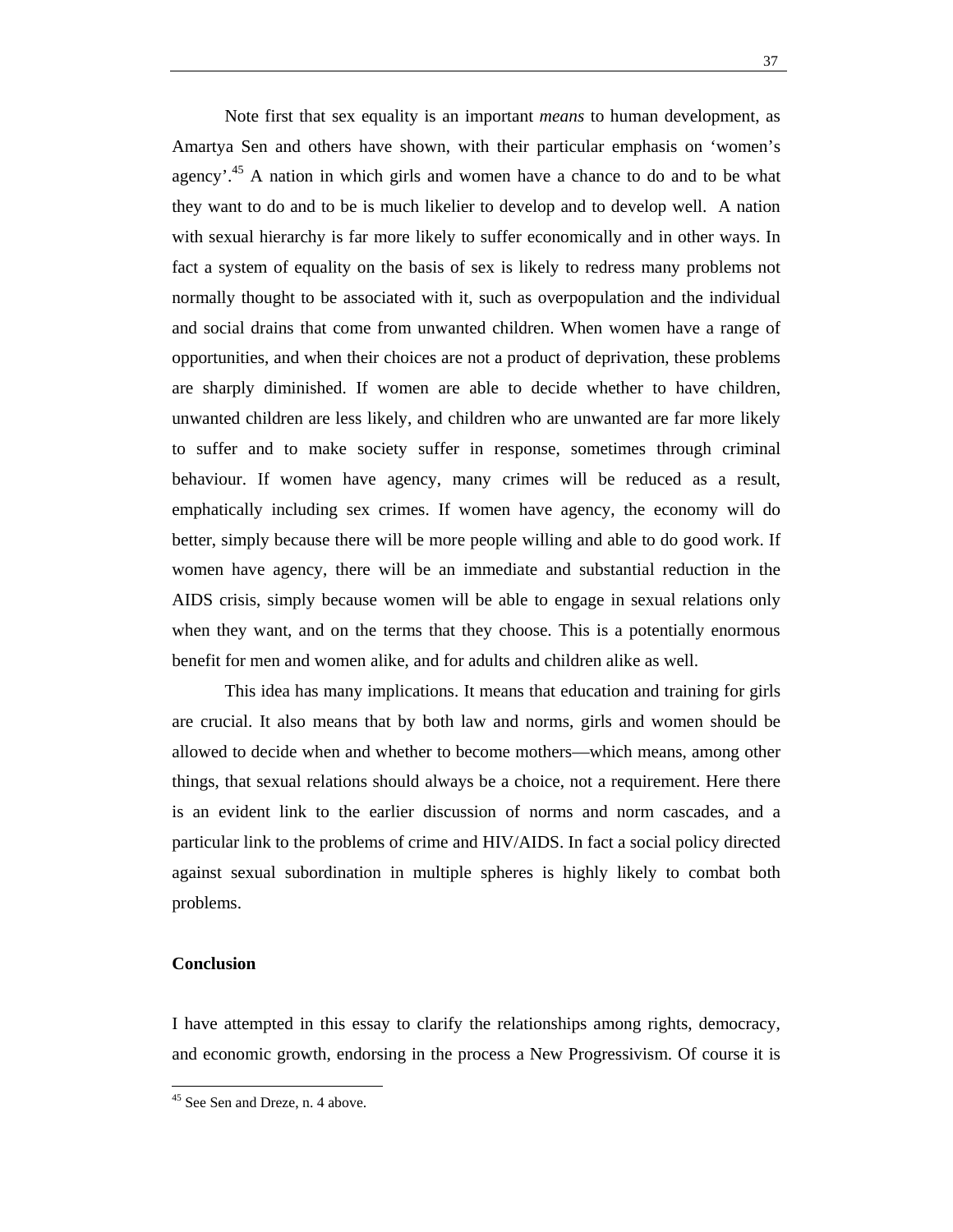possible to conceive of rights, and of democracy, in a way that leads to great tension with economic growth. But we can also understand democracy in deliberative terms, in a way that reduces the tension with both rights and growth. We can also understand rights in a way that makes economic growth their alley rather than their adversary. Rights in general depend on a certain degree of economy development, simply because rights cost money. And if rights include freedom from desperate conditions, economic growth is extremely important.

But it is not sufficient. Markets must be supplemented by additional efforts, supported by a democratic society. Too much of the time, markets do little to help people who face circumstances of deprivation. From the standpoint of freedom and justice, they are nothing to celebrate. From the standpoint of economics, this was the great lesson of the first half of the twentieth century. We have seen that markets are emphatically human products, not natural but conventional, created by law and to be evaluated in terms of their consequences. The question is what they do to and for the people who are subject to them.

At the same time, economic planning, in its many diverse forms, is often futile and counterproductive, partly because of the difficulty of foreseeing the systemic effects of one-shot interventions. In its various guises, planning often invites interest group manoeuvering, thus damaging democracy, and produces unintended harmful consequences, notwithstanding the good intentions of many planners. This has been the great lesson of the second half of the twentieth century.

In these circumstances, any New Progressivism, to be worthy of use, should not be understood as a compromise measure, or as steering 'between' two poles. It is insistently and unapologetically committed to a certain understanding of the goals associated with social democracy in Europe and the New Deal in the United States. These do not include egalitarianism, understood as equal or roughly equal economic outcomes. But they do include decent life prospects for all, a social safety net in the form of adequate floors, political equality, and an anticaste principle, in the form of opposition to second-class citizenship for members of any social group. Attempting to understand social democratic goals in a coherent way, those who believe in a New Progressivism insist on a self-conscious effort to promote the fundamental capabilities of all citizens, by ensuring that everyone falls above a certain generous threshold. Those who endorse a New Progressivism therefore reject the idea that markets should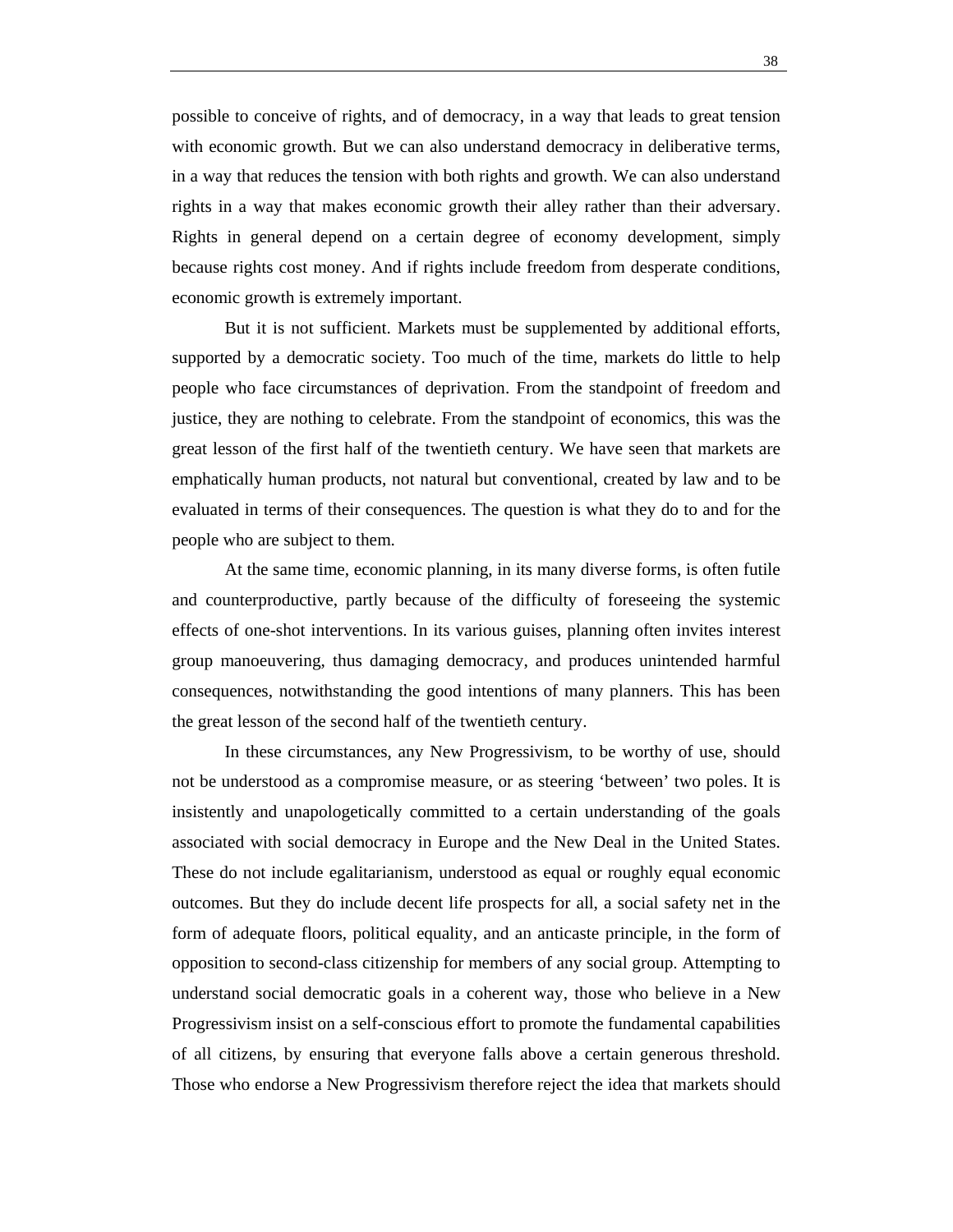be identified with liberty at the same time that they seek to go beyond the sometimes sloppy and diffuse set of goals associated with the way of planning. Those who endorse a New Progressivism also put the highest premium on the achievement of an end to sexual hierarchy.

With respect to means, New Progressivists seek a government that acts as catalyst; the basic goal is to create incentives that will move behaviour in desirable directions. New Progressivists see much planning as analogous to the hapless participants in Dietrich Dorner's experiments—as ill-conceived interventions into systems that confound the goals of the interveners. To avoid the problem of 'mess', New Progressivism programmes are based on a presumption against blocked exchanges and command-and-control regulation. There is an effort to complement rather than to displace markets. Antipoverty programmes take the form of incentives to work, designed to ensure that everyone who works is able to live decently, that everyone has a chance to work, and that those who choose not to work have a good reason for not doing so. Regulatory programmes are based on a presumption in favour of informing people and providing economic incentives for desirable conduct.

Finally, New Progressivists insist on the importance of civil society and above all of the norms that often drive behaviour. Alert to the possibility of social cascades, those who seek a New Progressivism insist on the provision of information, and also on seemingly small steps that can, under favorable conditions, have large effects on behaviour.

There is no policy blueprint here. Of courlicy on a more secure sense of gose no country is exactly like any other. No one can design a set of policy initiatives that will work well, or at all, in every nation on the globe. But the problems with the way of markets and the way of planning are pervasive. In many nations, an alternative that attempts to promote human capabilities, in a way that is alert to the nature of incentives and the role of social norms, promises to draw on both of the great lessons of the twentieth century, and to build povernment's appropriate ends, and of the means that are most likely to promote those ends.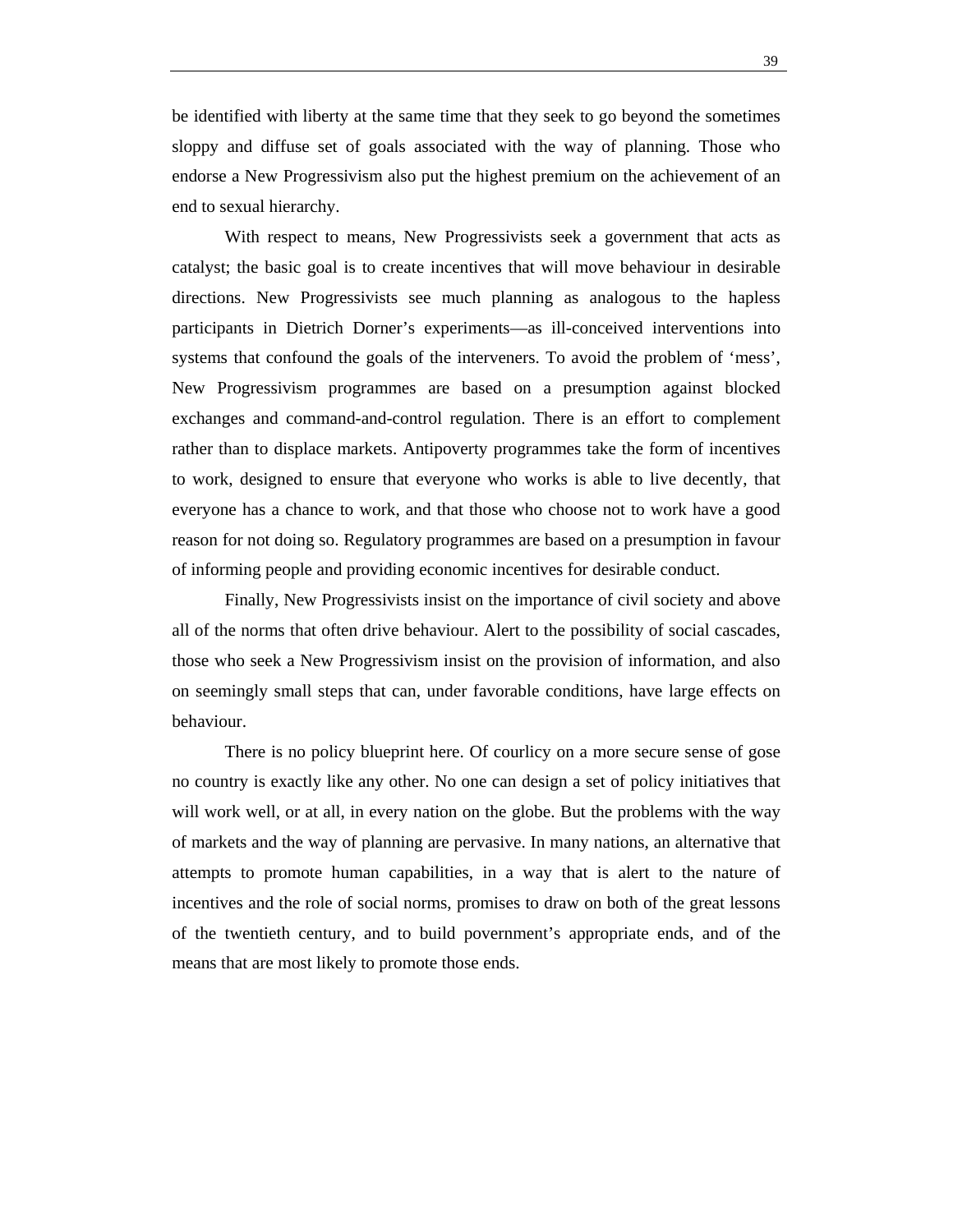Readers with comments should address them to:

Professor Cass Sunstein University of Chicago Law School 1111 East 60th Street Chicago, IL 60637 csunstei@uchicago.edu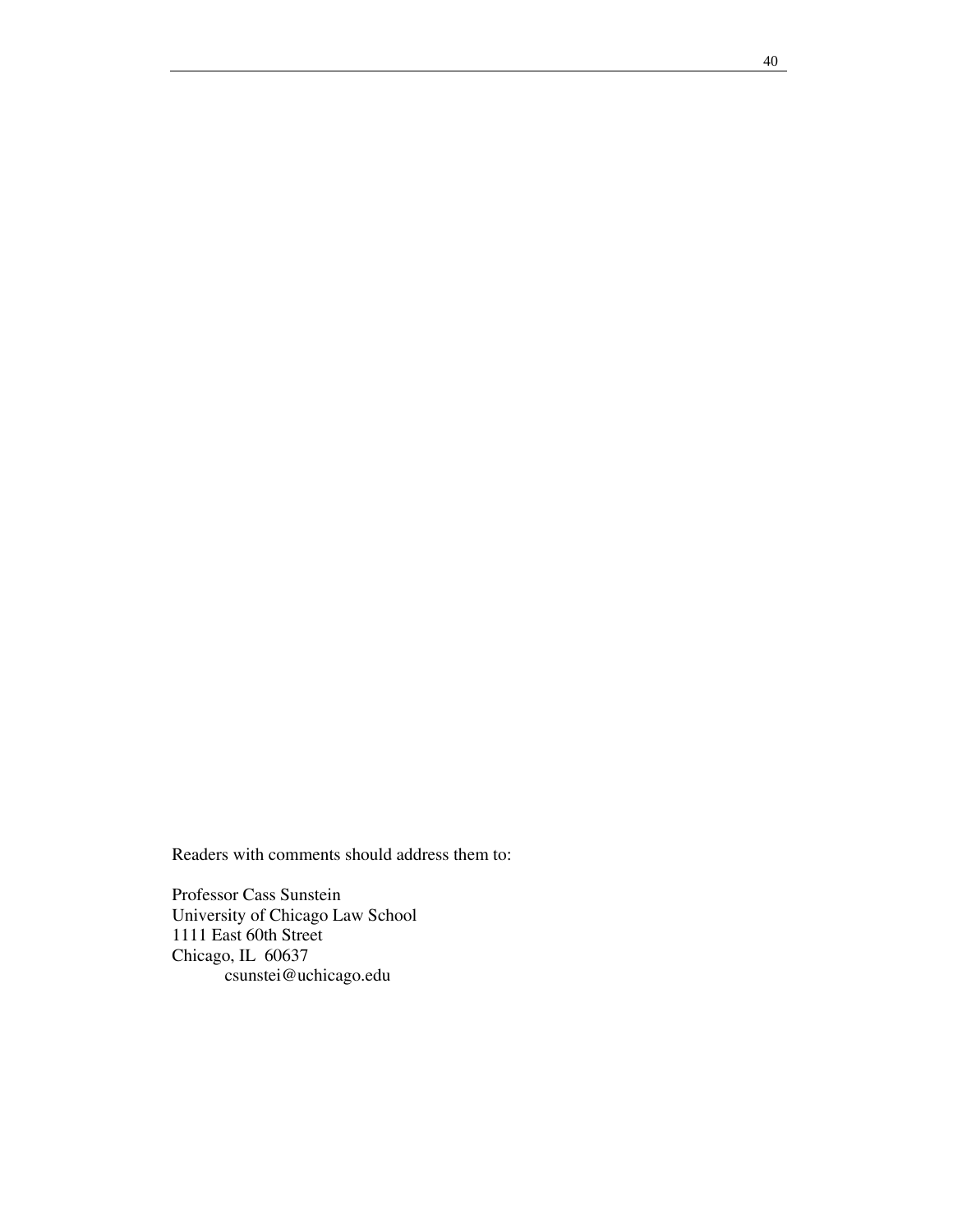## Chicago Working Papers in Law and Economics (Second Series)

- 1. William M. Landes, Copyright Protection of Letters, Diaries and Other Unpublished Works: An Economic Approach (July 1991)
- 2. Richard A. Epstein, The Path to *The T.J. Hooper*: The Theory and History of Custom in the Law of Tort (August 1991)
- 3. Cass R. Sunstein, On Property and Constitutionalism (September 1991)
- 4. Richard A. Posner, Blackmail, Privacy, and Freedom of Contract (February 1992)
- 5. Randal C. Picker, Security Interests, Misbehavior, and Common Pools (February 1992)
- 6. Tomas J. Philipson & Richard A. Posner, Optimal Regulation of AIDS (April 1992)
- 7. Douglas G. Baird, Revisiting Auctions in Chapter 11 (April 1992)
- 8. William M. Landes, Sequential versus Unitary Trials: An Economic Analysis (July 1992)
- 9. William M. Landes & Richard A. Posner, The Influence of Economics on Law: A Quantitative Study (August 1992)
- 10. Alan O. Sykes, The Welfare Economics of Immigration Law: A Theoretical Survey With An Analysis of U.S. Policy (September 1992)
- 11. Douglas G. Baird, 1992 Katz Lecture: Reconstructing Contracts (November 1992)
- 12. Gary S. Becker, The Economic Way of Looking at Life (January 1993)
- 13. J. Mark Ramseyer, Credibly Committing to Efficiency Wages: Cotton Spinning Cartels in Imperial Japan (March 1993)
- 14. Cass R. Sunstein, Endogenous Preferences, Environmental Law (April 1993)
- 15. Richard A. Posner, What Do Judges and Justices Maximize? (The Same Thing Everyone Else Does) (April 1993)
- 16. Lucian Arye Bebchuk and Randal C. Picker, Bankruptcy Rules, Managerial Entrenchment, and Firm‐Specific Human Capital (August 1993)
- 17. J. Mark Ramseyer, Explicit Reasons for Implicit Contracts: The Legal Logic to the Japanese Main Bank System (August 1993)
- 18. William M. Landes and Richard A. Posner, The Economics of Anticipatory Adjudication (September 1993)
- 19. Kenneth W. Dam, The Economic Underpinnings of Patent Law (September 1993)
- 20. Alan O. Sykes, An Introduction to Regression Analysis (October 1993)
- 21. Richard A. Epstein, The Ubiquity of the Benefit Principle (March 1994)
- 22. Randal C. Picker, An Introduction to Game Theory and the Law (June 1994)
- 23. William M. Landes, Counterclaims: An Economic Analysis (June 1994)
- 24. J. Mark Ramseyer, The Market for Children: Evidence from Early Modern Japan (August 1994)
- 25. Robert H. Gertner and Geoffrey P. Miller, Settlement Escrows (August 1994)
- 26. Kenneth W. Dam, Some Economic Considerations in the Intellectual Property Protection of Software (August 1994)
- 27. Cass R. Sunstein, Rules and Rulelessness, (October 1994)
- 28. David Friedman, More Justice for Less Money: A Step Beyond *Cimino* (December 1994)
- 29. Daniel Shaviro, Budget Deficits and the Intergenerational Distribution of Lifetime Consumption (January 1995)
- 30. Douglas G. Baird, The Law and Economics of Contract Damages (February 1995)
- 31. Daniel Kessler, Thomas Meites, and Geoffrey P. Miller, Explaining Deviations from the Fifty Percent Rule: A Multimodal Approach to the Selection of Cases for Litigation (March 1995)
- 32. Geoffrey P. Miller, Das Kapital: Solvency Regulation of the American Business Enterprise (April 1995)
- 33. Richard Craswell, Freedom of Contract (August 1995)
- 34. J. Mark Ramseyer, Public Choice (November 1995)
- 35. Kenneth W. Dam, Intellectual Property in an Age of Software and Biotechnology (November 1995)
- 36. Cass R. Sunstein, Social Norms and Social Roles (January 1996)
- 37. J. Mark Ramseyer and Eric B. Rasmusen, Judicial Independence in Civil Law Regimes: Econometrics from Japan (January 1996)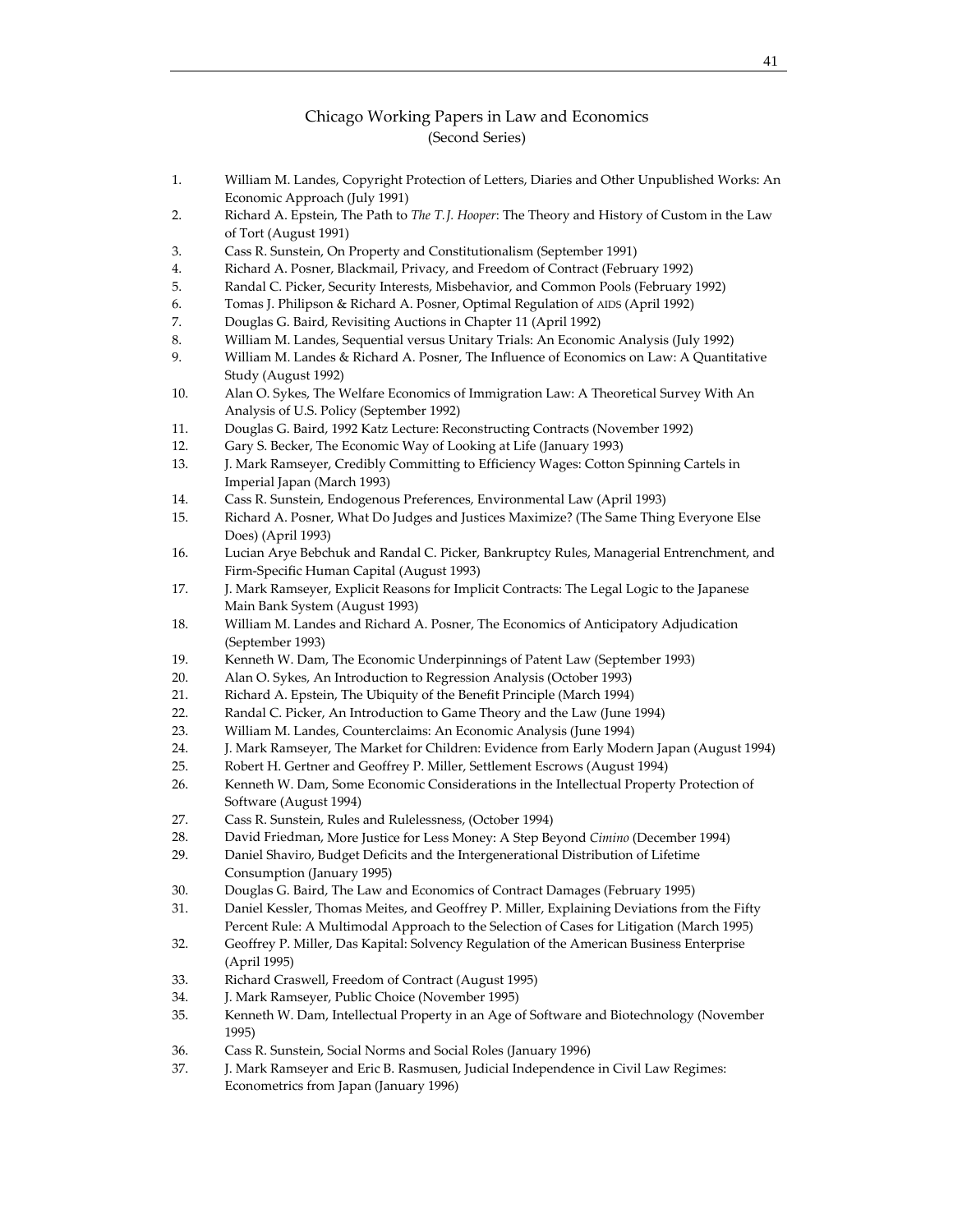- 38. Richard A. Epstein, Transaction Costs and Property Rights: Or Do Good Fences Make Good Neighbors? (March 1996)
- 39. Cass R. Sunstein, The Cost‐Benefit State (May 1996)
- 40. William M. Landes and Richard A. Posner, The Economics of Legal Disputes Over the Ownership of Works of Art and Other Collectibles (July 1996)
- 41. John R. Lott, Jr. and David B. Mustard, Crime, Deterrence, and Right-to-Carry Concealed Handguns (August 1996)
- 42. Cass R. Sunstein, Health‐Health Tradeoffs (September 1996)
- 43. G. Baird, The Hidden Virtues of Chapter 11: An Overview of the Law and Economics of Financially Distressed Firms (March 1997)
- 44. Richard A. Posner, Community, Wealth, and Equality (March 1997)
- 45. William M. Landes, The Art of Law and Economics: An Autobiographical Essay (March 1997)
- 46. Cass R. Sunstein, Behavioral Analysis of Law (April 1997)
- 47. John R. Lott, Jr. and Kermit Daniel, Term Limits and Electoral Competitiveness: Evidence from California's State Legislative Races (May 1997)
- 48. Randal C. Picker, Simple Games in a Complex World: A Generative Approach to the Adoption of Norms (June 1997)
- 49. Richard A. Epstein, Contracts Small and Contracts Large: Contract Law through the Lens of Laissez‐Faire (August 1997)
- 50. Cass R. Sunstein, Daniel Kahneman, and David Schkade, Assessing Punitive Damages (with Notes on Cognition and Valuation in Law) (December 1997)
- 51. William M. Landes, Lawrence Lessig, and Michael E. Solimine, Judicial Influence: A Citation Analysis of Federal Courts of Appeals Judges (January 1998)
- 52. John R. Lott, Jr., A Simple Explanation for Why Campaign Expenditures are Increasing: The Government is Getting Bigger (February 1998)
- 53. Richard A. Posner, Values and Consequences: An Introduction to Economic Analysis of Law (March 1998)
- 54. Denise DiPasquale and Edward L. Glaeser, Incentives and Social Capital: Are Homeowners Better Citizens? (April 1998)
- 55. Christine Jolls, Cass R. Sunstein, and Richard Thaler, A Behavioral Approach to Law and Economics (May 1998)
- 56. John R. Lott, Jr., Does a Helping Hand Put Others At Risk?: Affirmative Action, Police Departments, and Crime (May 1998)
- 57. Cass R. Sunstein and Edna Ullmann‐Margalit, Second‐Order Decisions (June 1998)
- 58. Jonathan M. Karpoff and John R. Lott, Jr., Punitive Damages: Their Determinants, Effects on Firm Value, and the Impact of Supreme Court and Congressional Attempts to Limit Awards (July 1998)
- 59. Kenneth W. Dam, Self‐Help in the Digital Jungle (August 1998)
- 60. John R. Lott, Jr., How Dramatically Did Women's Suffrage Change the Size and Scope of Government? (September 1998)
- 61. Kevin A. Kordana and Eric A. Posner, A Positive Theory of Chapter 11 (October 1998)
- 62. David A. Weisbach, Line Drawing, Doctrine, and Efficiency in the Tax Law (November 1998)
- 63. Jack L. Goldsmith and Eric A. Posner, A Theory of Customary International Law (November 1998)
- 64. John R. Lott, Jr., Public Schooling, Indoctrination, and Totalitarianism (December 1998)
- 65. Cass R. Sunstein, Private Broadcasters and the Public Interest: Notes Toward A "Third Way" (January 1999)
- 66. Richard A. Posner, An Economic Approach to the Law of Evidence (February 1999)
- 67. Yannis Bakos, Erik Brynjolfsson, Douglas Lichtman, Shared Information Goods (February 1999)
- 68. Kenneth W. Dam, Intellectual Property and the Academic Enterprise (February 1999)
- 69. Gertrud M. Fremling and Richard A. Posner, Status Signaling and the Law, with Particular Application to Sexual Harassment (March 1999)
- 70. Cass R. Sunstein, Must Formalism Be Defended Empirically? (March 1999)
- 71. Jonathan M. Karpoff, John R. Lott, Jr., and Graeme Rankine, Environmental Violations, Legal Penalties, and Reputation Costs (March 1999)
- 72. Matthew D. Adler and Eric A. Posner, Rethinking Cost-Benefit Analysis (April 1999)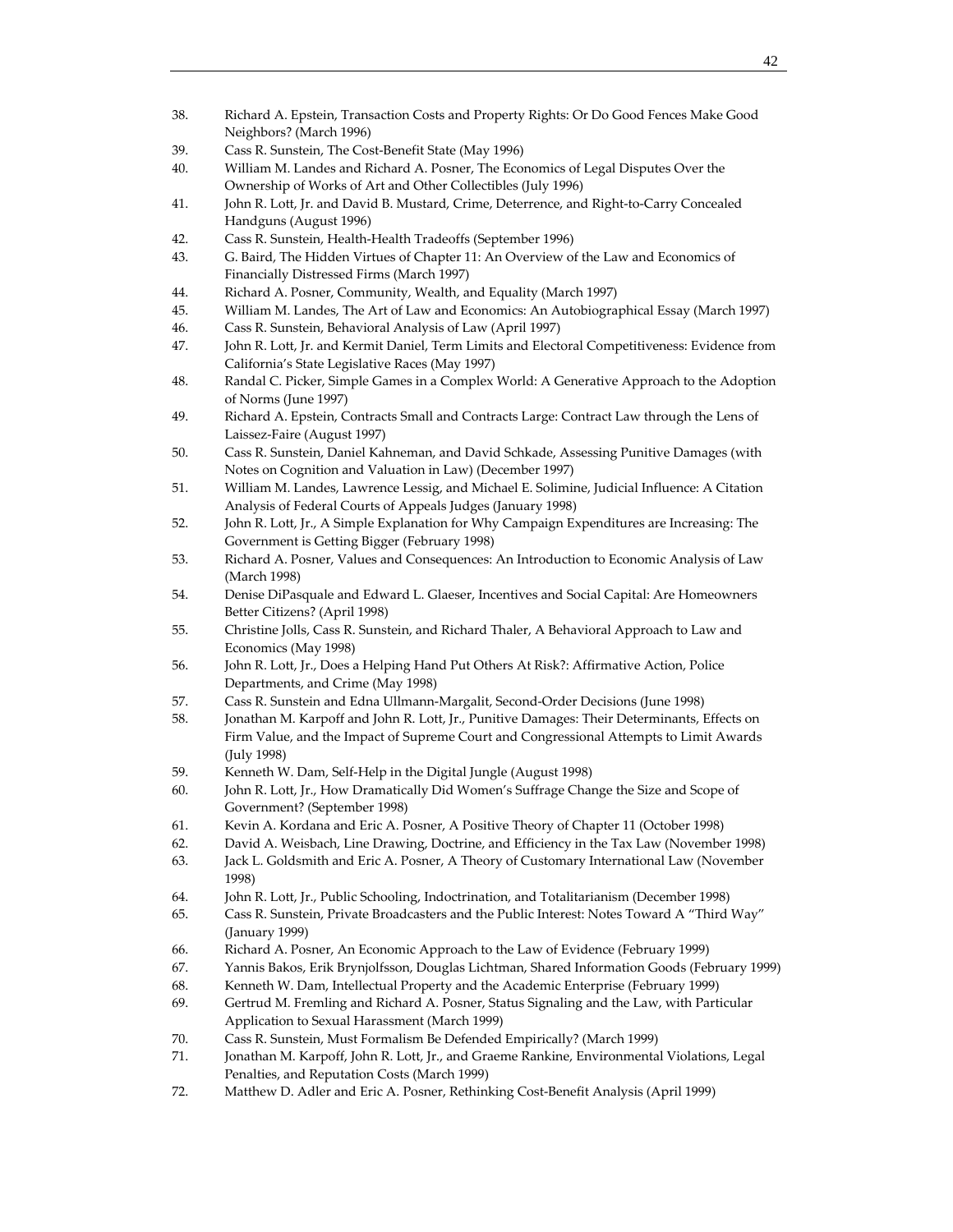- 73. John R. Lott, Jr. and William M. Landes, Multiple Victim Public Shooting, Bombings, and Right‐to‐Carry Concealed Handgun Laws: Contrasting Private and Public Law Enforcement (April 1999)
- 74. Lisa Bernstein, The Questionable Empirical Basis of Article 2's Incorporation Strategy: A Preliminary Study (May 1999)
- 75. Richard A. Epstein, Deconstructing Privacy: and Putting It Back Together Again (May 1999)
- 76. William M. Landes, Winning the Art Lottery: The Economic Returns to the Ganz Collection (May 1999)
- 77. Cass R. Sunstein, David Schkade, and Daniel Kahneman, Do People Want Optimal Deterrence? (June 1999)
- 78. Tomas J. Philipson and Richard A. Posner, The Long-Run Growth in Obesity as a Function of Technological Change (June 1999)
- 79. David A. Weisbach, Ironing Out the Flat Tax (August 1999)
- 80. Eric A. Posner, A Theory of Contract Law under Conditions of Radical Judicial Error (August 1999)
- 81. David Schkade, Cass R. Sunstein, and Daniel Kahneman, Are Juries Less Erratic than Individuals? Deliberation, Polarization, and Punitive Damages (September 1999)
- 82. Cass R. Sunstein, Nondelegation Canons (September 1999)
- 83. Richard A. Posner, The Theory and Practice of Citations Analysis, with Special Reference to Law and Economics (September 1999)
- 84. Randal C. Picker, Regulating Network Industries: A Look at *Intel* (October 1999)
- 85. Cass R. Sunstein, Cognition and Cost‐Benefit Analysis (October 1999)
- 86. Douglas G. Baird and Edward R. Morrison, Optimal Timing and Legal Decisionmaking: The Case of the Liquidation Decision in Bankruptcy (October 1999)
- 87. Gertrud M. Fremling and Richard A. Posner, Market Signaling of Personal Characteristics (November 1999)
- 88. Matthew D. Adler and Eric A. Posner, Implementing Cost-Benefit Analysis When Preferences Are Distorted (November 1999)
- 89. Richard A. Posner, Orwell versus Huxley: Economics, Technology, Privacy, and Satire (November 1999)
- 90. David A. Weisbach, Should the Tax Law Require Current Accrual of Interest on Derivative Financial Instruments? (December 1999)
- 91. Cass R. Sunstein, The Law of Group Polarization (December 1999)
- 92. Eric A. Posner, Agency Models in Law and Economics (January 2000)
- 93. Karen Eggleston, Eric A. Posner, and Richard Zeckhauser, Simplicity and Complexity in Contracts (January 2000)
- 94. Douglas G. Baird and Robert K. Rasmussen, Boyd's Legacy and Blackstone's Ghost (February 2000)
- 95. David Schkade, Cass R. Sunstein, Daniel Kahneman, Deliberating about Dollars: The Severity Shift (February 2000)
- 96. Richard A. Posner and Eric B. Rasmusen, Creating and Enforcing Norms, with Special Reference to Sanctions (March 2000)
- 97. Douglas Lichtman, Property Rights in Emerging Platform Technologies (April 2000)
- 98. Cass R. Sunstein and Edna Ullmann-Margalit, Solidarity in Consumption (May 2000)
- 99. David A. Weisbach, An Economic Analysis of Anti-Tax Avoidance Laws (May 2000, revised May 2002)
- 100. Cass R. Sunstein, Human Behavior and the Law of Work (June 2000)
- 101. William M. Landes and Richard A. Posner, Harmless Error (June 2000)
- 102. Robert H. Frank and Cass R. Sunstein, Cost‐Benefit Analysis and Relative Position (August 2000)
- 103. Eric A. Posner, Law and the Emotions (September 2000)
- 104. Cass R. Sunstein, Cost‐Benefit Default Principles (October 2000)
- 105. Jack Goldsmith and Alan Sykes, The Dormant Commerce Clause and the Internet (November 2000)
- 106. Richard A. Posner, Antitrust in the New Economy (November 2000)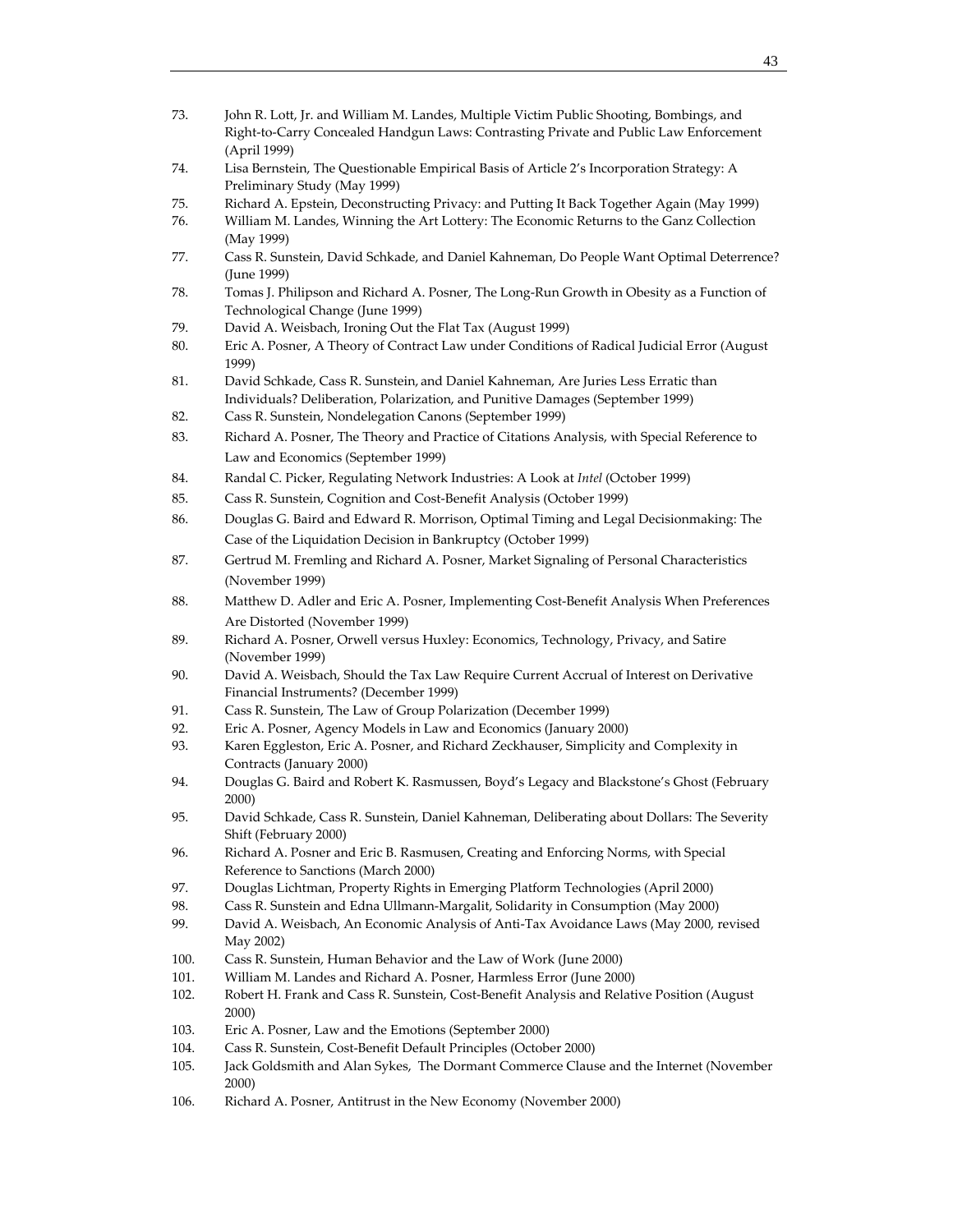- 107. Douglas Lichtman, Scott Baker, and Kate Kraus, Strategic Disclosure in the Patent System (November 2000)
- 108. Jack L. Goldsmith and Eric A. Posner, Moral and Legal Rhetoric in International Relations: A Rational Choice Perspective (November 2000)
- 109. William Meadow and Cass R. Sunstein, Statistics, Not Experts (December 2000)
- 110. Saul Levmore, Conjunction and Aggregation (December 2000)
- 111. Saul Levmore, Puzzling Stock Options and Compensation Norms (December 2000)
- 112. Richard A. Epstein and Alan O. Sykes, The Assault on Managed Care: Vicarious Liability, Class Actions and the Patient's Bill of Rights (December 2000)
- 113. William M. Landes, Copyright, Borrowed Images and Appropriation Art: An Economic Approach (December 2000)
- 114. Cass R. Sunstein, Switching the Default Rule (January 2001)
- 115. George G. Triantis, Financial Contract Design in the World of Venture Capital (January 2001)
- 116. Jack Goldsmith, Statutory Foreign Affairs Preemption (February 2001)
- 117. Richard Hynes and Eric A. Posner, The Law and Economics of Consumer Finance (February 2001)
- 118. Cass R. Sunstein, Academic Fads and Fashions (with Special Reference to Law) (March 2001)
- 119. Eric A. Posner, Controlling Agencies with Cost-Benefit Analysis: A Positive Political Theory Perspective (April 2001)
- 120. Douglas G. Baird, Does Bogart Still Get Scale? Rights of Publicity in the Digital Age (April 2001)
- 121. Douglas G. Baird and Robert K. Rasmussen, Control Rights, Priority Rights and the Conceptual Foundations of Corporate Reorganization (April 2001)
- 122. David A. Weisbach, Ten Truths about Tax Shelters (May 2001)
- 123. William M. Landes, What Has the Visual Arts Rights Act of 1990 Accomplished? (May 2001)
- 124. Cass R. Sunstein, Social and Economic Rights? Lessons from South Africa (May 2001)
- 125. Christopher Avery, Christine Jolls, Richard A. Posner, and Alvin E. Roth, The Market for Federal Judicial Law Clerks (June 2001)
- 126. Douglas G. Baird and Edward R. Morrison, Bankruptcy Decision Making (June 2001)
- 127. Cass R. Sunstein, Regulating Risks after ATA (June 2001)
- 128. Cass R. Sunstein, The Laws of Fear (June 2001)
- 129. Richard A. Epstein, In and Out of Public Solution: The Hidden Perils of Property Transfer (July 2001)
- 130. Randal C. Picker, Pursuing a Remedy in *Microsoft*: The Declining Need for Centralized Coordination in a Networked World (July 2001)
- 131. Cass R. Sunstein, Daniel Kahneman, David Schkade, and Ilana Ritov, Predictably Incoherent Judgments (July 2001)
- 132. Eric A. Posner, Courts Should Not Enforce Government Contracts (August 2001)
- 133. Lisa Bernstein, Private Commercial Law in the Cotton Industry: Creating Cooperation through Rules, Norms, and Institutions (August 2001)
- 134. Richard A. Epstein, The Allocation of the Commons: Parking and Stopping on the Commons (August 2001)
- 135. Cass R. Sunstein, The Arithmetic of Arsenic (September 2001)
- 136. Eric A. Posner, Richard Hynes, and Anup Malani, The Political Economy of Property Exemption Laws (September 2001)
- 137. Eric A. Posner and George G. Triantis, Covenants Not to Compete from an Incomplete Contracts Perspective (September 2001)
- 138. Cass R. Sunstein, Probability Neglect: Emotions, Worst Cases, and Law (November 2001)
- 139. Randall S. Kroszner and Philip E. Strahan, Throwing Good Money after Bad? Board Connections and Conflicts in Bank Lending (December 2001)
- 140. Alan O. Sykes, TRIPs, Pharmaceuticals, Developing Countries, and the Doha "Solution" (February 2002)
- 141. Edna Ullmann‐Margalit and Cass R. Sunstein, Inequality and Indignation (February 2002)
- 142. Daniel N. Shaviro and David A. Weisbach, The Fifth Circuit Gets It Wrong in *Compaq v. Commissioner* (February 2002) (Published in *Tax Notes*, January 28, 2002)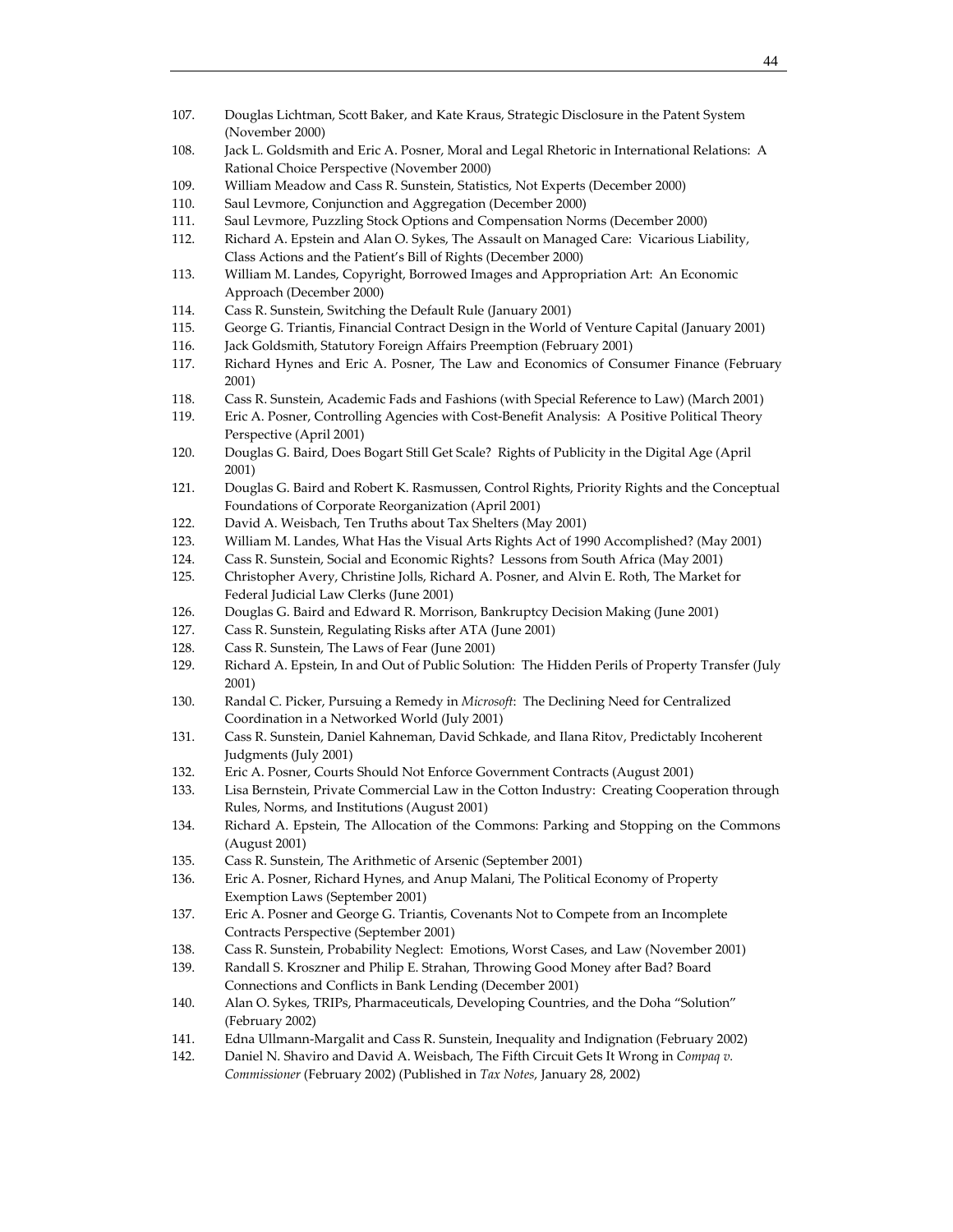- 143. Warren F. Schwartz and Alan O. Sykes, The Economic Structure of Renegotiation and Dispute Resolution in the WTO/GATT System (March 2002, *Journal of Legal Studies* 2002)
- 144. Richard A. Epstein, HIPAA on Privacy: Its Unintended and Intended Consequences (March 2002, forthcoming *Cato Journal*, summer 2002)
- 145. David A. Weisbach, Thinking Outside the Little Boxes (March 2002, *Texas Law Review*)
- 146. Eric A. Posner, Economic Analysis of Contract Law after Three Decades: Success or Failure (March 2002)
- 147. Randal C. Picker, Copyright as Entry Policy: The Case of Digital Distribution (April 2002, The Antitrust Bulletin)
- 148. David A. Weisbach, Taxes and Torts in the Redistribution of Income (April 2002, Coase Lecture February 2002)
- 149. Cass R. Sunstein, Beyond the Precautionary Principle (April 2002)
- 150. Robert W. Hahn and Cass R. Sunstein, A New Executive Order for Improving Federal Regulation? Deeper and Wider Cost‐Benefit Analysis (April 2002)
- 151. Douglas Lichtman, Copyright as a Rule of Evidence (May 2002, updated January 2003)
- 152. Richard A. Epstein, Steady the Course: Property Rights in Genetic Material (May 2002; revised March 2003)
- 153. Jack Goldsmith and Cass R. Sunstein, Military Tribunals and Legal Culture: What a Difference Sixty Years Makes (June 2002)
- 154. William M. Landes and Richard A. Posner, Indefinitely Renewable Copyright (July 2002)
- 155. Anne Gron and Alan O. Sykes, Terrorism and Insurance Markets: A Role for the Government as Insurer? (July 2002)
- 156. Cass R. Sunstein and Adrian Vermeule, Interpretation and Institutions (July 2002)
- 157. Cass R. Sunstein, The Rights of Animals: A Very Short Primer (August 2002)
- 158. Cass R. Sunstein, Avoiding Absurdity? A New Canon in Regulatory Law (with Notes on Interpretive Theory) (August 2002)
- 159. Randal C. Picker, From Edison to the Broadcast Flag: Mechanisms of Consent and Refusal and the Propertization of Copyright (September 2002)
- 160. Eric A. Posner, A Theory of the Laws of War (September 2002)
- 161 Eric A. Posner, Probability Errors: Some Positive and Normative Implications for Tort and Contract Law (September 2002)
- 162. Lior Jacob Strahilevitz, Charismatic Code, Social Norms, and the Emergence of Cooperation on the File‐Swapping Networks (September 2002)
- 163. David A. Weisbach, Does the X‐Tax Mark the Spot? (September 2002)
- 164. Cass R. Sunstein, Conformity and Dissent (September 2002)
- 165. Cass R. Sunstein, Hazardous Heuristics (October 2002)
- 166. Douglas Lichtman, Uncertainty and the Standard for Preliminary Relief (October 2002)
- 167. Edward T. Swaine, Rational Custom (November 2002)
- 168. Julie Roin, Truth in Government: Beyond the Tax Expenditure Budget (November 2002)
- 169. Avraham D. Tabbach, Criminal Behavior: Sanctions and Income Taxation: An Economic Analysis (November 2002)
- 170. Richard A. Epstein, In Defense of "Old" Public Health: The Legal Framework for the Regulation of Public Health (December 2002)
- 171. Richard A. Epstein, Animals as Objects, or Subjects, of Rights (December 2002)
- 172. David A. Weisbach, Taxation and Risk-Taking with Multiple Tax Rates (December 2002)
- 173. Douglas G. Baird and Robert K. Rasmussen, The End of Bankruptcy (December 2002)
- 174. Richard A. Epstein, Into the Frying Pan: Standing and Privity under the Telecommunications Act of 1996 and Beyond (December 2002)
- 175. Douglas G. Baird, In Coase's Footsteps (January 2003)
- 176. David A. Weisbach, Measurement and Tax Depreciation Policy: The Case of Short-Term Assets (January 2003)
- 177. Randal C. Picker, Understanding Statutory Bundles: Does the Sherman Act Come with the 1996 Telecommunications Act? (January 2003)
- 178. Douglas Lichtman and Randal C. Picker, Entry Policy in Local Telecommunications: *Iowa Utilities* and *Verizon* (January 2003)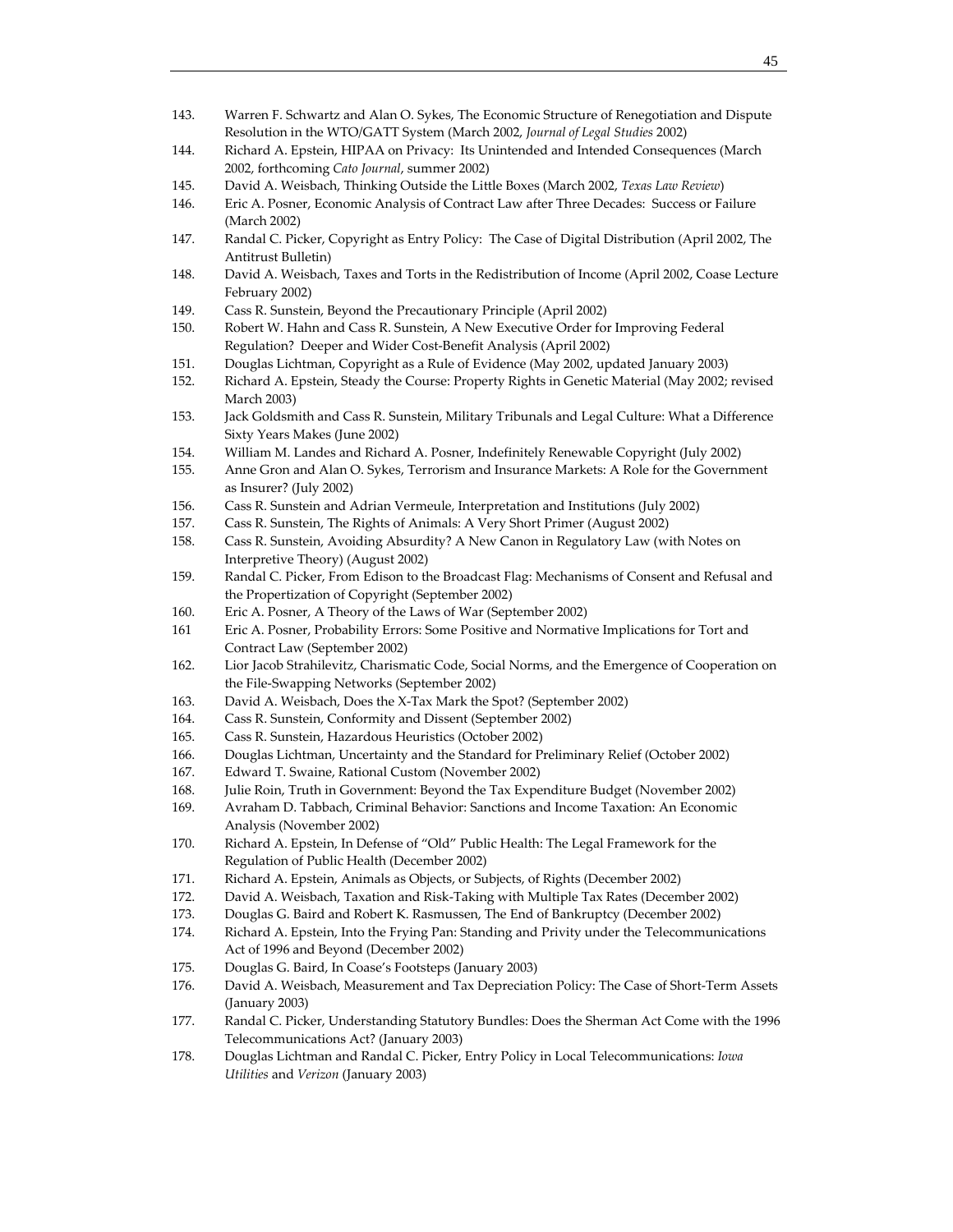- 179. William Landes and Douglas Lichtman, Indirect Liability for Copyright Infringement: An Economic Perspective (February 2003)
- 180. Cass R. Sunstein, Moral Heuristics (March 2003)
- 181. Amitai Aviram, Regulation by Networks (March 2003)
- 182. Richard A. Epstein, Class Actions: Aggregation, Amplification *and* Distortion (April 2003)
- 183. Richard A. Epstein, The "Necessary" History of Property and Liberty (April 2003)
- 184. Eric A. Posner, Transfer Regulations and Cost-Effectiveness Analysis (April 2003)
- 185. Cass R. Sunstein and Richard H. Thaler, Libertarian Paternalizm Is Not an Oxymoron (May 2003)
- 186. Alan O. Sykes, The Economics of WTO Rules on Subsidies and Countervailing Measures (May 2003)
- 187. Alan O. Sykes, The Safeguards Mess: A Critique of WTO Jurisprudence (May 2003)
- 188. Alan O. Sykes, International Trade and Human Rights: An Economic Perspective (May 2003)
- 189. Saul Levmore and Kyle Logue, Insuring against Terrorism—and Crime (June 2003)
- 190. Richard A. Epstein, Trade Secrets as Private Property: Their Constitutional Protection (June 2003)
- 191. Cass R. Sunstein, Lives, Life-Years, and Willingness to Pay (June 2003)
- 192. Amitai Aviram, The Paradox of Spontaneous Formation of Private Legal Systems (July 2003)
- 193. Robert Cooter and Ariel Porat, Decreasing Liability Contracts (July 2003)
- 194. David A. Weisbach and Jacob Nussim, The Integration of Tax and Spending Programs (September 2003)
- 195. William L. Meadow, Anthony Bell, and Cass R. Sunstein, Statistics, Not Memories: What Was the Standard of Care for Administering Antenatal Steroids to Women in Preterm Labor between 1985 and 2000? (September 2003)
- 196. Cass R. Sunstein, What Did *Lawrence* Hold? Of Autonomy, Desuetude, Sexuality, and Marriage (September 2003)
- 197. Randal C. Picker, The Digital Video Recorder: Unbundling Advertising and Content (September 2003)
- 198. Cass R. Sunstein, David Schkade, and Lisa Michelle Ellman, Ideological Voting on Federal Courts of Appeals: A Preliminary Investigation (September 2003)
- 199. Avraham D. Tabbach, The Effects of Taxation on Income Producing Crimes with Variable Leisure Time (October 2003)
- 200. Douglas Lichtman, Rethinking Prosecution History Estoppel (October 2003)
- 201. Douglas G. Baird and Robert K. Rasmussen, Chapter 11 at Twilight (October 2003)
- 202. David A. Weisbach, Corporate Tax Avoidance (January 2004)
- 203. David A. Weisbach, The (Non)Taxation of Risk (January 2004)
- 204. Richard A. Epstein, Liberty versus Property? Cracks in the Foundations of Copyright Law (April 2004)
- 205. Lior Jacob Strahilevitz, The Right to Destroy (January 2004)
- 206. Eric A. Posner and John C. Yoo, A Theory of International Adjudication (February 2004)
- 207. Cass R. Sunstein, Are Poor People Worth Less Than Rich People? Disaggregating the Value of Statistical Lives (February 2004)
- 208. Richard A. Epstein, Disparities and Discrimination in Health Care Coverage; A Critique of the Institute of Medicine Study (March 2004)
- 209. Richard A. Epstein and Bruce N. Kuhlik, Navigating the Anticommons for Pharmaceutical Patents: Steady the Course on Hatch‐Waxman (March 2004)
- 210. Richard A. Esptein, The Optimal Complexity of Legal Rules (April 2004)
- 211. Eric A. Posner and Alan O. Sykes, Optimal War and *Jus Ad Bellum* (April 2004)
- 212. Alan O. Sykes, The Persistent Puzzles of Safeguards: Lessons from the Steel Dispute (May 2004)
- 213. Luis Garicano and Thomas N. Hubbard, Specialization, Firms, and Markets: The Division of Labor within and between Law Firms (April 2004)
- 214. Luis Garicano and Thomas N. Hubbard, Hierarchies, Specialization, and the Utilization of Knowledge: Theory and Evidence from the Legal Services Industry (April 2004)
- 215. James C. Spindler, Conflict or Credibility: Analyst Conflicts of Interest and the Market for Underwriting Business (July 2004)
- 216. Alan O. Sykes, The Economics of Public International Law (July 2004)